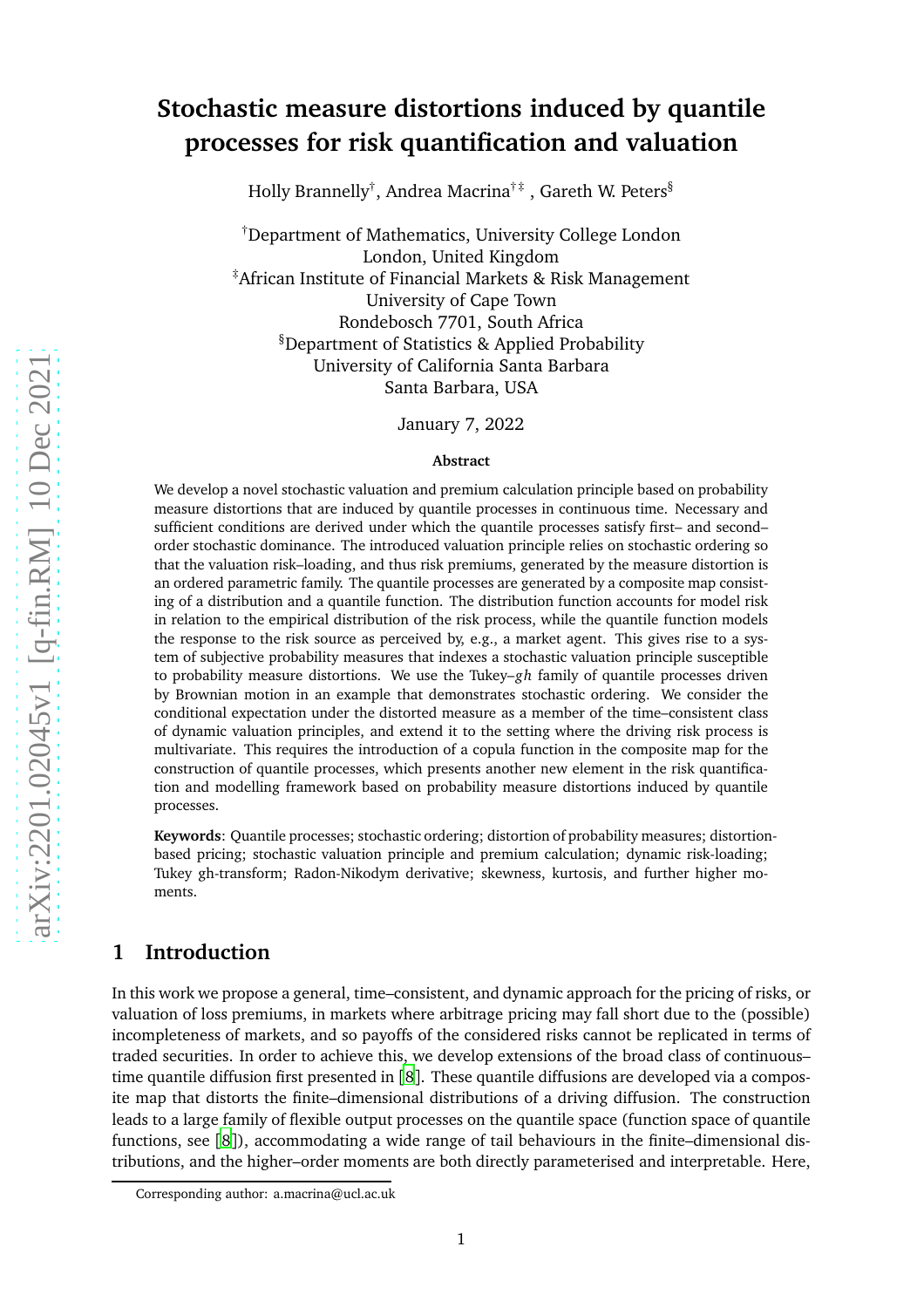the distortion map employed consists of the composition of a distribution function and a quantile function, analogous—but distinct—to a transmutation map, see [[25,](#page-21-0) [48,](#page-22-0) [46,](#page-22-1) [54](#page-23-0), [55](#page-23-1), [56,](#page-23-2) [57](#page-23-3)]. This construction allows one to alter the base distribution in such a way to better satisfy some target model or objective. The ideas presented broaden the existing quantile modelling literature, which is dense in the areas of statistical regression and time series econometrics, stochastic processes, risk management and insurance, and mathematical statistics within the study of empirical processes. The reader may refer to [[4](#page-20-1), [10](#page-20-2), [13,](#page-20-3) [14,](#page-20-4) [15,](#page-21-1) [16](#page-21-2), [20](#page-21-3), [25](#page-21-0), [34,](#page-22-2) [35,](#page-22-3) [36,](#page-22-4) [57](#page-23-3)] and the references therein, as well as [[46](#page-22-1)] for a tutorial review on the use of quantile functions in discrete, time series based statistical risk modelling. In this paper we extend quantile diffusions to consider general continuous–time processes with càdlàg paths, thus producing a wider class of quantile processes which, under certain conditions on the distortion map, will have càdlàg paths. The class of quantile processes with càdlàg paths is then studied from the perspective of the distorted probability measures they induce, in relation to the choice of composite map and its interpretation with regard to risk and the risk preferences of market agents.

Achieving dynamic distortions in the quantile space is advantageous in the context of risk management, among others, where problems involving the quantification of risk are often expressed in terms of quantile functions or quantile processes rather than a density. We propose a general, time–consistent, and dynamic approach for the pricing of risks (or valuation of loss premiums) in (possibly) incomplete markets. In such a context, arbitrage pricing theory may fall short, because payoffs contingent on considered risk sources cannot be replicated with traded financial instruments. We base our approach on probability measures induced by quantile processes, whereby such "subjective" probability measures inherit the (intentionally constructed and directly parameterised) statistical properties of the quantile process. The manner in which we construct probability distortions is a flexible and unrestricted alternative to commonly used distortion–based pricing techniques such as those produced using distortion operators, see, e.g., [[26,](#page-21-4) [27](#page-21-5), [32](#page-21-6), [62,](#page-23-4) [63](#page-23-5), [60,](#page-23-6) [61](#page-23-7)], or a weighting/exponential tilting, see, e.g., [[21,](#page-21-7) [22](#page-21-8), [12](#page-20-5)] and references therein. Unlike these existing methods, the approach developed in this work facilitates the direct parameterisation of features, such as skewness and kurtosis of the risk drivers, which thereby allows one to incorporate knowledge of asymmetries or tail risk, and to directly quantify their impact on the resultant valuations. As such, of key importance in this work is the explication of how the choice of the composite map affects the behaviour of prices and premiums obtained under the stochastic valuation principle. In this regard, in Section [3,](#page-5-0) we derive the necessary and sufficient conditions under which the constructed quantile processes satisfy first– and second–order stochastic dominance, leading to ordered parametric families of prices or premiums related to some given base risk. The stochastic ordering results can also be utilised to ensure the valuation principle induces consistent risk–loading and thus is axiomatically sound in the context of insurance prices and premium calculation principles.

In Section [4,](#page-10-0) a general and time–consistent stochastic valuation principle is defined and the connection with dynamic, convex risk measures, see e.g., [[1,](#page-20-6) [5](#page-20-7), [6,](#page-20-8) [7,](#page-20-9) [17](#page-21-9)], is made. As such, the general framework is shown to incorporate well–known pricing frameworks built by concave distortion operators, see above references, and a large number of premium calculation principles (PCPs), see [[37](#page-22-5)] for a detailed survey on PCPs. A special case of the stochastic valuation principle is then specified, employing a conditional expectation under the distorted probability measure induced by the quantile process, thus automatically ensuring time–consistency. The choice of the probability measure, determined by the choice of the quantile distortion map, determines the behaviour of the output price process for any given input risk. For example, if the input risk process becomes more heavy–tailed or skewed, or both, under the distortion map, then the valuation principle induces a risk–loading. We construct the composite map so to incorporate financial market risk, characteristics directly associated with the underlying risk process that may not be accounted for when considering historical losses (e.g., technological advancements, changes in climate, geopolitical turmoil), and investor risk preferences along with their perception of the risk source. The latter of these factors is emphasised throughout, and as such, when the Radon–Nikodym derivative between the real–world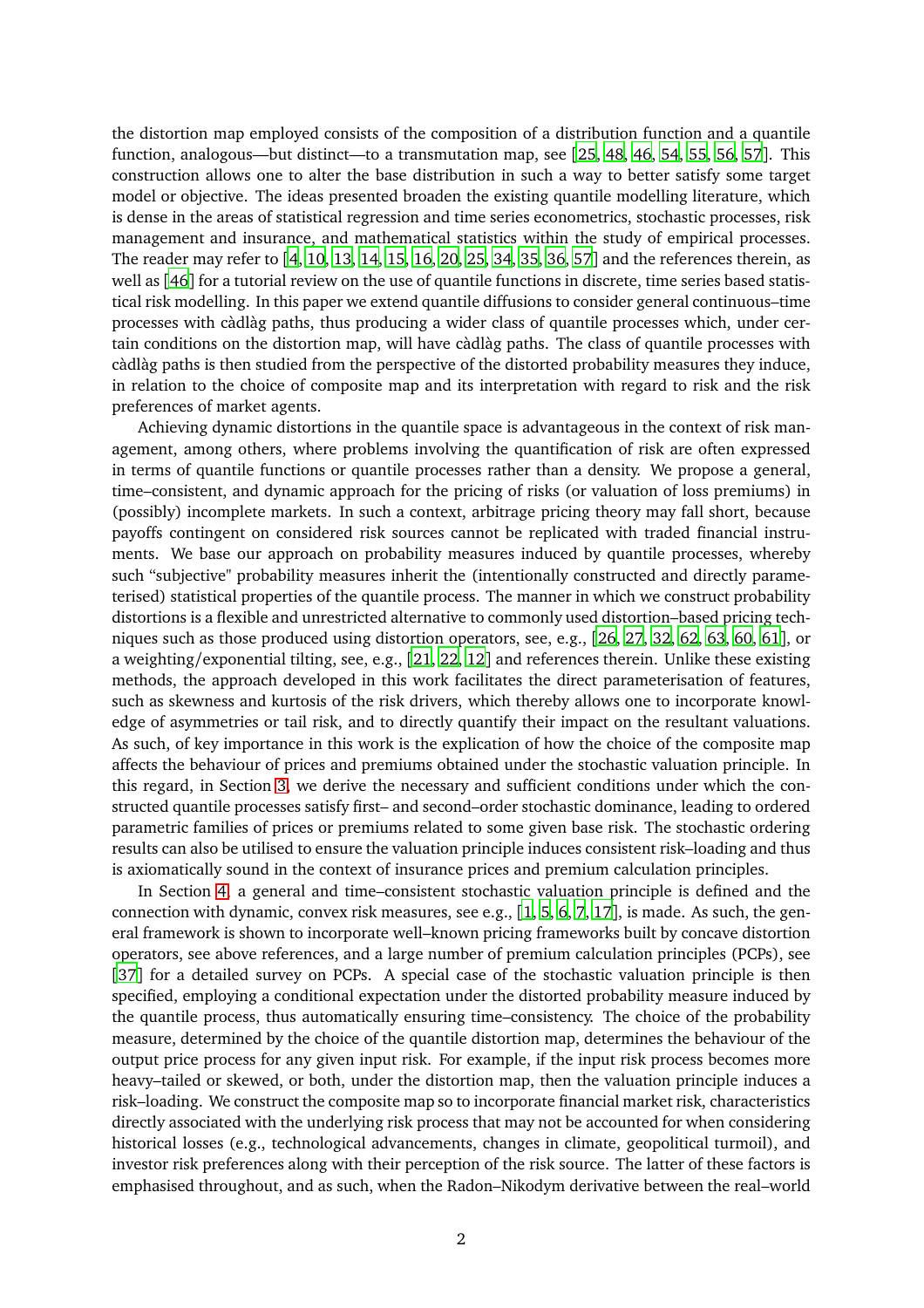and the distorted probability measure is derived and the connection with the pricing kernel is made, this is equivalent to the risk preferences of each market participant corresponding to a different, and not necessarily unique, pricing kernel. This is of course consistent with the assumption of market incompleteness. In the insurance setting, the framework presents a fairly general class of axiomatically justified premium principles with high levels of flexibility. These premium principles allow one to capture skewness and leptokurtosis that is commonly observed in markets, and they can be used to explicitly incorporate more structure into subjective assignments of elicitable information regarding an investor's risk preferences. This is captured through the induced characteristics of the quantile process, regardless of whether they are tractable or not.

In the decision theory literature, it is well–established to consider a market agent's preferences through a utility function, where actuarial prices of insurance–based risks are calculated by taking expectations under some probability measure. In expected utility theory [[42](#page-22-6)], the utility function is subjective and the probability measure is objective, whereas subjective expected utility theory [[51](#page-22-7)] allows one to also consider a subjective probability measure, based on the considered decision situation or market conditions. Such subjective decision making approaches also arise in aspects of risk management when one defines scenario–based risk measure evaluation, see [[2](#page-20-10), [3](#page-20-11)]. A review on non–expected utility theories, including rank–dependent expected utility [[49](#page-22-8), [67](#page-23-8)] and Choquet expected utility theory (CEU) [[11](#page-20-12), [52](#page-22-9)], is given in [[58](#page-23-9)]. A connection between the functional form of the valuation principle presented in this work and utility functions, e.g., von Neumann-Morgenstern [[42](#page-22-6)] utility functions, as well as the value function underlying prospect theory [[30](#page-21-10)] is discussed. We also draw the reader's attention back to the stochastic ordering of risks and the important role it plays in decision making. In decision theory—specifically, expected utility theory—the maximisation of von Neumann-Morgenstern [[42](#page-22-6)] non–decreasing (non–decreasing and concave) utility functions by rational market participants equates to the notion of first–order (second–order) stochastic dominance. Therefore, valuation frameworks with preserved stochastic ordering, of some order, imply monotonic behaviour between the level of risk and the price associated to some contract contingent on the risk, e.g., an insurance premium. That is, assuming investors act rationally, it is desirable for valuation frameworks to preserve the property of stochastically–ordered risks and so, in this paper, we emphasise such results in the context of the stochastic valuation principle induced by quantile processes.

In Section [5,](#page-17-0) we extend the valuation principle induced by quantile processes to the multivariate setting where (auxiliary) risk factors, e.g., other highly correlated risks or external macroeconomic/systemic risks, may also be considered. Here, a multivariate driving process and a copula are employed to construct a univariate quantile process that induces the distorted measure that characterises the stochastic valuation principle. As a result, the composite map, which now consists of a quantile function and a copula function, and each marginal of the multivariate risk factor impact the distorted measure induced by the quantile process, and thus how risks are valued when taking conditional expectations under this measure. The idea is that the incorporation of such external risks in the construction of the distorted probability measure refines the accuracy of the valuation principle. Here, one or more marginals of the multivariate driving process are the underlying risks on which the financial or insurance contract is written, and the remaining marginals of the driving process model the external risks that are accounted for in the valuation problem. The model is presented in the context of pricing insurance layer and stop–loss contracts. We envisage applications of this model to include, e.g., the pricing of insurance contracts written on some loss process where external risks related to climate change are likely to impact. While the external risk sources may trigger the payout of an insurance contract, such risks are not regarded as the directly insurable loss, nor is their impact prevalent in the historical loss data of the risk being insured. As the realised impact of climate change is on the rise, it becomes more important for insurers to factor such risks into their pricing models. Here, the climate risk processes are taken as marginals of the multivariate driver used in the construction of the quantile process that induces the distorted probability measure. The composite map (consisting of a quantile function and a copula) can also be utilised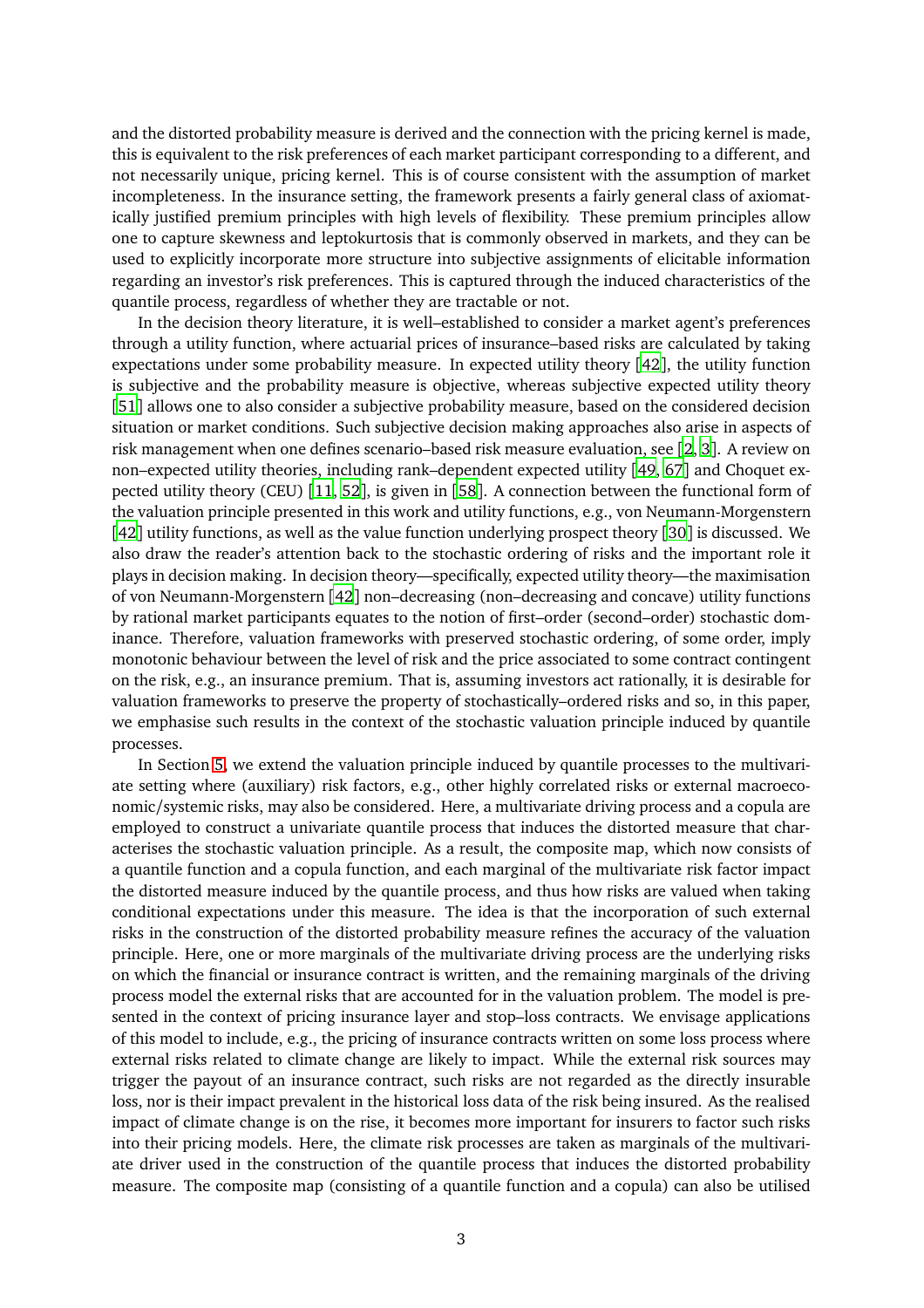to produce excess skewness or kurtosis that the insurer deems reasonable to factor into the model but is not captured in historical loss data, or the risk preferences of the agent buying the insurance contract. It may be at the discretion of the insurer to determine the appropriate composite map used in the construction of the quantile process. A theoretically similar idea is formalised in [[69](#page-23-10)], where a premium principle for agricultural losses is constructed by incorporating a reweighing of the historical losses with systemic risk factors—here, the insurer may select the appropriate weighting function. The discussion on the multidimensional extension to the quantile process–induced valuation framework concludes this paper.

### **2 Stochastic quantile processes in continuous time**

A class of quantile diffusions, which are generated by a composite map consisting of a distribution function and a quantile function, have been developed in [[8](#page-20-0)]. In this section, we extend this class by constructing quantile processes driven by more general processes, thus including Lévy processes as stochastic drivers, for example.

We consider the probability space  $(\Omega, \mathcal{F}, \mathbb{P})$  equipped with a filtration  $(\mathcal{F}_t)_{t\geq 0}$ , where the time line is given by *t* ∈ [0, ∞). We assume the existence of a money–market, or "risk–free", asset with price process  $(B_t)_{t\in[0,\infty)}$  that offers a positive rate of return. For the construction of the quantile processes, we will employ an  $(\mathscr{F}_t)$ -adapted process  $(Y_t)_{t\in[0,\infty)}$  with càdlàg paths. First, however, we recall the definition of the generalized inverse function, see [[19](#page-21-11)], in terms of which the quantile function of a random variable *X* is given. For an increasing function  $F : \mathbb{R} \to \mathbb{R}$  with  $F(-\infty) =$ lim<sub>*x*↓−∞</sub>  $F(x)$  and  $F(\infty) = \lim_{x \uparrow \infty} F(x)$ , the collection  $\mathcal Q$  of generalised inverse functions  $Q :=$  $F^-$  : ℝ → [ $-\infty$ ,  $\infty$ ] of *F* is defined by

$$
Q(y) = \inf \{ x \in \mathbb{R} : F(x) \ge y \}, \quad y \in \mathbb{R}, \tag{2.1}
$$

with the convention that inf $\emptyset = \infty$ . For *X* a real–valued random variable with distribution function *F*<sub>*X*</sub> : ℝ → [0,1], the quantile function of *X* is  $Q_X = F_X^-$  : [0,1] → [−∞, ∞] where  $Q_X \in \mathcal{Q}$ . We are now in the position to construct the following class of quantile processes.

<span id="page-3-1"></span> $\bf{Definition 2.1.}$   $\it Let$   $Q_\zeta(u;\xi)$   $be$   $a$  quantile function, where  $u$   $\in$   $[0,1]$  is the quantile level and  $\xi$   $\in$   $\mathbb{R}^d$  is  $a$  d-dimensional vector of parameters. For  $t \in (0, \infty)$ , let  $F(t, y; \theta)$  :  $\mathbb{R}^+ \times \mathbb{R} \to [0, 1]$  be a continuous *distribution function, where θ* ∈ R *d* ′ *is a d*′ *–dimensional vector of parameters. Consider a process* (*Y<sup>t</sup>* )*t*∈[0,∞) *with continuous paths. At each time t* ∈ (0,∞)*, the random–level quantile process is defined by*

<span id="page-3-0"></span>
$$
Z_t = Q_{\zeta}\big(F(t, Y_t; \theta); \xi\big),\tag{2.2}
$$

 $t$ hat is,  $Z_t = Q_\zeta(F(t, Y(t, \omega); \theta); \xi) : \mathbb{R}^+ \times (\mathbb{R}^+ \times \Omega) \to [-\infty, \infty]$ , and the map  $t \mapsto Z(t, \omega)$  for all *t* ∈ (0,∞) *is* F*t–measurable. Here, the index ζ characterises the family of quantile processes to which* (*Z<sup>t</sup>* ) *belongs.*

Here, if  $F(t, y; \theta) = F_Y(t, y; \theta)$  is the finite dimensional distribution that governs each marginal of the process  $(Y_t)$  for  $t \in (0, \infty)$ , then the marginals of the process given by  $U_t := F_Y(t, Y_t; \theta)$  are uniformly distributed on [0, 1]. We say that  $F_Y(t, y; \theta)_{t \in (0, \infty)}$  is the *'true law'* of  $(Y_t)_{t \in [0, \infty)}$ . Though in this paper we will focus on quantile processes with continuous paths, the composite map [\(2.2\)](#page-3-0) can be used to obtain quantile processes with discrete paths. It suffices that either (*Y<sup>t</sup>* ) is a càdlàg process with discrete (discontinuous) paths,  $F(t, y; \theta) : \mathbb{R}^+ \times \mathcal{D} \to \mathcal{U}$  is a discrete distribution function with  $\mathscr D$  and  $\mathscr U$  the collections of all countable subsets of  $\mathbb R$  and  $[0,1]$ , respectively, or that the function *Q<sup>ζ</sup>* (*u*;*ξ*) might be the quantile function of a discrete random variable for (*Z<sup>t</sup>* ) to have discrete paths. The quantile process  $(Z_t)$  will be given by the composite map [\(2.2\)](#page-3-0), where  $Z_t : \mathbb{R}^+ \times (\mathbb{R}^+ \times \Omega) \to \mathcal{D}$ for each *t* ∈ (0,∞). The following proposition characterises when (*Z<sup>t</sup>* ) will have càdlàg paths.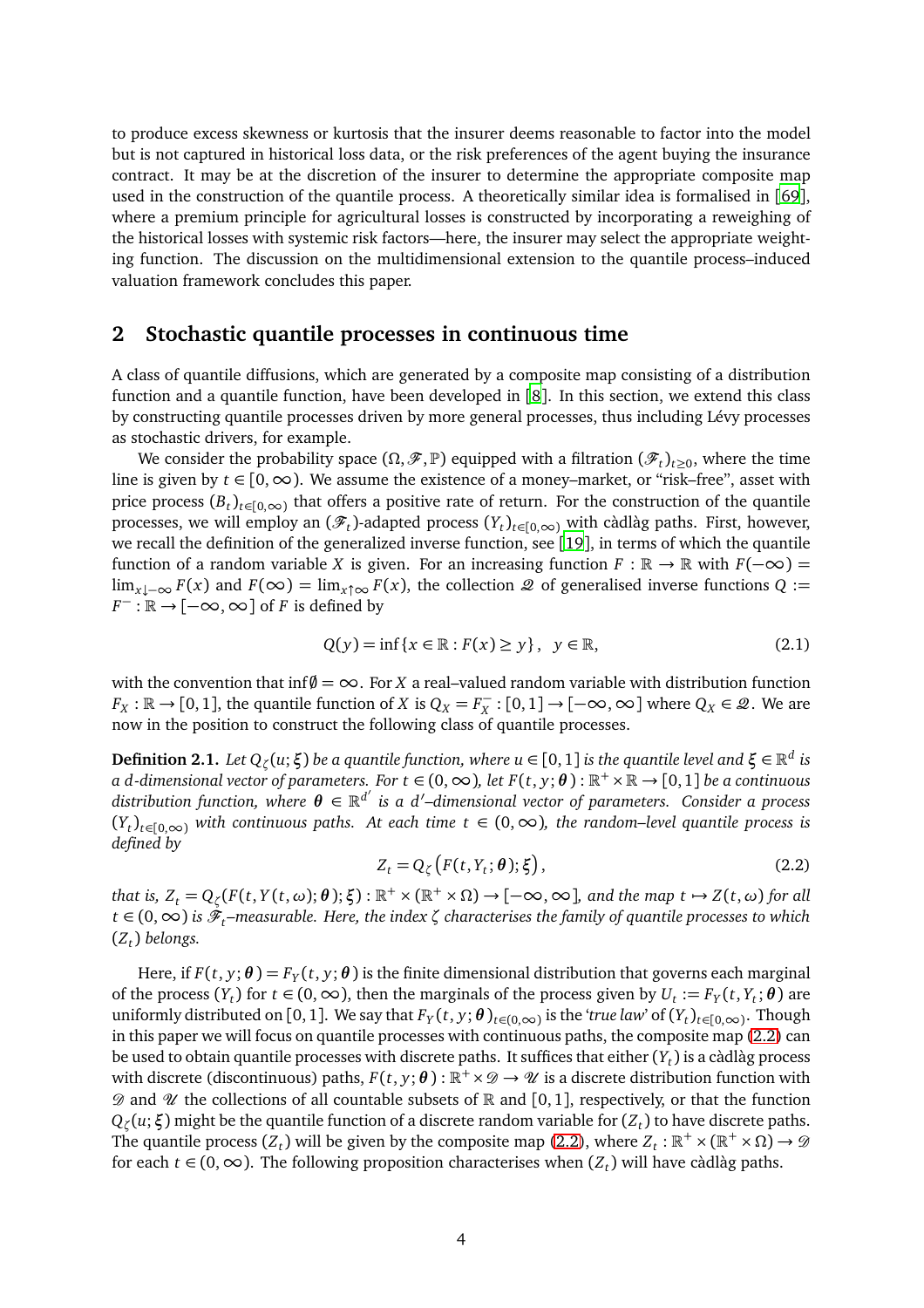<span id="page-4-1"></span>**Proposition 2.1.** The quantile process  $(Z_t)$  will have càdlàg paths if and only if the map  $t \mapsto F(t, y; \theta)$ *is càdlàg for all y* ∈ R*, and Q<sup>ζ</sup>* (*u*;*ξ*) *is a continuous quantile function.*

The proof is given in Appendix [A.](#page-24-0) In what follows, we restrict to the construction of càdlàg quantile processes. Furthermore, the parameter vectors *ξ* and *θ* may be generalized to be time– dependent deterministic functions or  $(\mathscr{F}_t)$ -adapted stochastic processes. This extension is useful, for example, in models where higher moments such as skewness and kurtosis are stochastic and their dynamics are captured by the parameters of the constructed quantile process. The quantile process  $Z_t = Q_\zeta \big(F(t, Y_t; \theta(t)); \xi_t\big)$  with stochastic parameter vector  $(\xi_t)$  affords extensive variety, for example, in the dynamic risk profiles captured by the quantile process.

The quantile processes produced by the composite map [\(2.2\)](#page-3-0) are not unique. Different combinations of *Q<sup>ζ</sup>* (*u*;*ξ*) and *F*(*t*, *y*;*θ* ) may produce in law the same quantile process (*Z<sup>t</sup>* ). To characterize families of quantile processes, we consider the notion of a *pivotal quantile process*. We refer to [[53](#page-23-11)] for a definition of a pivotal quantity. For our purpose, the marginals of the pivot process are governed by a reference distribution.

<span id="page-4-0"></span>**Definition 2.2.** Let  $Y_t$  ∼  $F_Y(t, y; \theta_Y(t))$  where the parameter vector  $\theta_Y(t) \in \mathbb{R}^d$ . Consider another  $p$ arameter vector  $\widetilde{\bm{\theta}}(t) \in \mathbb{R}_{\sim}^{d'},\ d'\leq d,$  and define the pivot process by  $\widetilde{Y}_t:=\mathscr{R}(Y_t;\bm{\theta}_Y(t))$  where  $\mathscr{R}$  is *a Borel function such that <sup>Y</sup>*e*<sup>t</sup>* <sup>∼</sup> *<sup>F</sup>Y*<sup>e</sup> (*t*, ˜*y*;*θ*e(*t*))*, and the "reference law" FY*<sup>e</sup> *does not depend on <sup>θ</sup> <sup>Y</sup>* (*t*)*. The pivot quantile process formulation is given by*

$$
Z_t = Q_{\zeta}\big(F\big(t,\widetilde{Y}_t;\theta(t)\big);\xi(t)\big),\tag{2.3}
$$

*where F*(*t*, *y*;  $\theta$ (*t*)) is a distribution belonging to the same family of distributions as  $\hat{Y}_t$  for  $t \in (0,\infty)$ *with parameters*  $\boldsymbol{\theta}(t) \in \mathbb{R}^{d'}$ .

The pivot process  $(Y_t)$  serves as a base or reference process with respect to which the resulting quantile process is anchored and relative properties between the two processes will be made explicit in terms of the model parameters. Later, we will proceed to introduce a valuation principle, in the setting of dynamic risk measures, based on quantile processes and their induced probability measures. In this context, the pivot formulation provides a reference measure in relation to which the probability measures induced by an arbitrary quantile process can be compared. In this sense, the pivot–induced measure can be interpreted as an objective probability measure while the quantile–induced measure can be regarded as a subjective measure. Such consideration is also useful in model risk management. While a quantile process may be a firm–specific model, the pivot process could be the baseline imposed by a regulatory body with respect to which the firm–specific (internal) model is assessed. Such an analysis can have material impact on the calculation of capital requirements, which rely on the calculation of risk measures. In Appendix [B,](#page-24-1) we present two simple examples for the construction of quantile process referencing a pivot.

Next we introduce a canonical composite map for the construction of the quantile process driven by Brownian motion.

**Definition 2.3.** *Let* (*W<sup>t</sup>* ) *denote a one–dimensional,* (F*<sup>t</sup>* )*–adapted standard Brownian motion, and*  $\mathit{set}\; Y_t = W_t$  in Definition [2.1.](#page-3-1) For  $t \in (0,\infty)$ , the canonical quantile process is given by

$$
Z_t = Q_{\zeta} \left( F_W(t, W_t); \xi \right), \tag{2.4}
$$

where  $F_W(t,w) = [1 + \text{erf}(w/\sqrt{2t})]/2$ . In case that the range of the quantile function be restricted *to some*  $D_\zeta \subset \mathbb{R}$ *, then*  $Z_t = Q_\zeta(F_W(t, \omega); \xi) : \mathbb{R}^+ \times \Omega \to D_\zeta$ *. The canonical quantile process is then defined on the state space*  $(D_{\zeta}, \mathscr{B}(D_{\zeta}))$ *.* 

As an example, let us consider the Tukey family of quantile processes, see [[8](#page-20-0)], with time– dependent parameters  $A(t) \in \mathbb{R}$ ,  $B(t) > 0$ ,  $g(t) \neq 0$  and  $h(t) > 0$  for all  $t \in (0, \infty)$ . Let  $Q_{\zeta}(u; \xi)$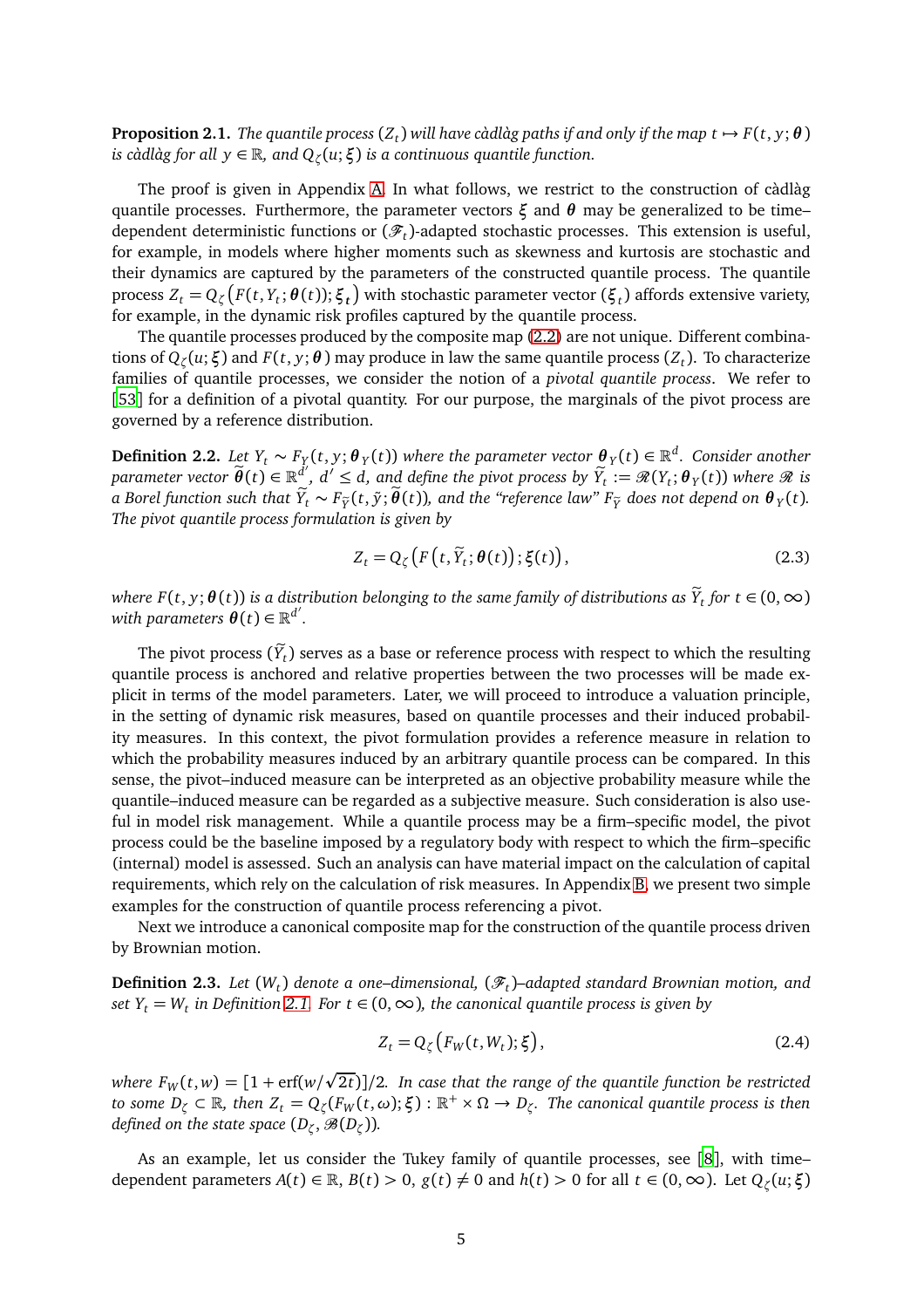where  $\zeta = T_{gh}$  and  $\xi(t) = (A(t), B(t), g(t), h(t))$ , then the canonical Tukey–*gh* quantile diffusion is given by

$$
Z_t = A(t) + \frac{B(t)}{g(t)} \left[ \exp\left(g(t)\frac{W_t}{\sqrt{t}}\right) - 1 \right] \exp\left(h(t)\frac{W_t^2}{2t}\right),\tag{2.5}
$$

for *t* ∈ (0,∞). This Tukey–*gh* class of quantile processes allows one to capture any skew–kurtosis range. Such features are often advantageous in loss modelling, e.g., in non–life insurance settings as discussed in [[47](#page-22-10)]. To achieve the same flexibility by another stochastic process would require a more complex driving process when compared to standard Brownian motion. It is worth emphasizing that the parameters  $g(t)$  and  $h(t)$  directly control the skewness and, respectively, the kurtosis of the process (*Z<sup>t</sup>* ). In applications that will follow later, we will make extensive use of this fact.

We conclude this section by constructing a Tukey–*gh* quantile process (*Z<sup>t</sup>* ) driven by an inhomogeneous Ornstein-Uhlenbeck process (*Y<sup>t</sup>* ) satisfying

$$
dY_t = \theta(t)(\mu(t) - Y_t) dt + \sigma(t) dW_t
$$

with  $y_0 \in \mathbb{R}^+, \mu(t) \in \mathbb{R}, \sigma(t) \in \mathbb{R}$ , and the mean–reversion parameter  $\theta(t) \in \mathbb{R}$  for all  $t \in (0, \infty)$ . The marginal law of the driving process at each time  $t \in (0, \infty)$  is given by

$$
F_Y(t, y; \theta(t)) = \frac{1}{2} \left[ 1 + \text{erf}\left( \frac{y - y_0 e^{-\int_0^t \theta(s) ds} - e^{-\int_0^t \theta(s) ds} \int_0^t \exp\left(\int_0^s \theta(u) du\right) \theta(s) \mu(s) ds}{e^{-\int_0^t \theta(s) ds} \sqrt{2 \int_0^t \exp\left(2 \int_0^s \theta(u) du\right) \sigma^2(s) ds}} \right) \right],
$$
\n(2.6)

where  $\theta(t) = (\theta(t), \mu(t), \sigma(t))$ , and so the process  $U_t = F_Y(t, Y_t; \theta(t))$  is given by

$$
U_t = \frac{1}{2} \left[ 1 + \text{erf}\left( \frac{\int_0^t \exp\left(\int_0^s \theta(u) \, \text{d}u\right) \sigma(s) \, \text{d}W_s}{\sqrt{2 \int_0^t \exp\left(2 \int_0^s \theta(u) \, \text{d}u\right) \sigma^2(s) \, \text{d}s}} \right) \right],\tag{2.7}
$$

for *t* ∈ (0, ∞). The Tukey–*gh* quantile process  $(Z_t)_{t \in (0,\infty)}$  in this case is obtained by setting  $Q_{\zeta}(u; \xi(t)) = Q_{T_{gh}}(u; A(t), B(t), g(t), h(t)),$  and so we have

$$
Z_t = A(t) + B(t) \left( \frac{\exp(g(t)X_t) - 1}{g(t)} \right) \exp\left(h(t) (X_t)^2\right), \tag{2.8}
$$

where  $X_t := \sqrt{2}$ erf<sup>--</sup> (2*U*<sub>*t*</sub> − 1). It is straightforward to derive the SDE satisfied by (*Z*<sub>*t*</sub>). An example of a quantile process driven by a variance-gamma process is included in Appendix [B.](#page-24-1)

### <span id="page-5-0"></span>**3 Stochastic ordering**

In this section, we show under what conditions quantile processes satisfy the first– and second–order stochastic dominance property. Stochastic ordering plays an important part in the novel valuation principle proposed in this work. It implies monotonic behaviour between the level of risk as quantified by the quantile process and the price associated to some contract dependent on the risk, e.g., an insurance premium. It also allows for a ranking of investor risk profiles, as captured by the moments profile of the quantile process. In the context of Tukey–*gh* quantile processes, the monotonic relation between risk and some associated price is reflected by plotting the price as a function of the skew and kurtosis parameters. We analyse the canonical Tukey-*gh* quantile diffusion processes in relation to stochastic ordering via their parameters *g* and *h*.

We begin with recalling the notion of stochastic ordering, as presented in [[38](#page-22-11)], adapted to our context of quantile processes.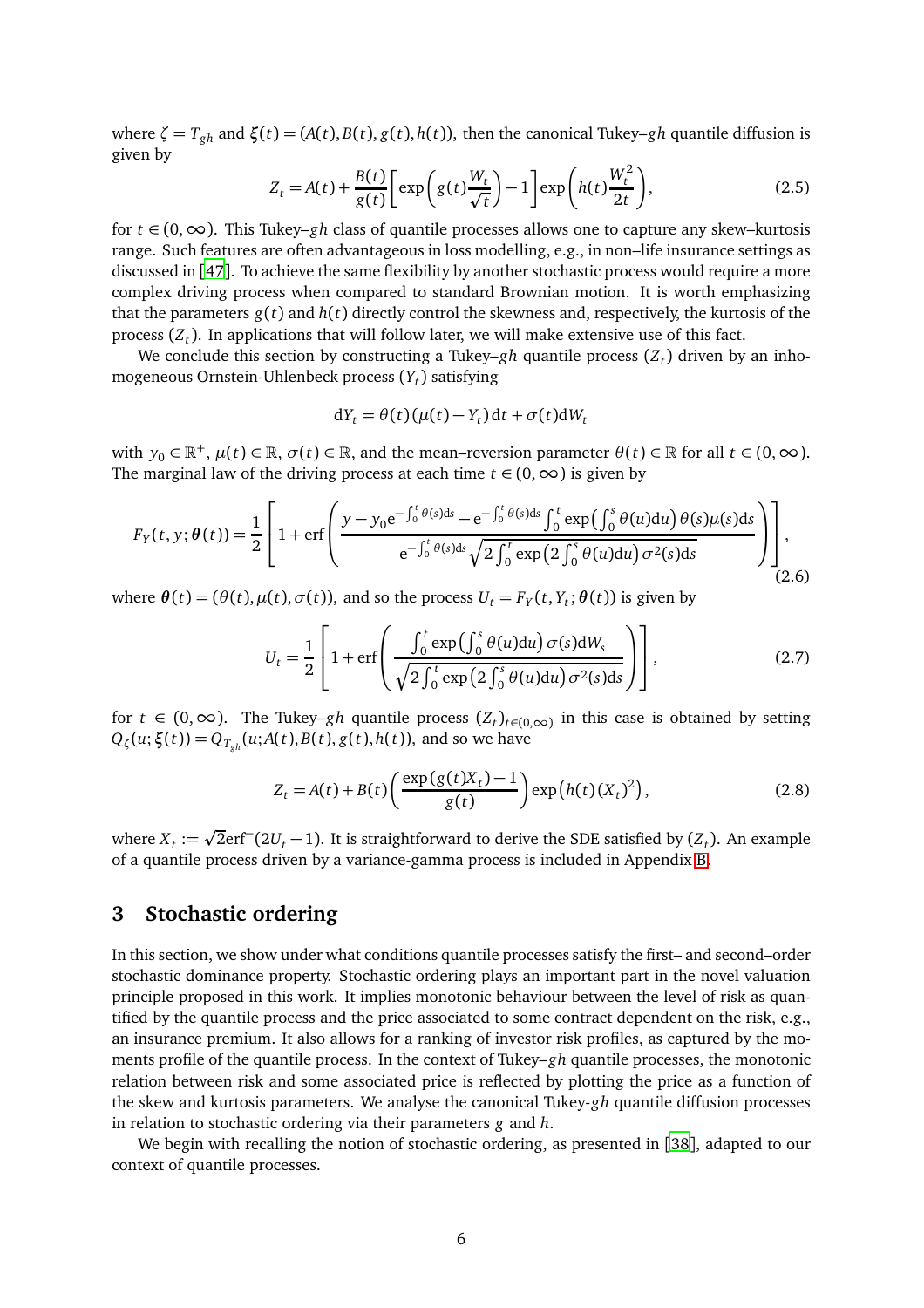<span id="page-6-0"></span> $\bf{Definition 3.1.}$  *Recall Definition [2.1,](#page-3-1) where*  $Q_{\zeta_i}(u):[0,1]\to[\underline{z}_i,\overline{z}_i]\subseteq\mathbb{R}$  *are quantile functions and*  $F_i(t,y): \mathbb{R}^+\times[\underline{y}_i,\overline{y}_i]\to[0,1]$  are distribution functions, for  $i=1,2$ . Consider the quantile processes *i*  $Z_t^{(i)} = Q_{\zeta_i}(F_i(t, Y_t^{(i)})$  $F_z^{(i)}$ )) with marginal distributions  $F_{Z^{(i)}}(t,z_i)=\mathbb{P}(Z_t^{(i)}\leq z_i)$ , for  $z_i\in D_{Z^{(i)}}:=[\underline{z}_i,\overline{z}_i]$ . We say that  $(Z^{(1)}_{t})$  $t_t^{(1)}$ <sub>*t*∈(0,∞)</sub> *dominates* ( $Z_t^{(2)}$ *t* )*t*∈(0,∞) *by first–, or second–order stochastic dominance on*  $D_{\zeta} := [z_0(t), \max\{\overline{z}_1, \overline{z}_2\}]$ , for  $z_0(t) \in [\min\{\underline{z}_1, \underline{z}_2\}, \max\{\overline{z}_1, \overline{z}_2\})$  with  $F_{Z^{(1)}}(t, z_0(t)) = F_{Z^{(2)}}(t, z_0(t))$ , *if and only if for all*  $t \in (0, \infty)$  *the following hold, respectively:* 

*,*

$$
\textit{FOSD: } F_{Z^{(2)}}(t,z) - F_{Z^{(1)}}(t,z) \geq 0 \textit{, for all } z \in D_\zeta
$$

SOSD: 
$$
\int_{z_0(t)}^z [F_{Z^{(2)}}(t,x) - F_{Z^{(1)}}(t,x)] dx \ge 0, \text{ for all } z \in D_{\zeta}.
$$

*In either stochastic dominance criterion, strict inequality is required for at least one*  $z \in D_\zeta.$ 

The relation between risk preferences via utility functions and FOSD and SOSD criterion are given, with proofs, in [[28,](#page-21-12) [29](#page-21-13), [50](#page-22-12)]. In the following, we consider a compact support  $D_Y.$  In the case of a non–compact support, the results are analogous.

<span id="page-6-2"></span>**Proposition 3.1.** *Consider* (*Z* (*i*) *t*<sup>(*i*</sup>)</sup> $<sup>t</sup>$   $\ge$  *t*∈(0,∞)*, i* = 1, 2*, in Definition* [3.1.](#page-6-0) Assume  $Y_t^{(1)} \succsim$  *FOSD*  $Y_t^{(2)}$ </sup>  $t^{(2)}$  on  $D_Y :=$  $[y_0(t), \max\{\overline{y}_1, \overline{y}_2\}]$  where  $y_0(t) := \{y_0 \in [\min\{\underline{y}_1, \underline{y}_2\}, \max\{\overline{y}_1, \overline{y}_2\}]: F_{Y^{(1)}}(t, y_0) = F_{Y^{(2)}}(t, y_0)\}$ *for all t* ∈ (0, ∞). *It holds*  $Z_t^{(1)}$   $\succsim$ <sub>*FOSD*</sub>  $Z_t^{(2)}$  $\mathcal{L}_t^{(2)}$  on  $D_\zeta := [z_0(t), \max\{\overline{z}_1, \overline{z}_2\}]$ , if and only if  $Q_{\zeta_1}(F_1(t, y)) \ge$  $Q_{\zeta_2}(F_2(t,y))$  for all  $y \in D_Y$  and  $t \in (0,\infty)$ , where  $z_0(t) := \{\max z_0 \in \{\[\underline{z}_1,\overline{z}_1\} \cup \[\underline{z}_2,\overline{z}_2\]\}: z_0 \leq$  $Q_{\zeta_2}(F_2(t, y_0(t)))$  and  $F_{Z^{(1)}}(t, z_0) = F_{Z^{(2)}}(t, z_0)$ } for all  $t \in (0, \infty)$ . That is, first–order stochastic dom*inance is preserved under the pair of composite maps.*

*Proof.* Since, by assumption,  $Y_t^{(1)} \succsim Y_t^{(2)}$  $T_t^{(2)}$  on  $D_Y$ , by the definition of FOSD it holds that  $F_{Y^{(1)}}(t, y) \leq$ *F*<sub>*Y*</sub>(2)(*t*, *y*) for all *y* ∈ *D*<sub>*Y*</sub> and *t* ∈ (0, ∞) with strict inequality for at least one *y* ∈ *D*<sub>*Y*</sub>. The quantile processes are constructed as  $Z_t^{(i)} = Q_{\zeta_i}(F_i(t,Y_t^{(i)})$  $t_t^{(l)}$ )) for  $i = 1, 2$ , and so we may write  $Y_t^{(i)} = Q_i(t, F_{\zeta_i}(Z_t^{(i)})$  $t^{(1)}$ ). It follows that

$$
F_{Y^{(i)}}(t, y) = \mathbb{P}\Big(Y_t^{(i)} \le y\Big) = \mathbb{P}\Big(Q_i\Big(t, F_{\zeta_i}\Big(Z_t^{(i)}\Big)\Big) \le y\Big) \\ = \mathbb{P}\Big(Z_t^{(i)} \le Q_{\zeta_i}\big(F_i(t, y)\big)\Big) = F_{Z^{(i)}}\Big(t, Q_{\zeta_i}\big(F_i(t, y)\big)\Big)
$$

for all  $y \in D_Y$ ,  $t \in (0, \infty)$  and so, by assumption,

<span id="page-6-1"></span>
$$
F_{Z^{(1)}}(t, Q_{\zeta_1}(F_1(t, y))) \le F_{Z^{(2)}}(t, Q_{\zeta_2}(F_2(t, y)))
$$
\n(3.1)

for all  $y \in D_Y$ ,  $t \in (0, \infty)$ . Eq. [\(3.1\)](#page-6-1) can be written as  $F_{Z^{(1)}}(t, z_1(y)) \le F_{Z^{(2)}}(t, z_2(y))$ ,  $y \in D_Y$ , where  $z_i = Q_{\zeta_i}(F_i(t, y))$ ,  $i = 1, 2$ , and  $z_1 \neq z_2$ . However, we need to show that  $F_{Z^{(1)}}(t, z) \leq$ *F*<sub>Z</sub>(2)</sub> (*t*, *z*) for all  $z \in D_\zeta$ , for some  $D_\zeta \subseteq [\min\{\underline{z}_1, \underline{z}_2\}$ ,  $\max\{\overline{z}_1, \overline{z}_2\}]$  to be determined. We consider the following cases: First, we assume that  $z_1(y) \ge z_2(y)$ . Since  $F_{Z^{(i)}}(t, z)$ ,  $i = 1, 2$ , are increasing functions in *z* for all  $t \in (0, \infty)$ , it holds that

$$
F_{Z^{(1)}}(t, z_2(y)) \leq F_{Z^{(1)}}(t, z_1(y)) \leq F_{Z^{(2)}}(t, z_2(y)) \leq F_{Z^{(2)}}(t, z_1(y)),
$$

so that  $F_{Z^{(1)}}(t, z_2(y)) \leq F_{Z^{(2)}}(t, z_2(y))$  and  $F_{Z^{(1)}}(t, z_1(y)) \leq F_{Z^{(2)}}(t, z_1(y))$  for all  $y \in D_Y$ ,  $t \in$  $(0,\infty)$ . It then follows,  $F_{Z^{(1)}}(t,z) \leq F_{Z^{(2)}}(t,z)$  for all  $z \in [\min_{i} Q_{\zeta_i}(F_i(t,y_0(t))), \max{\{\overline{z}_1,\overline{z}_2\}}] =$  $[Q_{\zeta_2}(F_2(t, y_0(t)))$ , max $\{\overline{z}_1, \overline{z}_2\}$ , with strict inequality for at least the values  $z = z_i(y^*)$ ,  $i = 1, 2$ , where  $y^* \in D_Y$  is any value such that  $F_{Y^{(1)}}(t, y^{(*)}) < F_{Y^{(2)}}(t, y^{(*)})$ . Next we assume  $z_1(y) < z_2(y)$ for all  $y \in D_Y$ ,  $t \in (0, \infty)$ . Since  $F_{Z^{(1)}}(t, z_1(y)) \leq F_{Z^{(2)}}(t, z_2(y))$ , there exists some  $y^* \in D_Y$  such that  $F_{Z^{(1)}}(t, z_1(y^*)) = F_{Z^{(2)}}(t, z_2(y^*))$  and  $z_2(y^*) > z_1(y^*)$ . Then,

$$
F_{Z^{(1)}}(t, z_2(y^*)) > F_{Z^{(1)}}(t, z_1(y^*)) = F_{Z^{(2)}}(t, z_2(y^*)),
$$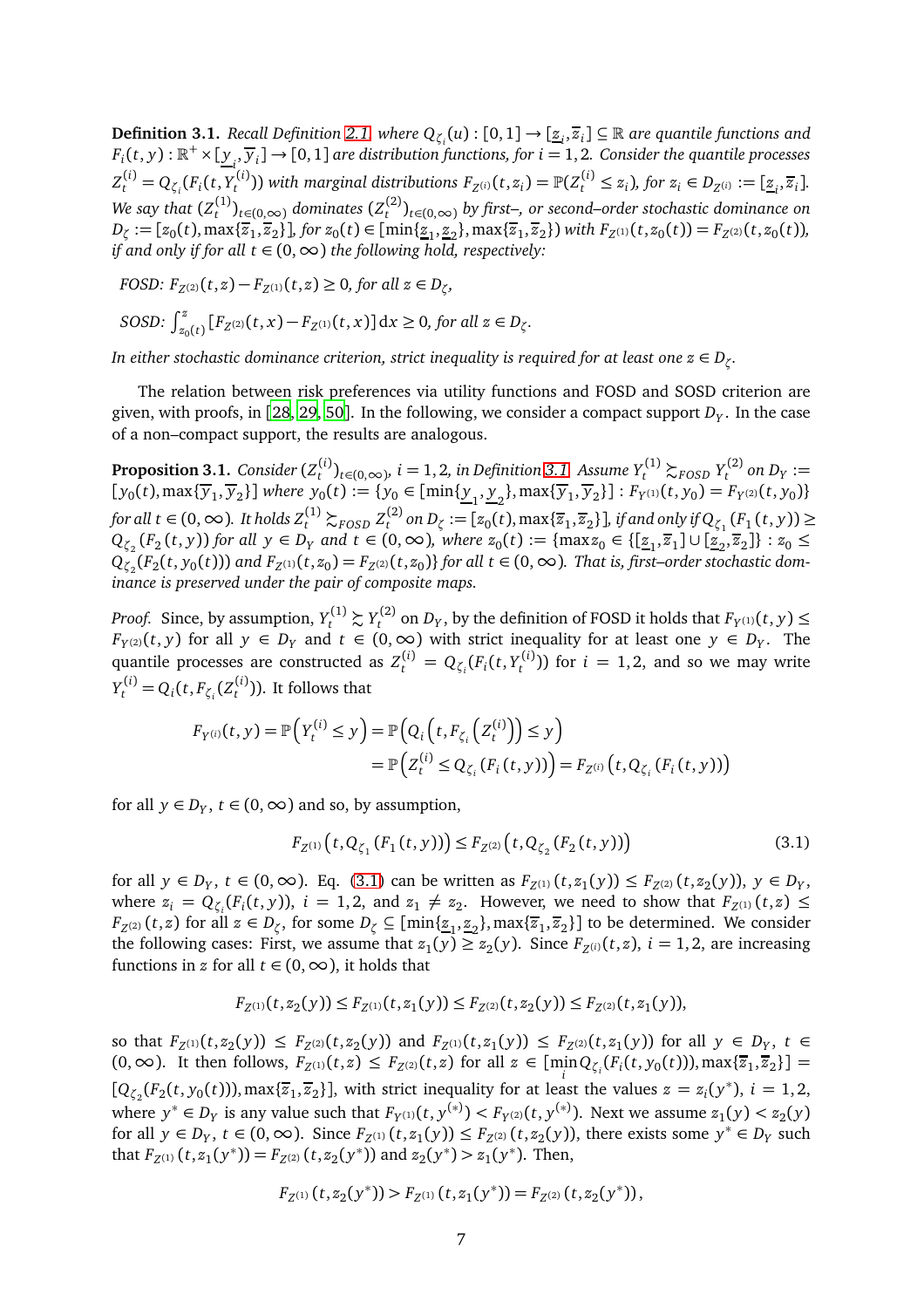i.e.,  $F_{Z^{(1)}}(t, z_2(y^*)) > F_{Z^{(2)}}(t, z_2(y^*))$  and so it cannot hold that  $F_{Z^{(1)}}(t, z) \leq F_{Z^{(2)}}(t, z)$  for all  $z \in [Q_{\zeta_2}(F_2(t, y_0(t))), \max\{\overline{z}_1, \overline{z}_2\}]$ . Therefore, we conclude that  $F_{Z^{(1)}}(t, z) \leq F_{Z^{(2)}}(t, z)$  for all  $z \in [Q_{\zeta_2}(F_2(t, y_0(t))), \max\{\overline{z}_1, \overline{z}_2\}], t \in (0, \infty)$ , with strict inequality for at least one *z* in this range, if and only if  $Q_{\zeta_1}(F_1(t,y)) \geq Q_{\zeta_2}(F_2(t,y))$ . By the increasing property of distribution functions, it follows that for each  $t \in (0, \infty)$  there exists at least one  $z \in [\min\{\underline{z}_1, \underline{z}_2\}, \max\{\overline{z}_1, \overline{z}_2\}]$ such that  $z \le Q_{\zeta_2}(F_2(t,y_0(t)))$  and  $F_{Z^{(1)}}(t,z) = F_{Z^{(2)}}(t,z)$ , with  $F_{Z^{(1)}}(t,x) \le F_{Z^{(2)}}(t,x)$  for all *x* ∈ [*z*, *Q*<sub> $\zeta_2$ </sub>(*F*<sub>2</sub>(*t*, *y*<sub>0</sub>(*t*))]. If we define

$$
z_0(t) := \left\{\max z \in [\min\{\underline{z}_1, \underline{z}_2\}, \max\{\overline{z}_1, \overline{z}_2\}]: z \leq Q_{\zeta_2}(F_2(t, y_0(t))) \& F_{Z^{(1)}}(t, z) = F_{Z^{(2)}}(t, z)\right\},\,
$$

then  $F_{Z^{(1)}}(t,z) \leq F_{Z^{(2)}}(t,z)$  for all  $z \in D_{\zeta} := [z_0(t), \max\{\overline{z}_1,\overline{z}_2\}]$  with strict inequality for at least one  $z \in D_{\zeta}$ , and hence  $Z_t^{(1)} \succsim_{FOSD} Z_t^{(2)}$  $L_t^{(2)}$  on  $D_\zeta \subseteq \mathbb{R}$ .  $\Box$ 

The situation considered next is where the true law of each driving process  $(Y^{(i)}_t$  $t^{(i)}_{t}$ <sub> $i=1,2$ </sub>, with  $Y_t^{(1)}$  $Y_t^{(1)} \neq Y_t^{(2)}$  $t_t^{(2)}$  almost surely for all *t* ∈ (0, ∞), is applied in the composite map giving rise to the two quantile processes.

<span id="page-7-2"></span>**Corollary 3.1.** Consider the case where  $F_i(t, y_i) = F_{Y^{(i)}}(t, y_i)$  for  $i = 1, 2$ , and all  $y_i \in [y_i, \overline{y_i}]$ , *t* ∈ (0, ∞). Assume  $Y_t^{(1)}$   $\gtrsim_{FOSD} Y_t^{(2)}$  $\mathcal{L}_t^{(2)}$  on  $D_Y$ . It holds that  $Z_t^{(1)} \succsim_{FOSD} Z_t^{(2)}$  $t_t$ <sup>(2)</sup> on D<sub>ζ</sub> for all  $t \in (0, ∞)$ , if and only if  $Q_{\zeta_1}(u) \geq Q_{\zeta_2}(u)$  for all  $u \in [F_{Y^{(1)}}(t, y_0(t)), 1]$  and  $t \in (0, \infty)$ .

The proof of this corollary is found in Appendix [C.](#page-27-0) Now we present the corollary for the case where the quantile processes are driven by processes equal in distribution.

<span id="page-7-1"></span> $\operatorname{\mathsf{Corollary}}\nolimits 3.2.$  *Assume*  $Y_t^{(1)}$  $\stackrel{d}{=} Y_t^{(2)}$  $f_t^{(2)}$ , *i.e.,*  $F_{Y^{(1)}}(t, y) = F_{Y^{(2)}}(t, y)$  for all  $y \in [\min\{\underline{y}_1, \underline{y}_2\}, \max\{\overline{y}_1, \overline{y}_2\}]$ , *t* ∈ (0, ∞). It holds  $Z_t^{(1)} \succeq_{FOSD} Z_t^{(2)}$  on  $\tilde{D}_Z := [\tilde{z}_0(t), \max{\{\overline{z}_1, \overline{z}_2\}}]$ , if and only if  $\theta$  $\mathcal{L}^{(2)}$  on  $D_Z := [\tilde{z}_0(t), \max\{\overline{z}_1, \overline{z}_2\}]$ *, if and only if*  $Q_{\zeta_1}(F_1(t, y) \geq 0$  $Q_{\zeta_2}(F_2(t,y))$  for all  $y \in D_Y := [\tilde{y}_0(t), \max\{\overline{y}_1,\overline{y}_2\}]$  for some  $\tilde{y}_0(t) \in [\min\{\underline{y}_1,\underline{y}_2\}, \max\{\overline{y}_1,\overline{y}_2\})$ with strict inequality for at least one  $y \in D_y$ , where  $\tilde{z}_0(t) := \{\max z_0 \in \{[\underline{z}_1,\overline{z}_1] \cup [\underline{z}_2,\overline{z}_2]\}$ :  $z_0 \le Q_{\zeta_2}(F_2(t, \tilde{y}_0(t)))$  and  $F_{Z^{(1)}}(t, z_0) = F_{Z^{(2)}}(t, z_0)$  for all  $t \in (0, \infty)$ . However, in case that *F*<sub>*i*</sub>(*t*, *y*) = *F*<sub>*Y*</sub>(*i*)(*t*, *y*) *for i* = 1, 2, *for all y* ∈ *D*<sub>*Y*</sub>, and *t* ∈ (0, ∞), *then*  $Z_t^{(1)} \succsim_{FOSD} Z_t^{(2)}$  $L_1^{(2)}$  on  $D_Z :=$  $[z_0, \max\{\overline{z}_1, \overline{z}_2\}]$  where  $z_0 \in [\min\{\underline{z}_1, \underline{z}_2\}, \max\{\overline{z}_1, \overline{z}_2\}]$  with  $F_{\zeta_1}(z_0) = F_{\zeta_2}(z_0)$  for all  $t \in (0, \infty)$  if and only if  $Q_{\zeta_1}(u) \geq Q_{\zeta_2}(u)$  for all  $u \in [F_{\zeta_1}(z_0),1]$ , with strict inequality for at least one  $u$ .

*Proof.* The proof is similar to that of Proposition [3.1.](#page-6-2) However, to ensure

<span id="page-7-0"></span>
$$
F_{Z^{(1)}}(t,z) < F_{Z^{(2)}}(t,z) \tag{3.2}
$$

for at least one  $z \in D_Z$  and all  $t \in (0, \infty)$ , see the definition of FOSD,  $Q_{\zeta_1}(F_1(t,y)) > Q_{\zeta_2}(F_2(t,y))$ is required for at least one  $y \in D_y$ . This follows from the fact that there does not exist some  $y \in [\min\{\underline{y_1},\underline{y_2}\},\max\{\overline{y_1},\overline{y_2}\}]$  such that  $F_{Y^{(1)}}(t,y) < F_{Y^{(2)}}(t,y)$  to impose Inequality [3.2](#page-7-0) whenever  $Q_{\zeta_1}(F_1(t, y)) \geq Q_{\zeta_2}(F_2(t, y))$  without strict inequality for at least one  $y \in D_Y$  holding almost surely.

In the case where  $F_i(t, y) = F_{Y^{(i)}}(t, y)$ ,  $i = 1, 2$ , one can define  $u := F_1(t, y) = F_2(t, y) =$  $F_{Y^{(1)}}(t, y) = F_{Y^{(2)}}(t, y)$  for all  $y \in D_Y$ . The result follows from writing the inequality  $Q_{\zeta_1}(F_1(t, y)) \ge$  $Q_{\zeta_2}(F_2(t,y))$  as  $Q_{\zeta_1}(u) \ge Q_{\zeta_2}(u)$  for all  $u \in [F_{Y^{(1)}}(t,\tilde{y}_0(t),1]$ , where strict inequality is required for at least one *u*. If for all  $t \in (0, \infty)$  there exists some  $u_0(t) \in [F_{Y^{(1)}}(t, \tilde{y}_0(t), 1]$  such that  $Q_{\zeta_1}(u_0(t)) <$  $Q_{\zeta_2}(u_0(t))$  and  $Q_{\zeta_1}(u(t)) < Q_{\zeta_2}(u(t))$  for all  $u \in [0, u_0(t))$ , then  $Q_{\zeta_1}(u) \geq Q_{\zeta_2}(u)$  holds for all  $u \in [u_0(t), 1]$ . Hence,  $Z_t^{(1)} \succsim_{FOSD} Z_t^{(2)}$  $\overline{z}_0(t)$  on  $D_Z := [\overline{z}_0(t), \max{\{\overline{z}_1, \overline{z}_2\}}\}$ , where  $\overline{z}_0(t) := Q_{\zeta_1}(u_0(t)) = 0$  $Q_{\zeta_2}(u_0(t))$ . In the case where  $F_i(t, y) = F_{Y^{(i)}}(t, y)$ ,  $i = 1, 2$ , it holds that

$$
F_{Z^{(i)}}(t,z) = \mathbb{P}\Big(Z_t^{(i)} \le z\Big) = \mathbb{P}\Big(Y_t^{(i)} \le Q_{Y^{(i)}}\big(t, F_{\zeta_i}(z)\big)\Big) = F_{\zeta_i}(z),\tag{3.3}
$$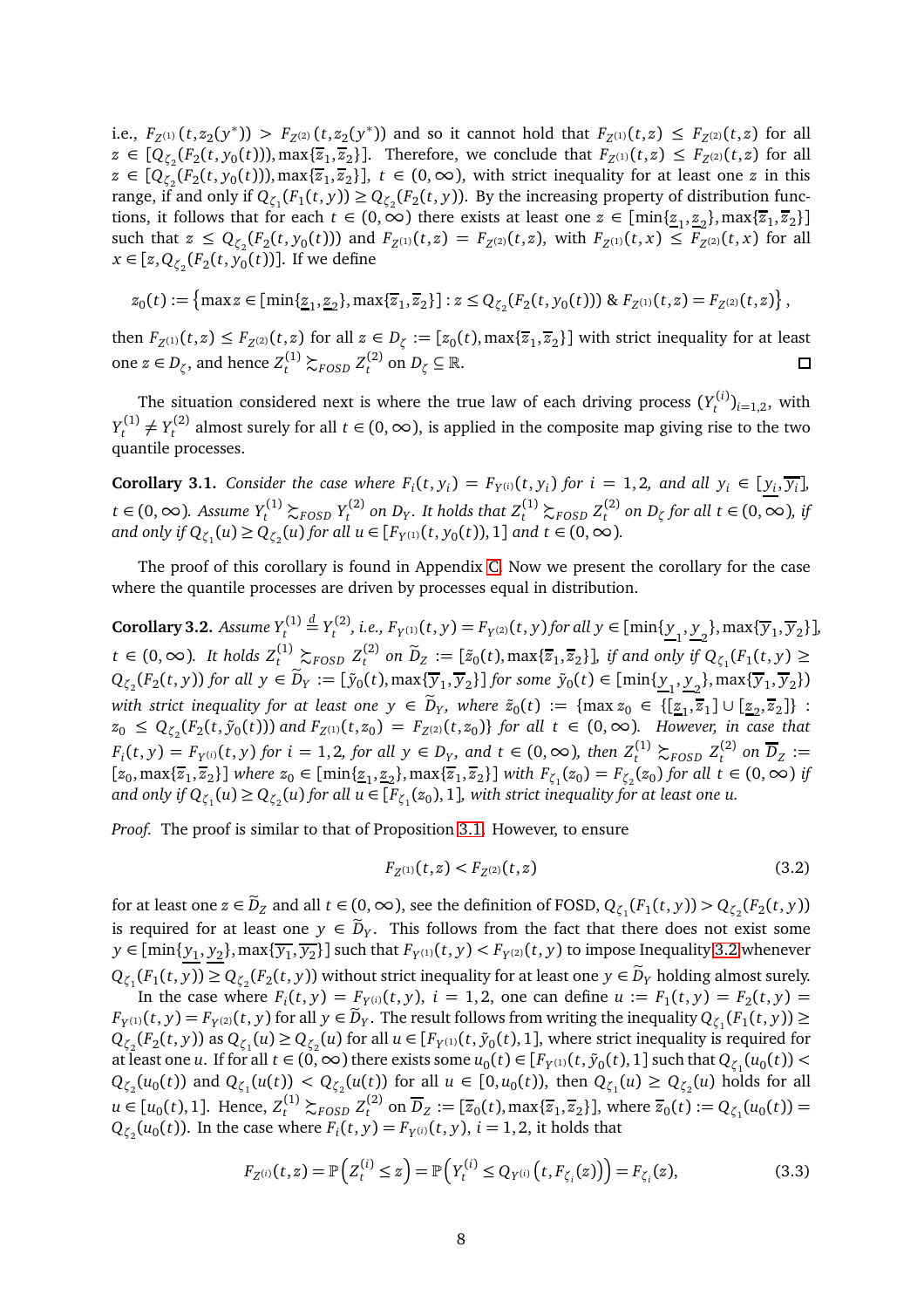i.e., the quantile process is stationary. Thus, by the definition of FOSD,  $Z_t^{(1)} \succsim_{FOSD} Z_t^{(2)}$  $L_z^{(2)}$  on  $D_Z :=$  $[z_0, \max\{\overline{z}_1, \overline{z}_2\}]$  if and only if  $F_{\zeta_1}(z) \leq F_{\zeta_2}(z)$  for all  $z \in D_Z$  with strict inequality for at least one  $z$ and where  $F_{\zeta_1}(z_0) = F_{\zeta_2}(z_0)$ . This is equivalent to  $Q_{\zeta_1}(u) \geq Q_{\zeta_2}(u)$  for all  $u \in [F_{\zeta_1}(z_0), 1]$  with strict inequality for at least one *u*.

We now proceed to show under what condition quantile processes have the second–order stochastic dominance property. The proofs of the following proposition and corollaries are provided in Appendix [C.](#page-27-0) We us the short-hand notation  $\partial_z \equiv \partial/\partial z$ .

<span id="page-8-0"></span>**Proposition 3.2.** *Consider* (*Z* (*i*) *t*<sup>(*i*)</sup><sub>*t*∈(0,∞)</sub>, *i* = 1, 2, *in Definition* [3.1.](#page-6-0) Assume  $Y_t^{(1)} \succsim$  *SOSD*  $Y_t^{(2)}$  $t^{(2)}$  on  $D_Y :=$  $[y_0(t), \max\{\overline{y}_1, \overline{y}_2\}]$  where  $y_0(t) := \{y_0 \in [\min\{\underline{y}_1, \underline{y}_2\}, \max\{\overline{y}_1, \overline{y}_2\}] : F_{Y^{(1)}}(t, y_0) = F_{Y^{(2)}}(t, y_0)\}$ for all  $t \in (0, \infty)$ . Define  $D_{\zeta} := [z_0(t), \max\{\overline{z}_1, \overline{z}_2\}]$  where  $z_0(t) := \min_i Q_{\zeta_i}(F_i(t, y_0(t)),$  for  $i = 1, 2$ .

It holds that  $Z_t^{(1)} \succsim_{SOSD} Z_t^{(2)}$ *t on D<sup>ζ</sup> for all t* ∈ (0,∞)*, if any of the following conditions are satisfied for all*  $z \in D_{\zeta}$  *and*  $t \in (0, \infty)$ :

$$
(i) \partial_z Q_2(t, F_{\zeta_2}(z)) \leq 1 \leq \partial_z Q_1(t, F_{\zeta_1}(z)).
$$

$$
\begin{aligned} \text{(ii)} \ \ \partial_z Q_2(t, F_{\zeta_2}(z)) &\ge 1, \ \partial_z Q_1(t, F_{\zeta_1}(z)) \ge 1, \ \text{and} \ \frac{F_{Z^{(2)}}(t, z)}{F_{Z^{(1)}}(t, z)} &\le \frac{\partial_z Q_1(t, F_{\zeta_1}(z)) - 1}{\partial_z Q_2(t, F_{\zeta_2}(z)) - 1}.\\ \text{(iii)} \ \ \partial_z Q_2(t, F_{\zeta_2}(z)) &\le 1, \ \partial_z Q_1(t, F_{\zeta_1}(z)) &\le 1, \ \text{and} \ \frac{F_{Z^{(2)}}(t, z)}{F_{Z^{(1)}}(t, z)} &\ge \frac{1 - \partial_z Q_1(t, F_{\zeta_1}(z))}{1 - \partial_z Q_2(t, F_{\zeta_2}(z))}. \end{aligned}
$$

In the next corollary the driving processes are distinct, and their respective true law is applied in the quantile composite map.

<span id="page-8-1"></span>**Corollary 3.3.** Consider the case where  $F_i(t, y_i) = F_{Y^{(i)}}(t, y_i)$  for  $i = 1, 2$ , and all  $y_i \in [y_i, \overline{y_i}]$ , *t* ∈ (0, ∞). Assume  $Y_t^{(1)}$   $\gtrsim$  *SOSD*  $Y_t^{(2)}$  $\mathcal{L}_t^{(2)}$  on  $D_Y$ . It holds that  $Z_t^{(1)} \succsim_{SOSD} Z_t^{(2)}$  $t_t^{(2)}$  on  $D_\zeta$  for all  $t \in (0, ∞)$ , if *any of the following conditions is satisfied for all*  $z \in D_{\zeta}$ *,*  $t \in (0, \infty)$ *:* 

- *(i)*  $\partial_z Q_{Y^{(2)}}(t, F_{\zeta_2}(z)) \leq 1 \leq \partial_z Q_{Y^{(1)}}(t, F_{\zeta_1}(z)).$
- *(ii)*  $\partial_z Q_{Y^{(2)}}(t, F_{\zeta_2}(z)) \geq 1$ ,  $\partial_z Q_{Y^{(1)}}(t, F_{\zeta_1}(z)) \geq 1$ , and  $F_{\zeta_2}(z)$  $\frac{F_{\zeta_1}(z)}{F_{\zeta_1}(z)} \leq$  $\partial_z Q_{Y^{(1)}}(t, F_{\zeta_1}(z)) - 1$  $\frac{1}{2}Q_{\gamma(2)}(t, F_{\zeta_2}(z)) - 1$ . *(iii)*  $\partial_z Q_{Y^{(2)}}(t, F_{\zeta_2}(z)) \leq 1$ ,  $\partial_z Q_{Y^{(1)}}(t, F_{\zeta_1}(z)) \leq 1$ , and  $F_{\zeta_2}(z)$  $\frac{F_{\zeta_1}(z)}{F_{\zeta_2}(z)}$  $1 - \partial_z Q_{Y^{(1)}}(t, F_{\zeta_1}(z))$  $\frac{1 - \partial_z Q_{Y^{(2)}}(t, F_{\zeta_2}(z))}{1 - \partial_z Q_{Y^{(2)}}(t, F_{\zeta_2}(z))}.$

Analogous to the first-order stochastic dominance analysis, we next give conditions for SOSD in the case where the two quantile processes are generated by different composite maps, with drivers that are equal in distribution.

<span id="page-8-2"></span>**Corollary 3.4.** Assume  $Y_t^{(1)}$  $\stackrel{d}{=} Y_t^{(2)}$ *t*<sup>(2)</sup>, that is  $F_{Y^{(1)}}(t, y) = F_{Y^{(2)}}(t, y)$  for all  $y \in [\min\{\underline{y}_1, \underline{y}_2\}, \max\{\overline{y}_1, \overline{y}_2\}]$  $\lim_{t \to \infty} f(x, y, z) = \lim_{t \to \infty} \left[ \lim_{t \to \infty} \frac{f(x, y, z)}{f(x, z)} \right]$  where  $z_0(t) := \{z_0 \in [\min\{\underline{z}_1, \underline{z}_2\}, \max\{\overline{z}_1, \overline{z}_2\}\}$ : *F*<sub>Z</sub>(1)</sub>(*t*, *z*<sub>0</sub>) = *F*<sub>Z</sub>(2)(*t*, *z*<sub>0</sub>)} *for all t* ∈ (0, ∞)*. It holds that*  $Z_t^{(1)}$   $\gtrsim$  *SOSD*  $Z_t^{(2)}$ *t*<sup>2*j*</sup> on D<sub>ζ</sub> for all  $t \in (0, ∞)$ *if either of the conditions (i)–(iii) in Proposition [3.2](#page-8-0) hold for all z* ∈ *D<sup>ζ</sup> and t* ∈ (0,∞)*, with strict* inequality for at least one  $z \in D_{\zeta}$ . If, however,  $F_i(t, y) = F_{Y^{(i)}}(t, y)$  for  $i = 1, 2$ , for all  $y \in D_Y$  and *t* ∈ (0, ∞), then  $Z_t^{(1)}$   $\gtrsim$  *SOSD*  $Z_t^{(2)}$ *t on D<sup>ζ</sup> if either of the conditions (i)–(iii) in Corollary [3.3](#page-8-1) hold for all*  $z \in D_\zeta$  *with strict inequality for at least one z, and t* ∈ (0,  $\infty$ ).

We conclude this section with explicit examples of canonical Tukey quantile processes in the context of stochastic ordering.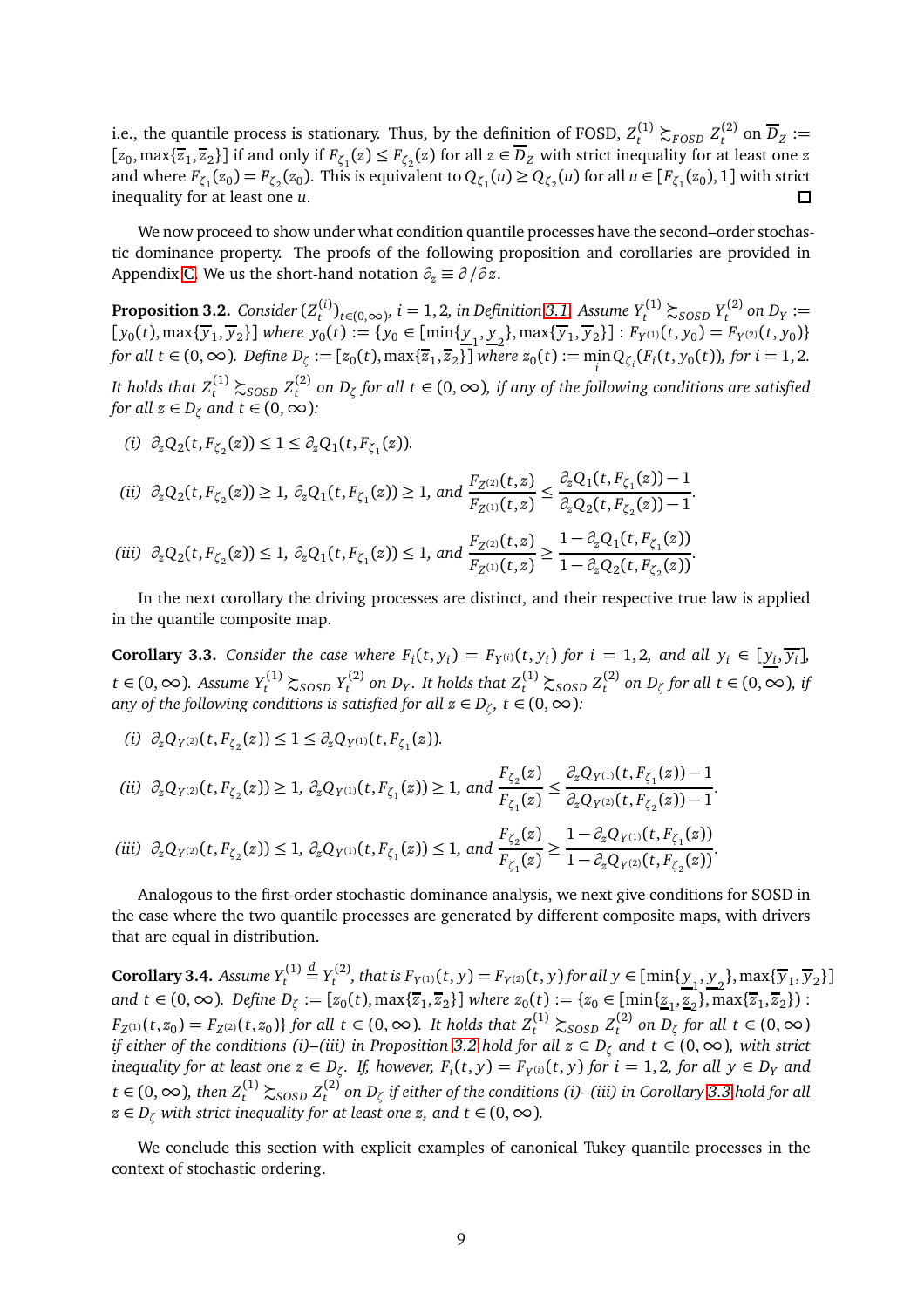<span id="page-9-2"></span>**Example 3.1.** *Let* (*W* (*i*) *t* )*i*=1,2 *be two independent Brownian motions and consider the canonical Tukey g–h quantile processes*  $Z_t^{(i)} = Q_{T_{gh,i}}\left(F_W\left(t,W_t^{(i)}\right)\right)$  $f_t^{(i)}$ ;  $g_i, h_i$ ) for  $i = 1, 2, g_i \in \mathbb{R} \setminus 0$ ,  $h_i \in \mathbb{R}^+$  and all *t* ∈ (0,∞)*. As the (distributionally indistinct) true laws of the driving processes (Brownian motions) are used in the composite maps producing such quantile processes, we consider Corollary [3.2](#page-7-1) with*  $F_i(t, y) = F_{Y^{(i)}}(t, y)$  for all  $y \in \mathbb{R}$ . We consider the following cases:

- *(i)*  $g_1 > g_2$ ,  $h_1 = h_2$ . Then  $Z_t^{(1)} \succsim_{FOSD} Z_t^{(2)}$  $L_t^{(2)}$  on  $D_{T_{gh}} = \mathbb{R}$  as for fixed  $h \in \mathbb{R}^+$ , there is monotonicity with respect to the projection  $g\mapsto Q_{T_{gh}}(u;g,h)$  since  $\partial Q_{T_{gh}}(u;g,h)/\partial\,g\geq 0$  for all  $g\in\mathbb{R}\setminus 0.$
- *(ii)*  $g_1 = g_2$ ,  $h_1 > h_2$ . Then  $Z_t^{(1)} \succsim_{FOSD} Z_t^{(2)}$  $Q_{T_{gh,1}}(0.5), 1]$  *as*  $Q_{T_{gh,1}}(u) \geq Q_{T_{gh,2}}(u)$  *for all*  $u \in [0.5, 1]$  *with equality at*  $u = 0.5$ .
- (iii)  $g_1 > g_2, h_1 > h_2$ . Then there exists some  $0 \le u^* < 0.5$  such that  $Z_t^{(1)} \succsim_{FOSD} Z_t^{(2)}$  $\int_{t}^{(2)}$  on  $[Q_{T_{gh,1}}(u^*),1]$ . Here,  $\mathrm{Q}_{T_{gh,1}}(u^*)$   $=$   $\mathrm{Q}_{T_{gh,2}}(u^*)$  and  $\mathrm{Q}_{T_{gh,1}}(u)$   $>$   $\mathrm{Q}_{T_{gh,2}}(u)$  for all  $u$   $\in$   $(u^*,1]$ . The larger  $g_1 g_2$ , or *the smaller*  $h_1 - h_2$ *, the closer*  $u^*$  *is to 0. When*  $u^* = 0$ *,*  $Z_t^{(1)} \succsim_{FOSD} Z_t^{(2)}$ *t on* R*. The rate of change in u* $^*$  as  $g_1$  −  $g_2$  increases for fixed  $h_1$  −  $h_2$  values is illustrated in Figure [1.](#page-9-0)
- <span id="page-9-0"></span>(iv)  $g_1 > g_2, h_1 < h_2$ . Then there exists some  $0.5 < u^* \leq 1$  such that  $Z_t^{(2)} \succsim_{FOSD} Z_t^{(1)}$  $\int_t^{(1)}$  on  $[Q_{T_{gh,1}}(u^*),1]$ . Here,  $\mathrm{Q}_{T_{gh,1}}(u^*)$   $=$   $\mathrm{Q}_{T_{gh,2}}(u^*)$  and  $\mathrm{Q}_{T_{gh,2}}(u)$   $>$   $\mathrm{Q}_{T_{gh,1}}(u)$  for all  $u$   $\in$   $(u^*,1]$ . The larger  $g_1 g_2$ , or *the smaller*  $h_2 - h_1$ *, the closer*  $u^*$  *is to 1. When*  $u^* = 1$ *,*  $Z_t^{(1)} \succsim_{FOSD} Z_t^{(2)}$  $t^{(2)}$  on  $\mathbb{R}$ .



Figure 1: Values of  $u^*$  as  $g_1 - g_2$  is increased for  $g_2 = 0.1$  fixed, and  $h_1 - h_2 \in \{0.2, 0.35, 0.5\}$  with  $h_2 = 0.05$  fixed.

<span id="page-9-1"></span>Cases (i)—(iv) are illustrated for values of the *g* and *h* parameters in Table [1.](#page-9-1)

| 81 | 82  | n,   | n <sub>2</sub> | $u^*$ | Outcome                                                                      |
|----|-----|------|----------------|-------|------------------------------------------------------------------------------|
| 2  | 0.8 |      |                |       | $\sum_{FOSD} \frac{Z_t^{(2)}}{Z_t^{(2)}}$ on $[-1.109, \infty)$<br>$7^{(1)}$ |
| 3  | 0.5 | 0.2  |                |       | $\overline{ }$<br>on $\mathbb R$<br>$\sim$ FOSD                              |
| າ  | 0.8 | 0.05 |                |       | 2)<br>7<br>on $\mathbb R$<br>$\sim$ FOSD                                     |
|    |     | 0.05 | $\rm 0.2$      | 0.985 | $\left( 2\right)$<br>on [42.36, $\infty$ )<br>$\overline{ }$<br>$\sim$ FOSD  |

Table 1: FOSD results for Tukey–*gh* quantile processes for different values of the skewness and kurtosis parameters.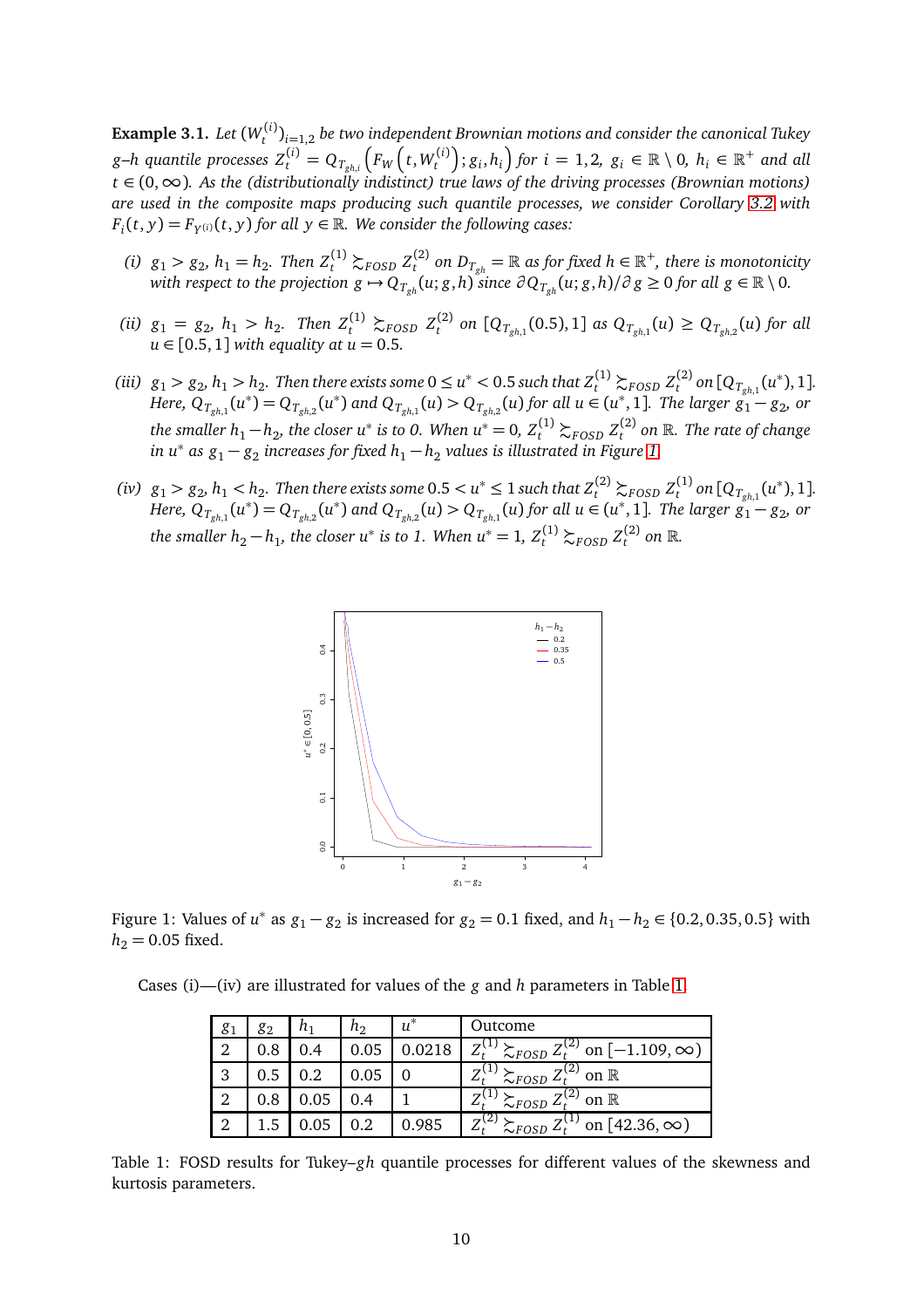<span id="page-10-4"></span>**Example 3.2.** Consider two canonical Tukey–g quantile processes,  $Z_t^{(i)} = Q_{T_{g,i}}(F_W(t,W_t^{(i)})$ *t* ); *g<sup>i</sup>* ) *for*  $i = 1, 2, g_i \in \mathbb{R}^+ \setminus 0$  and all  $t \in (0, \infty)$ . By the same argument given in Example [3.1,](#page-9-2) it holds that  $Z_t^{(1)} \succsim_{FOSD} Z_t^{(2)}$  $\sigma_t^{(2)}$  if and only if  $g_1 > g_2$ . As such,  $Z_t^{(1)} \succsim_{SOSD} Z_t^{(2)}$  $\int_{t}^{(2)}$  *if and only if*  $g_1 > g_2$ *. If*  $g_1 < g_2$ *, then by the same argument,*  $Z_t^{(2)} \succsim_{FOSD} Z_t^{(1)} \Longrightarrow Z_t^{(2)} \succsim_{SOSD} Z_t^{(1)}$  $Z_t^{(1)}$ , and so  $Z_t^{(1)}$   $\chi_{SOSD} Z_t^{(2)}$ *t . As such, when considering the induced measure of a canonical Tukey–g quantile process, we have a risk ordering in the skewness parameter.*

In Appendix [B,](#page-24-1) we also treat the canonical Tukey–*g* case where FOSD does not hold, but SOSD is satisfied.

### <span id="page-10-0"></span>**4 Stochastic valuation principle for financial and insurance risks**

We recall the filtered probability space  $(\Omega, \mathscr{F}, (\mathscr{F}_t)_{t \in [0,\infty)}, \mathbb{P})$  whereby  $(Y_t)_{t \in [0,T]}$ , for  $0 < T < \infty$ , is an (F*<sup>t</sup>* )–adapted càdlàg process with law *F<sup>Y</sup>* . This process may represent a risk, possibly including non–tradable ones, e.g., a climate–related risk. Let us consider  $D_Y\subseteq \mathbb{R},$  where  $(Y_t)$  is a  $D_Y$ –valued process. We assume the filtration contains all information about the development of the risk process and the market. The goal is to value instruments contingent on  $(Y_t)$  in a dynamic, time–consistent manner that accounts for financial market risk (e.g., interest rate risk), investor risk preferences, and characteristics (e.g., skewness, heavy tails) directly associated with the risk process (*Y<sup>t</sup>* ). The choice of the stochastic mappings *Π<sup>t</sup>* (·) that characterises the valuation principle will determine how risk factors are reflected in the resultant valuation process and, in an insurance context, the axioms satisfied by the pricing principle. We define a general dynamic valuation principle as follows.

<span id="page-10-1"></span> $\bf{Definition 4.1.}$  *Let*  $\Pi_t : \mathbb{R} \to \mathbb{R}$  denote a collection of  $(\mathscr{F}_t)$ –measurable, continuous and monotoni*cally increasing mappings, or operators, satisfying the properties of positive homogeneity, translational invariance, where*  $\Pi_t(0) = 0$ , for all  $t \in [0, T]$ . The stochastic valuation principle for the risk  $(Y_t)$  is defined as the  $(\mathscr{F}_t)$ –adapted process  $(\Pi_{t,u})_{0\leq t\leq u\leq T}$  where  $\Pi_{t,u}:=\Pi_t(Y_u)$  for all  $0\leq t\leq u\leq T$  and *such that*  $\Pi_{s,u} = \Pi_s(\Pi_{t,u})$  *for all*  $0 \le s \le t \le u \le T$ . In the context of a financial or insurance contract, *we refer to*  $(\Pi_{t,u})$  as the stochastic pricing principle for the contract written on the risk  $(Y_t)$ .

We present some useful definitions that clarify the theory underpinning the following proposition. First, we give the definition of a convex, conditional risk measure—see e.g., Definition 1 in [[1](#page-20-6)] or [[6](#page-20-8)], and Definition 2.3 in [[17](#page-21-9)].

<span id="page-10-2"></span> $\bf{Definition 4.2.}$  *Consider the filtered probability space and define*  $L_t^\infty:=L_t^\infty(\Omega,\mathscr{F}_t,\mathbb{P})$  *<i>the space of all*  $a$  essentially bounded,  $(\mathscr{F}_t)$ –measurable random variables, for  $t \in [0,\infty)$ , and  $L^\infty_u := L^\infty_u(\Omega,\mathscr{F}_u,\mathbb{P})$ *for all*  $0 \le t < u < \infty$ . A map  $\varrho_{t,u}(X) := L_u^\infty \to L_t^\infty$  is called a conditional risk measure if it satisfies *the following properties for all*  $X_u, Y_u \in L^\infty_u$ :

- (i) Conditional translation invariance: For all  $Y_t \in L_t^{\infty}$ ,  $\varrho_{t,u}(Y_u + Y_t) = \varrho_{t,u}(Y_u) Y_t$ ;
- *(ii) Monotonicity:*  $X_u \leq Y_u \Rightarrow \varrho_{t,u}(X_u) \geq \varrho_{t,u}(Y_u)$ ;
- (iii) Conditional convexity: For all  $\lambda \in L_t^{\infty}$  where  $0 \le \lambda \le 1$ ,  $\varrho_{t,u}(\lambda Y_u + (1 \lambda)X_u) \le \lambda \varrho_{t,u}(Y_u) +$  $(1 - \lambda) \rho_{t,u}(X_u);$
- *(iv)* Normalisation:  $\varrho_{t,u}(0) = 0$ .

One may now define a time–consistent dynamic (in continuous–time), convex risk measure as follows—see e.g., Definitions 5 and 6 in [[5](#page-20-7)], Definitions 1 and 2 in [[7](#page-20-9)], and Definition 5.1, as well as Remark 5.2, in [[17](#page-21-9)].

<span id="page-10-3"></span>**Definition 4.3.** A dynamic, convex risk measure on the filtered probability space is a family  $(\varrho_{t,u})_{0 < t < \infty}$ *of conditional convex risk measures for all* 0 ≤ *t* ≤ *u <* ∞*. A dynamic risk measure is time–consistent if*  $\varrho_{s,u} = \varrho_{s,t}(-\varrho_{t,u})$ *, for all*  $0 \leq s < t < u < \infty$ *.*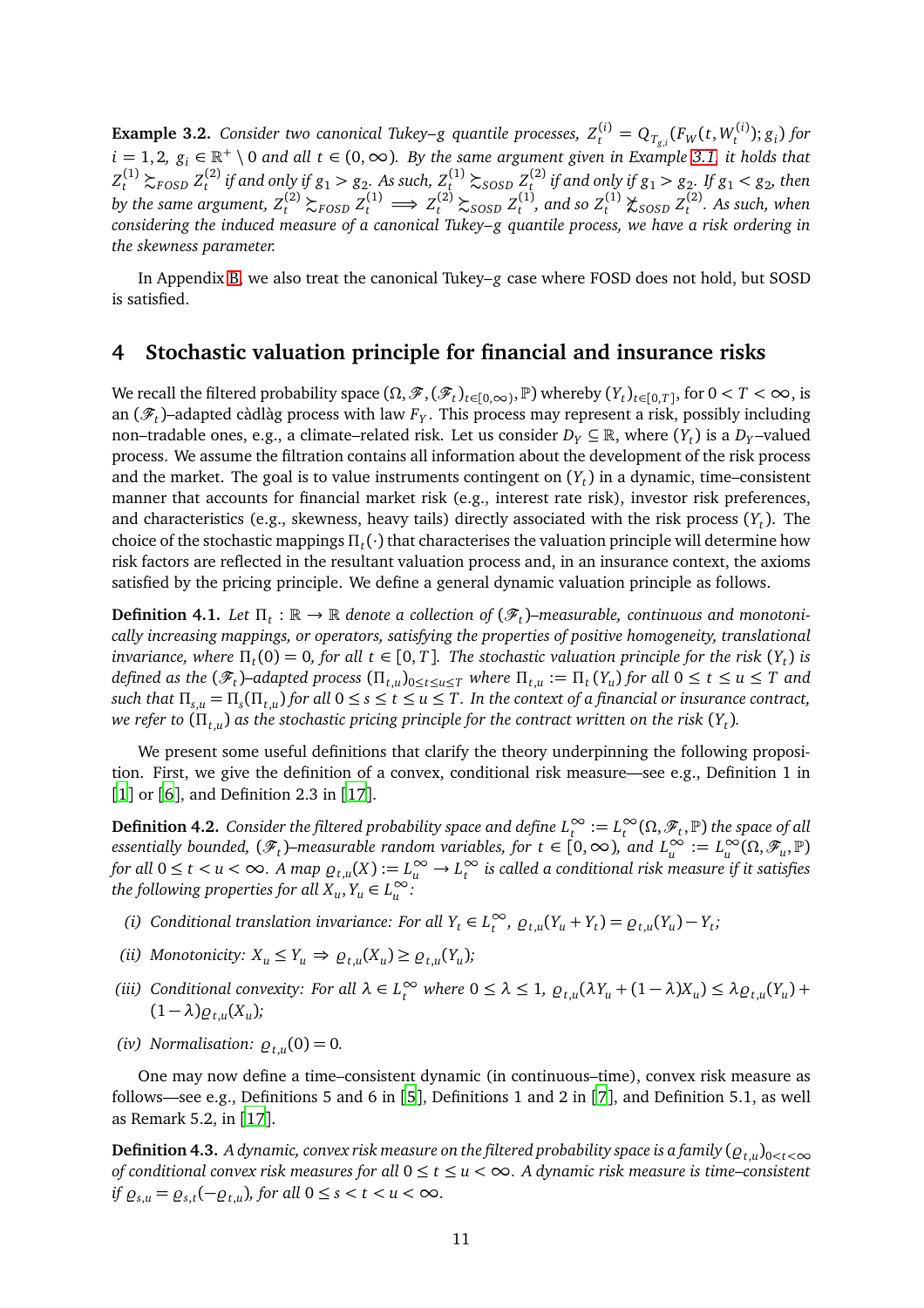We may now present the following proposition, that characterises the setting in which the stochastic valuation principle in Definition [4.1](#page-10-1) relates to a time–consistent dynamic risk measure.

**Proposition [4.1](#page-10-1).** Consider Definition 4.1 and an  $(\mathscr{F}_t)$ –adapted risk process  $(Y_t)$ . If, and only if,  $\Pi_t(\cdot)$ *is a concave mapping for all t*  $\in$  [0, *T*], then  $-\Pi_t(Y_u):\mathscr{F}_u\to\mathscr{F}_t$  is a convex, conditional risk measure, *and the family of mappings* (−*Πt*,*<sup>u</sup>* )0≤*t*≤*u*≤*<sup>T</sup> is a time–consistent dynamic risk measure.*

*Proof.* If  $\Pi_t(\cdot)$  is a concave mapping for all  $t \in [0, T]$ , then  $-\Pi_t(\cdot)$  will be a convex mapping. By Definition [4.1,](#page-10-1)  $-\Pi_t(\cdot)$  is translation invariant and for any real–valued  $x \leq y$ ,  $-\Pi_t(y) \leq -\Pi_t(x)$ for all  $t \in [0, T]$  as  $\Pi_t(y)$  is monotonically increasing. Thus, under the assumption that  $\Pi_t(\cdot)$  is concave, for some  $(\mathscr{F}_t)$ –adapted risk  $(Y_t)$ ,  $-\Pi_t(Y_u)$  adheres to Definition [4.2](#page-10-2) of a convex, conditional risk measure. It follows, by Definition [4.3,](#page-10-3) that the family of maps (−*Πt*,*<sup>u</sup>* ) is a dynamic risk measure. The dynamic risk measure  $(-\Pi_{t,u})$  is time–consistent, by Definition [4.3,](#page-10-3) if for all  $0 \le s \le t \le u \le T$ ,  $-\Pi_{s,u} = -\Pi_{s,t}(\Pi_{t,u})$ . For all  $0 \le s \le t \le u \le T$  it holds that  $\Pi_{s,t} = \Pi_{s,t}(Y_t) = \Pi_s(Y_t)$  and so, since  $\Pi_{s,u} = \Pi_s(\Pi_{t,u})$ , it follows that  $\Pi_{s,u} = \Pi_{s,t}(\Pi_{t,u})$  and  $-\Pi_{s,u} = -\Pi_{s,t}(\Pi_{t,u})$ , as required.  $\Box$ 

For all  $0 \le t \le u \le T$ , the map  $-\Pi_t(\cdot)$  assigns to each random variable  $Y_u$  an  $\mathscr{F}_t$ -measurable random variable  $-\Pi_t(Y_u)$  that quantifies the risk given the information at time *t*. For each  $t \in [0, T]$ , if the map *Π<sup>t</sup>* (·) is linear, it is consistent with the definition of a valuation functional given in [[9,](#page-20-13) [65](#page-23-12), [66](#page-23-13)]. If  $-\Pi_0(\cdot)$  is a sub–additive map, then for each  $t \in (0, T]$ ,  $-\Pi_{0,t}$  is a coherent risk measure in the sense of [[3](#page-20-11)] and thus incorporates static pricing frameworks built by concave distortion operators— see, for example, [[26](#page-21-4), [27](#page-21-5), [31](#page-21-14), [32](#page-21-6), [60](#page-23-6), [62](#page-23-4), [63](#page-23-5), [64](#page-23-14)]. For  $t = 0, u = T$ , Definition [4.1](#page-10-1) covers a large number of premium calculation principles (PCPs), see [[37](#page-22-5)] and the references therein.

<span id="page-11-1"></span>**Definition 4.4.** *Consider Definition [4.1.](#page-10-1) A stochastic pricing principle* (*Πt*,*<sup>u</sup>* ) *for a risk* (*Y<sup>t</sup>* ) *produces*  $a$  dynamically consistent risk–loading if  $\Pi_{t,u}\geq \mathbb{E}[Y_u|\mathscr{F}_t]$  for all  $0\leq t\leq u< T.$  If the pricing principle  $\alpha$  accounts for discounting using the money–market process  $(B_t)$ , then we require  $\Pi_{t,u}\geq B_t\mathbb{E}[Y_u/B_u|\mathscr{F}_t]$ *for all*  $0 \le t \le u \le T$ .

The choice of mappings *Π<sup>t</sup>* (·) should ensure that time–consistent prices, or premiums, in line with the treatment of different risks in the literature and the observed behaviour in financial or insurance markets, are produced. For example, if the framework is applied to the valuation of insurance products, prices ought to be at least higher than the expected value of the loss process to ensure a risk–loading. In the context of a traded financial asset, the valuation framework must be consistent with the principle of no–arbitrage. In what follows we consider an insurance context whereby markets are not assumed to be complete. When the underlying risk is not traded, arbitrage– free pricing theory cannot be ensured.

In what follows, we present a special case of the stochastic valuation principle thus introduced, that is characterised by a probability measure. The superscript of the valuation process denotes the measure that it is characterised by.

<span id="page-11-0"></span>**Proposition 4.2.** Let  $V(y)$ :  $\mathbb{R} \to \mathbb{R}$  be a Borel–measurable, monotonically increasing function sat*isfying*  $V(0) = 0$  *and*  $V(y) < \infty$  *for all*  $|y| < \infty$ *. Consider a*  $\sigma$ *-finite probability measure on the*  $m$ easurable space  $(\Omega, \mathscr{F})$ , denoted  $\widetilde{\mathbb{P}}$ , and define the stochastic operator  $\Pi^{\mathbb{P}}_t(\cdot):=\mathbb{E}^{\mathbb{P}}[V(\cdot)|\mathscr{F}_t]$  for all  $t\in[0,\infty).$  Then for a risk process  $(Y_t)$ , and by Definition [4.1,](#page-10-1)  $\Pi_{t,u}^{\mathbb P}:=\Pi_t^{\mathbb P}(Y_u)=\mathbb E^{\mathbb P}[V(Y_u)|{\mathscr F}_t]$  is a *time–consistent stochastic valuation principle for all*  $0 \le t \le u \le T$ .

*Proof.* By the assumptions made about  $V(y)$ , and by the properties of the conditional expectation,  $\Pi_t^{\mathbb P}(\cdot):=\mathbb E^{\mathbb P}[V(\cdot)|{\mathscr F}_t]$  is a collection of  $({\mathscr F}_t)$ –measurable, continuous and monotonically increasing  $\text{tr}_t(\cdot) := \mathbb{E}[\mathbf{v}(\cdot)|\mathcal{F}_t]$  is a concertion of  $(\mathcal{F}_t)$ -inclustantly, continuous and monotonically increasing maps, satisfying the properties in Definition [4.1](#page-10-1) for all  $t \in [0, T]$ . For all  $0 \le s \le t \le u \le T$ , we have  $\Pi_{s,u}^{\mathbb{P}} = \mathbb{E}^{\mathbb{P}}[V(Y_u)|\mathscr{F}_s]$  and, by the Tower Property of conditional expectation,  $\Pi_s^{\mathbb{P}}(\Pi_{t,u}^{\mathbb{P}}) = 0$  $\mathbb{E}^{\tilde{\mathbb{P}}}[\mathbb{E}^{\tilde{\mathbb{P}}} [V(Y_u) | \mathscr{F}_t] ] | \mathscr{F}_s] = \mathbb{E}^{\tilde{\mathbb{P}}} [V(Y_u) | \mathscr{F}_s] = \Pi_{s,u}^{\tilde{\mathbb{P}}} .$  Therefore  $\Pi_{s,u}^{\tilde{\mathbb{P}}} = \Pi_s(\Pi_{t,u}^{\tilde{\mathbb{P}}})$  and so the stochastic valuation principle in Proposition [4.2](#page-11-0) is time–consistent in the sense of Definition [4.1.](#page-10-1)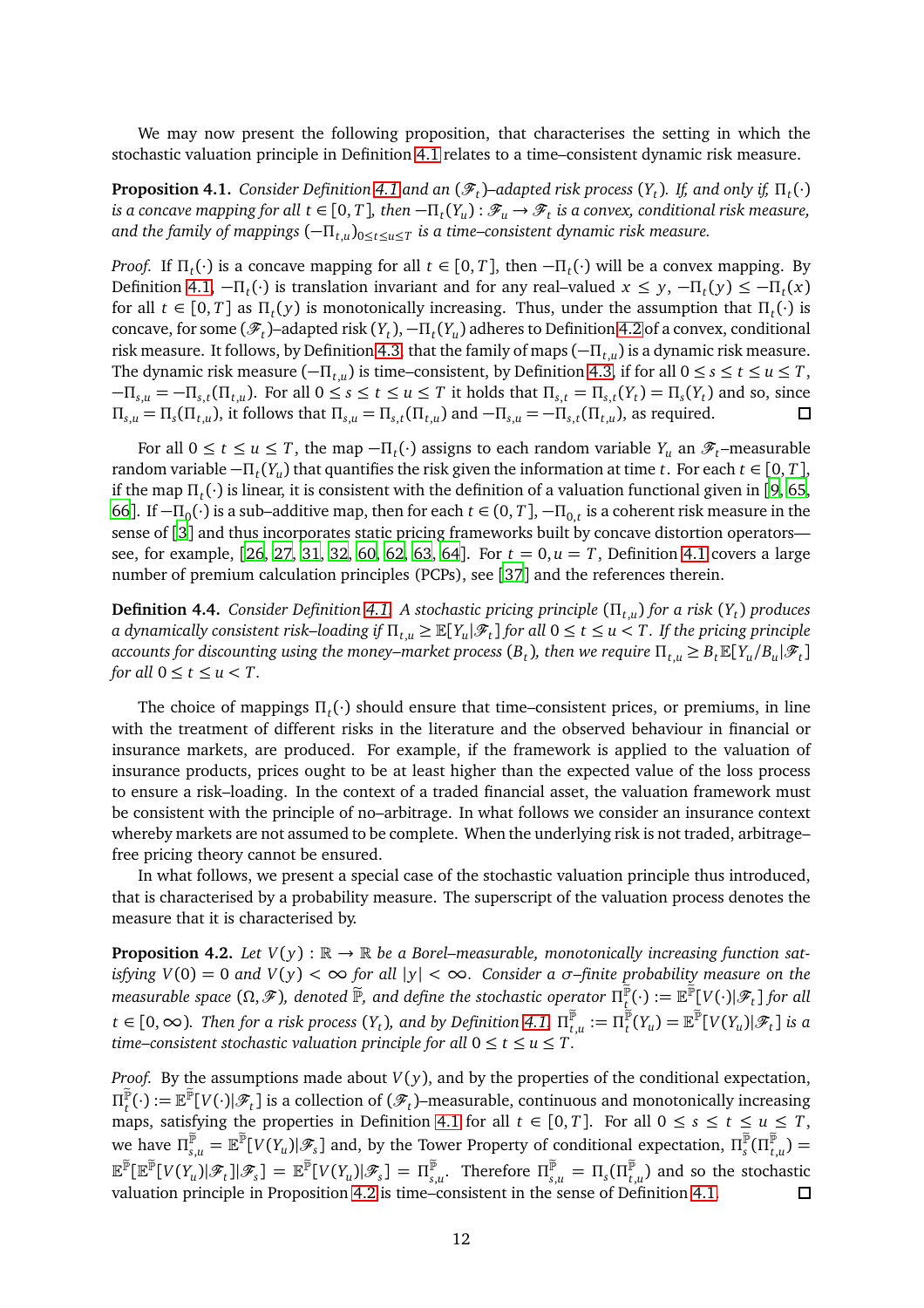<span id="page-12-0"></span>**Corollary 4.1.** *Consider an* ( $\mathscr{F}_t$ )–adapted risk ( $Y_t$ ) and the pricing principle given in Proposition [4.2,](#page-11-0) that is,  $\Pi_{t,u}^{\mathbb{P}} := \mathbb{E}^{\mathbb{P}}[V(Y_u)|\mathscr{F}_t]$ . If  $\mathbb{P}$  is such that  $\mathbb{P}(Y_u > y|\mathscr{F}_t) \geq \mathbb{P}(Y_u > y|\mathscr{F}_t)$  for  $y \in D_Y$  and *all* 0 ≤ *t* ≤ *u* ≤ *T, then the pricing principle produces a dynamically consistent risk–loading, as per Definition [4.4.](#page-11-1)*

*Proof.* For all  $0 \le u \le t \le T$ ,  $\Pi_{t,u}^{\mathbb{P}} = \mathbb{E}^{\mathbb{P}}[V(Y_u)|\mathscr{F}_t] \ge \mathbb{E}^{\mathbb{P}}[Y_u|\mathscr{F}_t]$  since  $V(y)$  is an increasing function. Under the assumption that  $\mathbb{P}(Y_u > y | \mathcal{F}_t) \geq \mathbb{P}(Y_u > y | \mathcal{F}_t)$  for all  $y \in D_Y, 0 \leq t \leq u \leq T$ , it follows that  $\mathbb{E}^{\mathbb{P}}[Y_u|\mathscr{F}_t] \geq \mathbb{E}^{\mathbb{P}}[Y_u|\mathscr{F}_t]$  and so  $\Pi_{t,u}^{\mathbb{P}} \geq \mathbb{E}^{\mathbb{P}}[Y_u|\mathscr{F}_t]$ , as required.

The stochastic valuation principle given in Proposition [4.2](#page-11-0) is a general valuation, or pricing, principle that depends not only on the underlying risk  $(Y_t)$ , but also on the measure  $\mathbb P$  which may, for instance, be chosen to incorporate investor preferences or other systemic risk factors, and the function  $V(y)$ . If  $(\Pi_{t,u}^{\mathbb P})$  in Proposition [4.2](#page-11-0) produces a risk–loading,  $(Y_t)$  becomes more heavy tailed or skewed, or both, under  $\mathbb{P}$ , that is, the riskiness of  $(Y_t)$  is amplified under  $\mathbb{P}$  relative to  $\mathbb{P}$ . We emphasise that the risk loading in Corollary [4.1](#page-12-0) can be attributed to both the distorted measure  $\widetilde{P}$  and the monotonically increasing function *V(y)*. This function may be, for example, a utility function that accounts for the investors risk preferences and how the risk loading built in to the price must accommodate such preferences accordingly. In expected utility theory, an investor who's preferences satisfy the axioms of transitivity, continuity, and independence will have a von Neumann-Morgenstern utility function that they seek to maximise the expected value of, see [[42](#page-22-6)]. In contradiction with expected utility theory, the function  $V(y)$  may also be the value function un-derlying prospect theory, see [[30](#page-21-10)]. Alternatively, one may consider  $V(y)$  as the payoff function of a risky contract that, as such, produces a risk loading to compensate an investor for taking on the risk by entering into the contract. Consider the proof of Corollary [4.1.](#page-12-0) We have

$$
\Pi_{t,u}^{\widetilde{\mathbb{P}}} = \mathbb{E}^{\widetilde{\mathbb{P}}}\left[V(Y_u)|\mathcal{F}_t\right] \ge \mathbb{E}^{\widetilde{\mathbb{P}}}\left[Y_u|\mathcal{F}_t\right] \ge \mathbb{E}^{\mathbb{P}}\left[Y_u|\mathcal{F}_t\right] \tag{4.1}
$$

for all  $0 \le t \le u \le T$ , where the inequality on the left–hand–side is produced by the risk–loading induced by the function  $V(y)$ , and that on the right hand side is produced by the risk–loading induced by the measure distortion from  $\mathbb P$  to  $\widetilde{\mathbb P}$ . It is common in many valuation settings to define prices with respect to a pricing kernel (financial mathematics), state price deflator (actuarial mathematics) or state price density and stochastic discount factor (economic theory)—see [[9,](#page-20-13) [65,](#page-23-12) [66](#page-23-13)]. Here, for a given deflator, or pricing kernel,  $(\varphi_t)_{t\in[0,\infty)}$  such that  $\varphi_t > 0$  almost surely for all  $t \ge 0$ with  $\varphi_0 = 1$ , the valuation process is given by

<span id="page-12-1"></span>
$$
\Pi_{t,u} = \frac{1}{\varphi_t} \mathbb{E}^{\mathbb{P}} \left[ \varphi_u V(Y_u) \middle| \mathcal{F}_t \right]. \tag{4.2}
$$

We do not require that prices should *necessarily* satisfy no–arbitrage unless markets are assumed complete (which in general they are not, in an insurance setting), i.e.,  $\Pi_{t,u} = V(Y_u)$  should not be implied. However, this is not saying that trading in such markets *must* lead to arbitrage, i.e., if all market participants do agree on a specific pricing kernel/equivalent martingale measure then we have no–arbitrage prices. However all market participants agreeing on a specific pricing kernel in our setting equates to all market participants preferences corresponding to the same composite map that produces the quantile process from any given driving risk process.

The valuation processes  $(\Pi_{t,u})_{0 \le t \le u \le T}$  define a pricing system for a given state price deflator (*ϕ<sup>t</sup>* ). In general, there are infinitely many deflators which map from the space of (insurable or financial) risks to corresponding prices. Such deflators may be determined by factors such as market risk aversion, individual risk preferences, market completeness or incompleteness, legal constraints or tail behaviour of underlying risks, among others. It is, in general, not assumed that  $(\varphi_t)$  be independent of (*Y<sup>t</sup>* ).

We note that there is an explicit connection between the pricing kernel and the Radon–Nikodym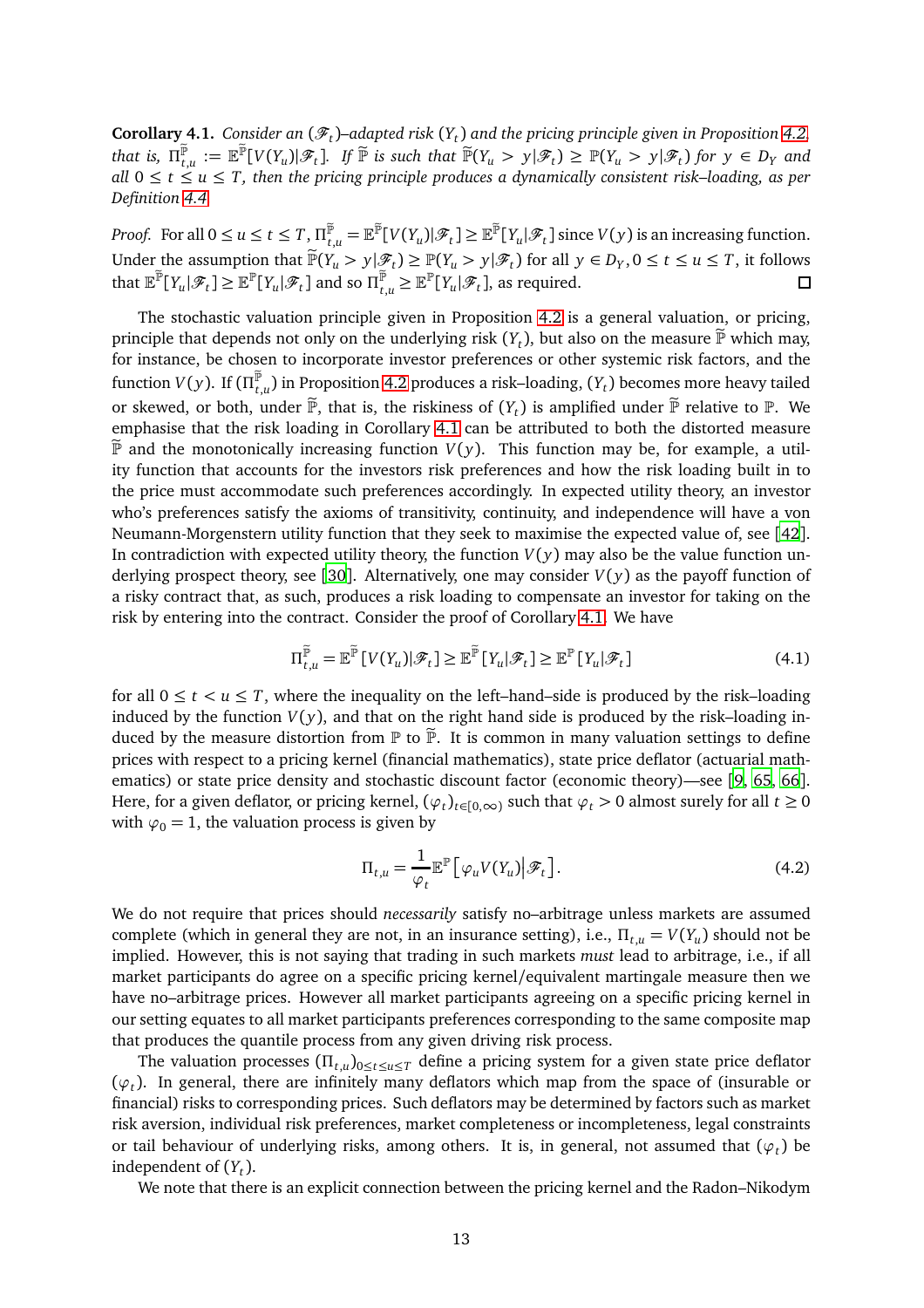derivative process that induces the measure change from  $\mathbb P$  to  $\widetilde{\mathbb P}$  in Proposition [4.2.](#page-11-0) Thus, the task pertains to modelling (*ϕ<sup>t</sup>* ) by the Radon–Nikodym derivative process to capture both external risk and risk preferences in the desired way.

### **4.1 Valuation principle based on measure distortions induced by quantile processes**

Now we give a key result of this paper, that is the stochastic pricing principle based on quantile processes. First, we give definitions of the distorted measures induced by such quantile processes, that is the pushforward measure that defines the law of the process  $(Z_t)$ .

Throughout the definitions presented in this section, we refer to Definition [2.1](#page-3-1) for the definition of a quantile process  $(Z_t)_{t \in (0,\infty)}$  constructed from some driving process  $(Y_t)_{t \in [0,\infty)}$  and where  $Q_\zeta(u;\xi):[0,1]\to D_\zeta\subseteq D_Y\subseteq\mathbb{R}$  so that  $(Z_t)$  is an  $(\mathscr{F}_t)$ –adapted process on the measurable space  $(D_{\zeta}, \mathscr{B}(D_{\zeta}))$  where  $\mathscr{B}(D_{\zeta}) \subseteq \mathscr{F}$ .

<span id="page-13-0"></span>**Definition 4.5.** Let  $\mathscr D$  denote the collection of all càdlàg functions from  $(0,\infty)$  to  $D_\zeta$ , that is t  $\mapsto$ *Z*<sub>*t*</sub>(ω) for all *t* ∈ (0, ∞). The quantile process (*Z*<sub>*t*</sub>) induces a measurable function *Z* :  $\Omega \to \mathcal{D}$  where  $(Z(\omega))(t) = Z_t(\omega)$ . The law of the quantile process is defined to be the pushforward measure  $\mathbb{P}^Z(A) :=$  $\mathbb{P}(Z^-(A))$  for all  $A \in \mathscr{B}(D_\zeta)$ .

<span id="page-13-3"></span>**Definition 4.6.** *For n*  $\geq 1$ ,  $0 \leq t_1 < \ldots < t_n$  *and*  $A \in \mathcal{B}(D_{\zeta}^n)$ *ζ* )*, the finite dimensional distributions of the quantile process* (*Z<sup>t</sup>* ) *are defined by the pushforward measures*

$$
\mathbb{P}^Z_{t_1,\dots,t_n}(A) := \mathbb{P}\{(Z_{t_1},\dots,Z_{t_n}) \in A\} = \int_{\{\omega \in \Omega : (Z_{t_1}(\omega),\dots,Z_{t_n}(\omega)) \in A\}} d\mathbb{P}(\omega). \tag{4.3}
$$

*Thus, for all t* ∈ (0, ∞), the "marginal distorted measure" induced by the quantile process (Z<sub>t</sub>) is defined as the finite dimensional distribution  $\mathbb{P}_t^Z(B)$  for all  $B\in\mathscr{F}_t.$  For  $0< s < t < \infty,$  the "conditional distorted measure" is defined as the restriction of  $\mathbb{P}^Z_t$  to the sub– $\sigma$ –algebra  $\mathscr{F}_s$ . That is

$$
\mathbb{P}^Z_{t|s}(B) := \mathbb{P}^Z_t(B|\mathscr{F}_s) = \mathbb{P}\{Z_t \in B|\mathscr{F}_s\} = \int_{\{\omega \in \Omega : Z_t(\omega) \in B\}} d\mathbb{P}(\omega|\mathscr{F}_s)
$$
(4.4)

for all  $B \in \mathscr{F}_t$ . It holds that  $\mathbb{P}_t^Z = \mathbb{P}_t^Z$  $\mathcal{Z}_{t|0}$ *. By construction, if B*  $\in \mathscr{F}_t$  *but B*  $\nsubseteq D_{\zeta}$ *, then*  $\mathbb{P}^Z_t$  $\frac{Z}{t|s}(B) = 0$  for all  $0 \leq s < t < \infty$ .

Assume, now, we wish to incorporate discounting in the stochastic valuation principle where  $(B_t)_{t\in [0,\infty)}$  is the money–market process offering a positive rate of return. The valuation principle based on quantile processes is given as follows.

<span id="page-13-2"></span>**Definition 4.7.** *Recall Proposition [4.2](#page-11-0) and let*  $\widetilde{\mathbb{P}} = \mathbb{P}^Z$  be the law of the quantile process, given by  $\emph{Definition 4.5. The process \left(\Pi_{t,u}^{\mathbb{P}^Z},\mathcal{G}\right)}$  $\emph{Definition 4.5. The process \left(\Pi_{t,u}^{\mathbb{P}^Z},\mathcal{G}\right)}$  $\emph{Definition 4.5. The process \left(\Pi_{t,u}^{\mathbb{P}^Z},\mathcal{G}\right)}$  $\int_{t,u}^{\mathbb{P}}$ ,  $\int$ <sub>0≤t≤u≤</sub> $\int$ , defined by

<span id="page-13-1"></span>
$$
\Pi_{t,u}^{\mathbb{P}^Z,\zeta} = B_t \mathbb{E}^{\mathbb{P}^Z} \left[ \frac{1}{B_u} V(Y_u) | \mathcal{F}_t \right],\tag{4.5}
$$

*is the (discounted) quantile process–based stochastic valuation, or pricing, principle (QPVP or QPPP) for the risk* (*Y<sup>t</sup>* ) *and money–market process* (*B<sup>t</sup>* )*, corresponding to the constructive choice of* (*Z<sup>t</sup>* )*. The second argument in the superscript of the valuation principle process denotes the random variable ζ that characterises* (*Z<sup>t</sup>* )*—see Definition [2.1.](#page-3-1)*

Since  $(B_t)$  is the money–market process, Eq.  $(4.5)$  is akin to the quantile process–induced measure  $\mathbb{P}^Z$  being a risk–neutral measure. We note that as markets are not assumed complete, there may exist infinitely many risk–neutral measures, i.e., there is a risk–neutral measure corresponding to each construction of the quantile process  $(Z_t)$  that induces the measure  $\mathbb{P}^Z.$  We highlight that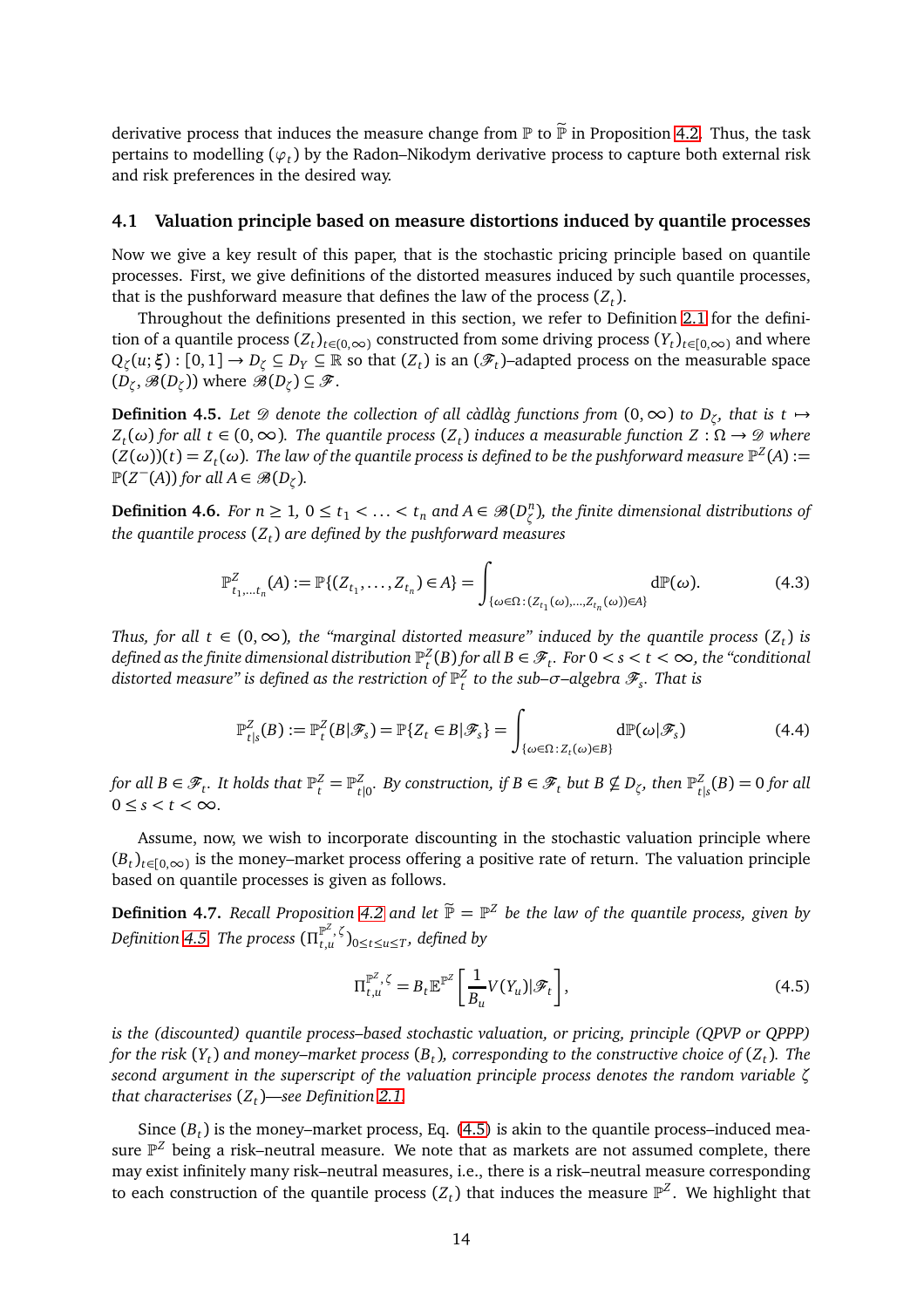the transformation from  ${\mathbb P}$  to each risk–neutral measure  ${\mathbb P}^Z$  involves more than just a drift transformation; the distorted measure is constructed so to account for risk associated to higher–order moments (e.g., skewness, kurtosis), and as such the Girsanov theorem (where the risk adjustment is captured by a first–order/ drift correction) does not apply.

<span id="page-14-0"></span>**Proposition 4.3.** *Recall Definition [4.7](#page-13-2) and let the cádlág risk process*(*Y<sup>t</sup>* ) *be the stochastic driver used to*  $c$ onstruct a quantile process ( $Z_t$ ), with distribution function  $F\neq F_Y$  in the composite map. If  $Z_u \succsim_{FOSD} P_Z$ *Y<sub>u</sub>, conditional on the sub–* $\sigma$ *–algebra*  $\mathscr{F}_t$  *for all*  $0 \leq t < u \leq T$ *, then the valuation principle based on a* quantile process produces a dynamically consistent risk–loading, i.e.,  $\Pi_{t,u}^{\mathbb P^Z,\,\zeta}\ge B_t\mathbb E^\mathbb P[Y_u/B_u|\mathscr F_t\,]$  for all  $0 \le t \le u \le T$ .

*Proof.* By construction,  $\mathbb{P}\{Z_t \in B\} = \mathbb{P}\{Y_t \in Q(t, F_\zeta(B))\} = \mathbb{P}\{Y_t \in Z^-(B)\} = \mathbb{P}^Z\{Y_t \in B\}$  and  $\mathbb{P}\{Z_t \in B | \mathscr{F}_s\} = \mathbb{P}\{Y_t \in Z^-(B) | \mathscr{F}_s\} = \mathbb{P}^Z \{Y_t \in B | \mathscr{F}_s\}$  for all  $B \in \mathscr{F}_t$ , i.e., the marginal and conditional distributions of the driving process under the pushforward measure  $\mathbb{P}^Z$  coincide with the distributions of the quantile process under P. As such, it follows that

$$
\Pi_{t,u}^{\mathbb{P}^Z,\zeta} = \mathbb{E}^{\mathbb{P}^Z} \left[ \frac{B_t}{B_u} V(Y_u) | \mathcal{F}_t \right] = \mathbb{E}^{\mathbb{P}} \left[ \frac{B_t}{B_u} V(Z_u) | \mathcal{F}_t \right] \ge \mathbb{E}^{\mathbb{P}} \left[ \frac{B_t}{B_u} Z_u | \mathcal{F}_t \right] \ge \mathbb{E}^{\mathbb{P}} \left[ \frac{B_t}{B_u} Y_u | \mathcal{F}_t \right] \tag{4.6}
$$

where the last two equalities follow from  $V(y)$  being an increasing function, and the definition of FOSD.  $\Box$ 

**Remark 1.** *The stochastic valuation principle given in Proposition [4.3](#page-14-0) is a special case of that defined in Definition [4.7,](#page-13-2) whereby the risk process* (*Y<sup>t</sup>* ) *is the stochastic driver of the quantile process that induces the measure* P *Z . Here, we restrict to the "false–law" construction to ensure that any two* P*–* distributionally distinct risks are not  $\mathbb{P}^Z$ –distributionally indistinct when used as the quantile process *drivers for some Q<sup>ζ</sup> . Moreover, as noted above, in the case that* (*B<sup>t</sup>* ) *is the numeraire associated with* the measure  $\mathbb P$ , we identify  $\mathbb P$  as a risk-neutral measure. The measure  $\mathbb P^Z$  can then be interpreted as a *distorted risk-neutral measure.*

Since  $D_\zeta \subseteq D_Y$ , it holds that  $\mathbb{P}^Z \ll \mathbb{P}$ , and so for all  $t \in (0, \infty)$ ,  $\mathbb{P}^Z_t \ll \mathbb{P}|_{\mathscr{F}_t}$  where  $\mathbb{P}|_{\mathscr{F}_t}$  denotes the restriction of  $\mathbb P$  to the sub– $\sigma$ –algebra  $\mathscr F_t$ , and  $\mathbb P|_{\mathscr F_t}(A) = \mathbb P(A)$  for all  $A \in \mathscr F_t$ . Similarly, for all  $0 \leq s < t < \infty$ ,  $\mathbb{P}_{t|s}^Z \ll (\mathbb{P}|\mathscr{F}_t)|_{\mathscr{F}_s}$  and so by the Radon–Nikodym theorem, there exists an  $\mathscr{F}_t$ – measurable function  $\rho_{t|s}(\omega)$  :  $\Omega \to \mathbb{R}^+_0$  $_0^+$  such that

<span id="page-14-1"></span>
$$
\mathbb{P}^Z_{t|s}(A) = \int_A \rho_{t|s}(\omega) d\mathbb{P}|_{\mathscr{F}_s}(\omega)
$$
\n(4.7)

for all  $A \in \mathscr{F}_t$ . For all  $\omega \in \Omega$ ,  $d\mathbb{P}_t^Z$  $\alpha_{t|s}^{Z}(\omega) = \rho_{t|s}(\omega) d(\mathbb{P}|_{\mathscr{F}_t})|_{\mathscr{F}_s}(\omega)$ . By construction, it holds that  $\mathbb{E}^{\mathbb{P}}[\rho_{t|s}|\mathscr{F}_s] = 1$  for all  $0 \le s < t < \infty$ , and for an  $\mathscr{F}_t$ –adapted random variable  $Y_t$ , we have

$$
\mathbb{E}^{\mathbb{P}^Z}[Y_t|\mathscr{F}_s] = \mathbb{E}^{\mathbb{P}^Z_{t|s}}[Y_t] = \mathbb{E}^{(\mathbb{P}|\mathscr{F}_t)|_{\mathscr{F}_s}}[\rho_{t|s}Y_t] = \mathbb{E}^{\mathbb{P}}[\rho_{t|s}Y_t|\mathscr{F}_s].
$$
\n(4.8)

**Definition 4.8.** *Recall Definition [2.1](#page-3-1) for a continuous quantile process* (*Z<sup>t</sup>* )*. The Radon–Nikodym derivative in Eq. [\(4.7\)](#page-14-1) is given by*

$$
\rho_{t|s}(\omega) = \frac{\mathrm{d}F_Y^{\mathbb{P}}\left(t, Q\left(t, F_\zeta\left(Y_t(\omega)\right)\right)|\mathcal{F}_s\right)}{\mathrm{d}F_Y^{\mathbb{P}}\left(t, Y_t(\omega)\right|\mathcal{F}_s)}
$$
(4.9)

for all  $0 < s < t < \infty$  and all  $\omega \in \Omega$ . Assuming the existence of the derivatives  $\partial_u Q_\zeta(u;\xi)$ ,  $\partial_z F_\zeta(z;\xi)$  = *fζ* (*z*;*ξ*) *and ∂<sup>y</sup> F*(*t*, *y*;*θ* ) = *f* (*t*, *y*;*θ* )*, the Radon–Nikodym derivative is given by*

$$
\rho_t(\omega) = \frac{f_Y^{\mathbb{P}}\big(t, Q\big(t, F_\zeta(Y_t(\omega))\big)\big)}{f\big(t, Q\big(t, F_\zeta(Y_t(\omega))\big)\big)} \frac{f_\zeta(Y_t(\omega))}{f_Y^{\mathbb{P}}(t, Y_t(\omega))}
$$
(4.10)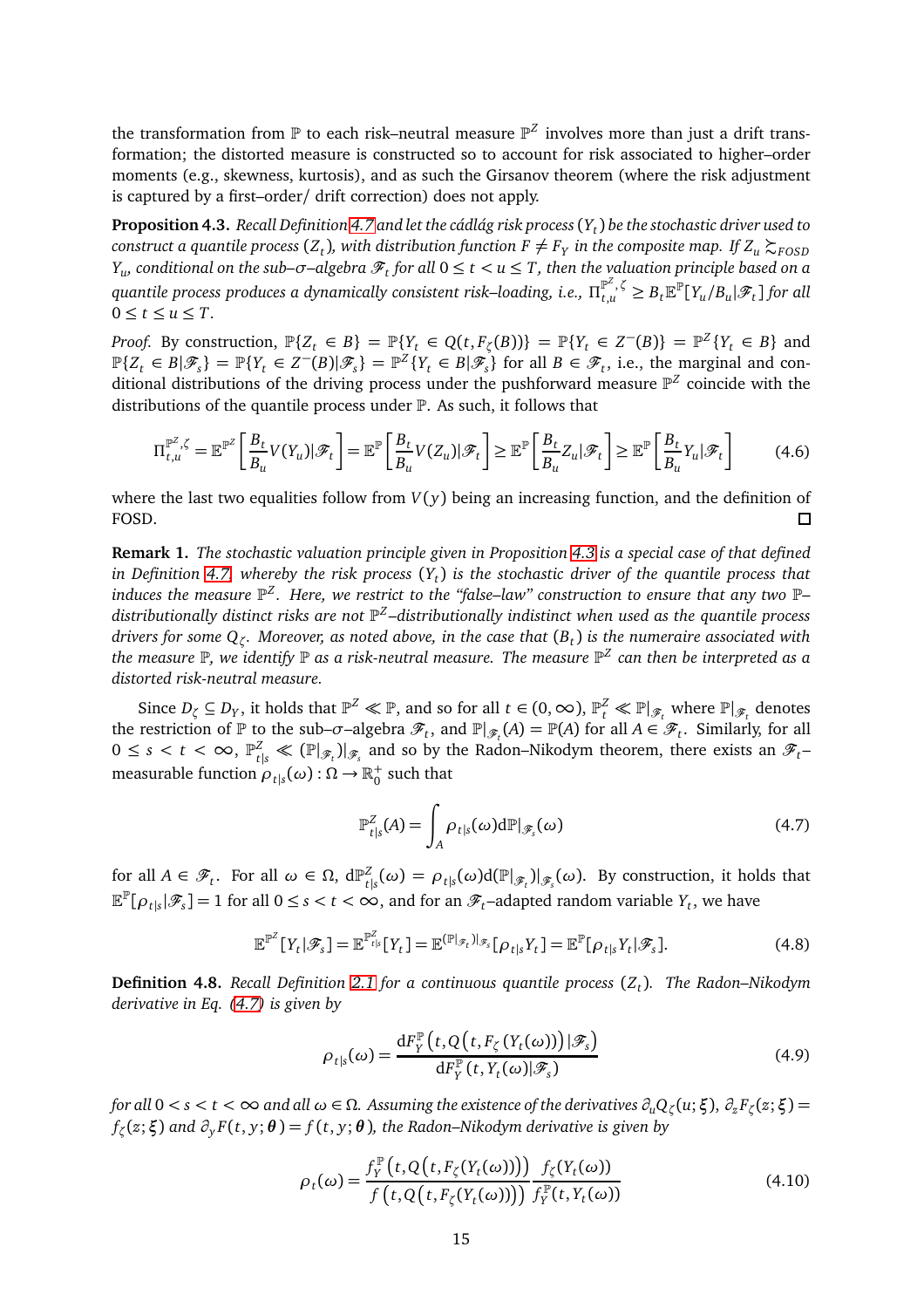*for*  $0 = s < t < \infty$  and for all  $\omega \in \Omega$ . The case where  $(Z_t)$  is a discrete quantile process is similar and *one may consider the ratio of conditional probability mass functions of* (*Z<sup>t</sup>* ) *and* (*Y<sup>t</sup>* ) *under* P*.*

There is a natural connection between the pricing kernel representation in Eq. [\(4.2\)](#page-12-1) and the QPVP given in Definition [4.7](#page-13-2) when the pricing kernel is defined by  $\varphi_u := \rho_{u|t} \varphi_t B_t/B_u$  for all  $0 \le$  $t < u < \infty$ .

**Proposition 4.4.** Let  $(B_t)_{t\in [0,\infty)}$  be the money–market process and consider the pricing kernel associated with the P–measure, defined by  $\varphi_u := \rho_{u|t} \varphi_t B_u/B_t$  for all  $0 \le t < u < \infty$  with  $\varphi_0 = 1$ , The  $\text{process } (\varphi_t B_t)_{t \in [0,\infty)}$  *is a* P–martingale.

*Proof.* By construction,  $(\varphi_t B_t)_{t \in [\![0,\infty])}$  is  $\mathscr{F}_t$ –adapted for all  $t \in (0,\infty)$ . Recall that  $\mathbb{E}^{\mathbb{P}}[\rho_{t|s}|\mathscr{F}_s] = 1$ for all  $0 \le s < t < \infty$  and so  $\mathbb{E}^{\mathbb{P}}[\varphi_{u}B_{u}|\mathcal{F}_{t}] = \mathbb{E}^{\mathbb{P}}[\rho_{u|t}\varphi_{t}B_{t}|\mathcal{F}_{t}] = \varphi_{t}B_{t}\mathbb{E}^{\mathbb{P}}[\rho_{u|t}|\mathcal{F}_{t}] = \varphi_{t}B_{t}$ . For  $0 \leq s < t < u < \infty$ ,

$$
\mathbb{E}^{\mathbb{P}}[\varphi_{u}B_{u}|\mathscr{F}_{s}] = \mathbb{E}^{\mathbb{P}}[\rho_{u|t}\varphi_{t}B_{t}|\mathscr{F}_{s}] = \mathbb{E}^{\mathbb{P}}[\rho_{u|t}\rho_{t|s}\varphi_{s}B_{s}|\mathscr{F}_{s}]
$$
  
\n
$$
= \varphi_{s}B_{s}\mathbb{E}^{\mathbb{P}}[\mathbb{E}^{\mathbb{P}}[\rho_{u|t}\rho_{t|s}|\mathscr{F}_{t}]|\mathscr{F}_{s}] = \varphi_{s}B_{s}\mathbb{E}^{\mathbb{P}}[\rho_{t|s}\mathbb{E}^{\mathbb{P}}[\rho_{u|t}|\mathscr{F}_{t}]\mathscr{F}_{s}]
$$
  
\n
$$
= \varphi_{s}B_{s}\mathbb{E}^{\mathbb{P}}[\rho_{t|s}|\mathscr{F}_{s}] = \varphi_{s}B_{s}
$$
 (4.11)

where the third and fourth equalities follow from the Tower property and since  $\rho_{t|s}$  is  $\mathscr{F}_{t}$ –adapted, respectively.

#### **4.2 Properties of the stochastic valuation principle based on quantile processes**

Here, we discuss properties of the valuation principle supported by quantile processes in the context of varying risk profiles and preferences. We note that distorted measure flows in the quantile space are advantageous in that many applications in risk management require the quantification of risk according to quantile functions, as opposed to densities, such as for VaR and dynamic VaR, expected shortfall (ES), and spectral risk measures and their dynamic equivalents. The quantile process– induced measure allows one to incorporate and parameterise higher–order risk behaviour, investor risk preferences and auxiliary factors (e.g., systemic risk, economic and market conditions) to the valuation principle in Definition [4.7.](#page-13-2) Such factors may be determined, for instance, by how investors react to other risky contracts or market risks. We view the distorted measure as subjective; in an insurance setting, given some risk attitude, the valuation principle captures the price an investor would be willing to pay for a contract written on the risk process (*Y<sup>t</sup>* ). The challenge thus lies in selecting a suitable composite map in Definition [2.1](#page-3-1) to construct the quantile process that induces the distorted measure. The map must be chosen so that the valuation principle in Definition [4.7](#page-13-2) is appropriate given the situation or market under consideration.

We emphasise that each investor's preferences correspond to a different, but not necessarily unique, composite map used in the construction of a quantile process; the valuation process will capture the preferences of the investor through the induced measure; and the valuation process may be considered relative to those under no distortion. We consider the  $\mathbb P$  measure to be some objective baseline to which the distorted, 'subjective' risk–neutral measure  $\mathbb{P}^Z$  can be compared. The subjectivity of  $\mathbb{P}^Z$  means each investor determines their own risk–neutral measure used for their valuation of financial, insurance, or other risks. The notion of a subjective probability measure was considered and axiomatised in [[51](#page-22-7)]. Previous literature in the context of subjective decision making considers an agent's preferences through a subjective utility function, see [[42](#page-22-6)], or by defining scenario based risk measures for risk management, see [[2,](#page-20-10) [3](#page-20-11)]. We now present the following result on the ranking of valuation principles under different distorted measures.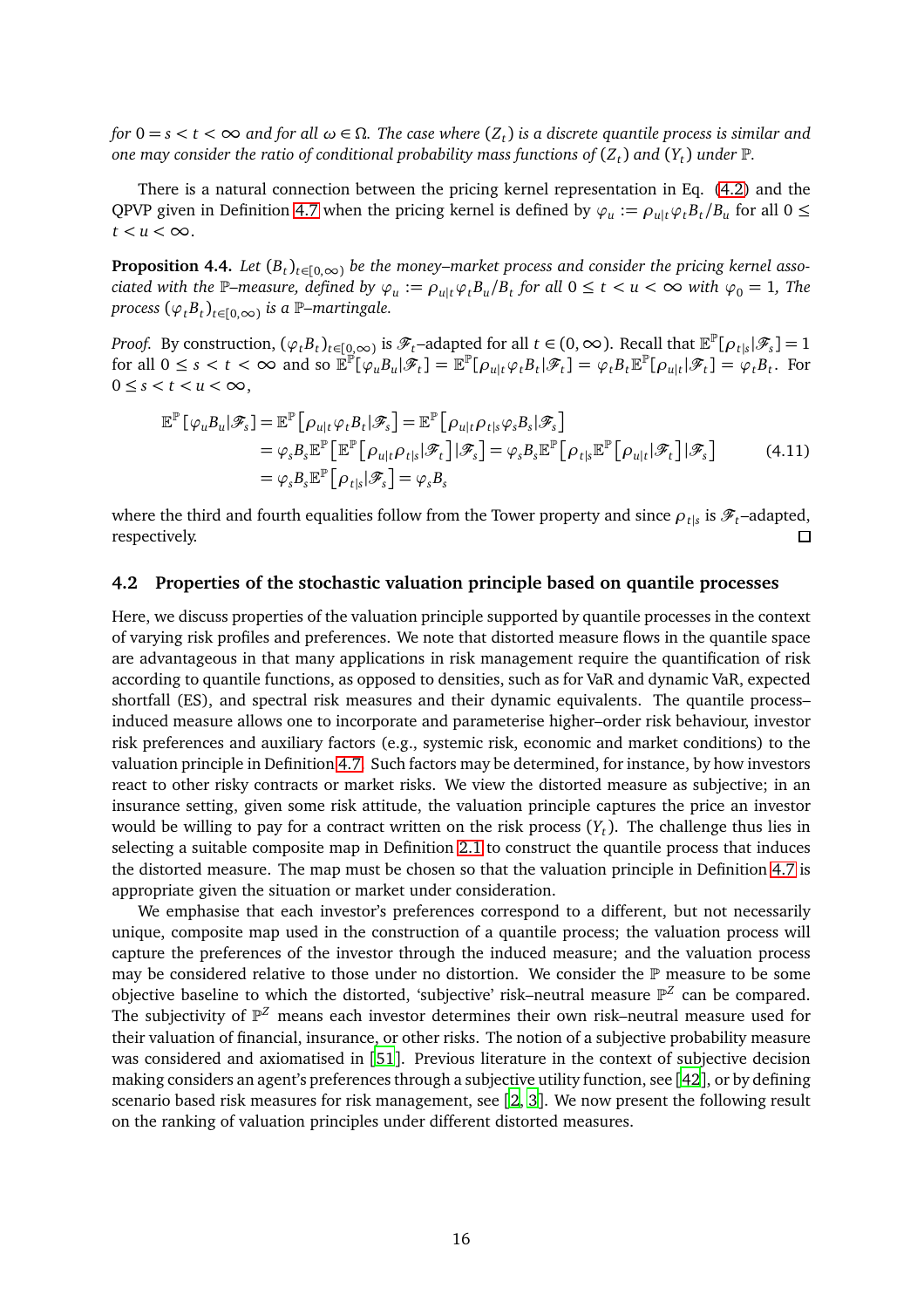<span id="page-16-0"></span>**Proposition 4.5.** *Consider the setting in Definition [3.1](#page-6-0) whereby*  $Z_t^{(i)} = Q_{\zeta_i}(F_i(t, Y_t^{(i)})$ *t* )) *are quantile* processes for  $i = 1, 2$ . Let  $\mathbb{P}^{Z_i}$  be the pushforward measure induced by each quantile process, as given in Definition [4.5.](#page-13-0) Define  $\Pi_{t,u}^{\mathbb{P}^{Z_i},\zeta}=B_t\mathbb{E}^{\mathbb{P}^{Z_i}}[V(Y_u^{(i)})/B_u|\mathscr{F}_t]$ , as per Definition [4.7](#page-13-2) where the risk process is taken to be the quantile process driver for  $i=1,2$ . Then,  $\Pi_{t,u}^{\mathbb{P}^{Z_1},\zeta_1}\geq\Pi_{t,u}^{\mathbb{P}^{Z_2},\zeta_2}$  for all  $0\leq t< u<\infty,$ if and only if  $Z_u^{(1)} \succsim_{FOSD} Z_u^{(2)}$  conditional on  $\mathscr{F}_t$ .

*Proof.* Since the risk process underlying each valuation principle is given by the driver of each quantile process, it holds that  $\Pi_{t,u}^{\mathbb{P}^{Z_i},\zeta} = B_t \mathbb{E}^{\mathbb{P}^{Z_i}}[V(Y_u^{(i)})/B_u|\mathscr{F}_t] = B_t \mathbb{E}^{\mathbb{P}}[V(Z_u^{(i)})/B_u|\mathscr{F}_t]$  for  $i=1,2$ —see the proof of Proposition [4.3.](#page-14-0) It is known, see e.g., [[29,](#page-21-13) [38](#page-22-11)], that for any non–decreasing function  $V(x)$  such that  $V(x) < \infty$  for  $|x| < \infty$  (often considered to be a utility function), that Definition [3.1](#page-6-0) for FOSD is equivalent to  $\mathbb{E}^{\mathbb{P}}[V(Z^{(1)}_t)]$  $\mathbb{E}^{\mathbb{P}}[V(Z_t^{(2)})] \geq \mathbb{E}^{\mathbb{P}}[V(Z_t^{(2)})]$  $t_t^{(2)}$ ] for all  $t \in (0, \infty)$ . We consider the conditional distribution functions of the quantile processes: for all  $0 \le t < u < \infty$ ,  $Z_u^{(1)} \succsim_{FOSD} Z_u^{(2)}$  conditional on  $\mathscr{F}_t$  if  $F_{Z^0}^{\mathbb{P}^1}$ <sup>*P***</sup><sub>***Z***<sup>(1)</sup></sub>** $(u, z | \mathscr{F}_t)$ **−F<sup>***P***</sup><sub>***Z***</sub><sup>** $\vert$ **</sup></sup>**  $Z_{Z^{(2)}}^{\mathbb{P}}(u,z|\mathscr{F}_t) \geq 0$  for all  $z \in D_{\zeta}$  and, equivalently,  $\mathbb{E}^{\mathbb{P}}[V(Z^{(1)}_u)|\mathscr{F}_t] \geq \mathbb{E}^{\mathbb{P}}[V(Z^{(2)}_t)]$  $\left(\frac{L}{t}\right)$   $\left(\mathscr{F}_t\right]$ . By the assumptions in Proposition [4.2,](#page-11-0)  $V(y)$  is a non–decreasing function with  $V(y) < \infty$  for all  $|y| < \infty$  and so

$$
\Pi_{t,u}^{\mathbb{P}^{Z_1},\zeta} = B_t \mathbb{E}^{\mathbb{P}} \bigg[ \frac{1}{B_u} V\left( Z_u^{(1)} \right) \big| \mathcal{F}_t \bigg] \geq B_t \mathbb{E}^{\mathbb{P}} \bigg[ \frac{1}{B_u} V\left( Z_u^{(2)} \right) \big| \mathcal{F}_t \bigg] = \Pi_{t,u}^{\mathbb{P}^{Z_2},\zeta} \tag{4.12}
$$

 $\Box$ 

if, and only if,  $Z_u^{(1)} \succsim_{FOSD} Z_u^{(2)}$  conditional on  $\mathscr{F}_t$ , as required.

Stochastic dominance results for quantile processes are given in Section [3.](#page-5-0) Such results can be applied in the context of Proposition [4.5](#page-16-0) to produce stochastically ordered valuation principles, where the order is characterised by the quantile process composite map, and thus risk preferences or profiles that are embedded into the map. We emphasise that stochastic ordering in any of the quantile process parameters implies such parameters capture levels of risk–aversion. We draw attention to the pivot quantile process given in Definition [2.2.](#page-4-0) When considering valuation principles for different underlying risk factors from the same family, this construction may be advantageous: One may map from each risk factor to a common pivot process, which will be used as the quantile process driver, with distribution under the 'reference measure' to which all distorted measures may be compared. The pivot process may be constructed in such a way to account for all baseline risk factors that are common to all market participants and independent of their preferences. This setting allows for a 'relativised' system of valuation principle processes across market participants.

The flexibility and generality of the quantile process approach to constructing a valuation principle allows the framework to be applicable to a large number of risk–based situations, not restricted to the pricing of financial or insurance contracts. One may consider non–monetary risks, for example those in the context of disaster modelling or climate and environmental science. The composite map also need not necessarily capture purely risk preferences, e.g., risk aversion, and can be used, for instance, to reflect the variability of risks or risk profiles involving external market factors (e.g., economical development, government policy, geopolitical factors, technological developments etc.), or historical behaviours (e.g., levels of historical emissions of an economy or business), among other things. We illustrate this in the following toy example.

<span id="page-16-1"></span>**Example 4.1.** *We consider the QPVP in the context of carbon tariffs, where the goal is to cut global emissions that are not controlled under domestic emissions trading schemes (ETS), see, e.g., [[59](#page-23-15)]. The aim of the cost-adjustment (tariff) on carbon–intensive imports is to prevent "carbon leakage", that is domestic firms taking production to countries with looser environmental standards, and to ensure a level–playing field for foreign and domestic production. Exporters are also incentivized by such schemes to switch to greener production methods. It is important, however, for the fairness of trade that the tariff is not used as an instrument that unfairly hits imports from a country reliant on exporting such goods. Tariffs correspond to the price that would have been paid had the good been produced under domestic carbon pricing rules, however given that not all countries have access to the same levels of*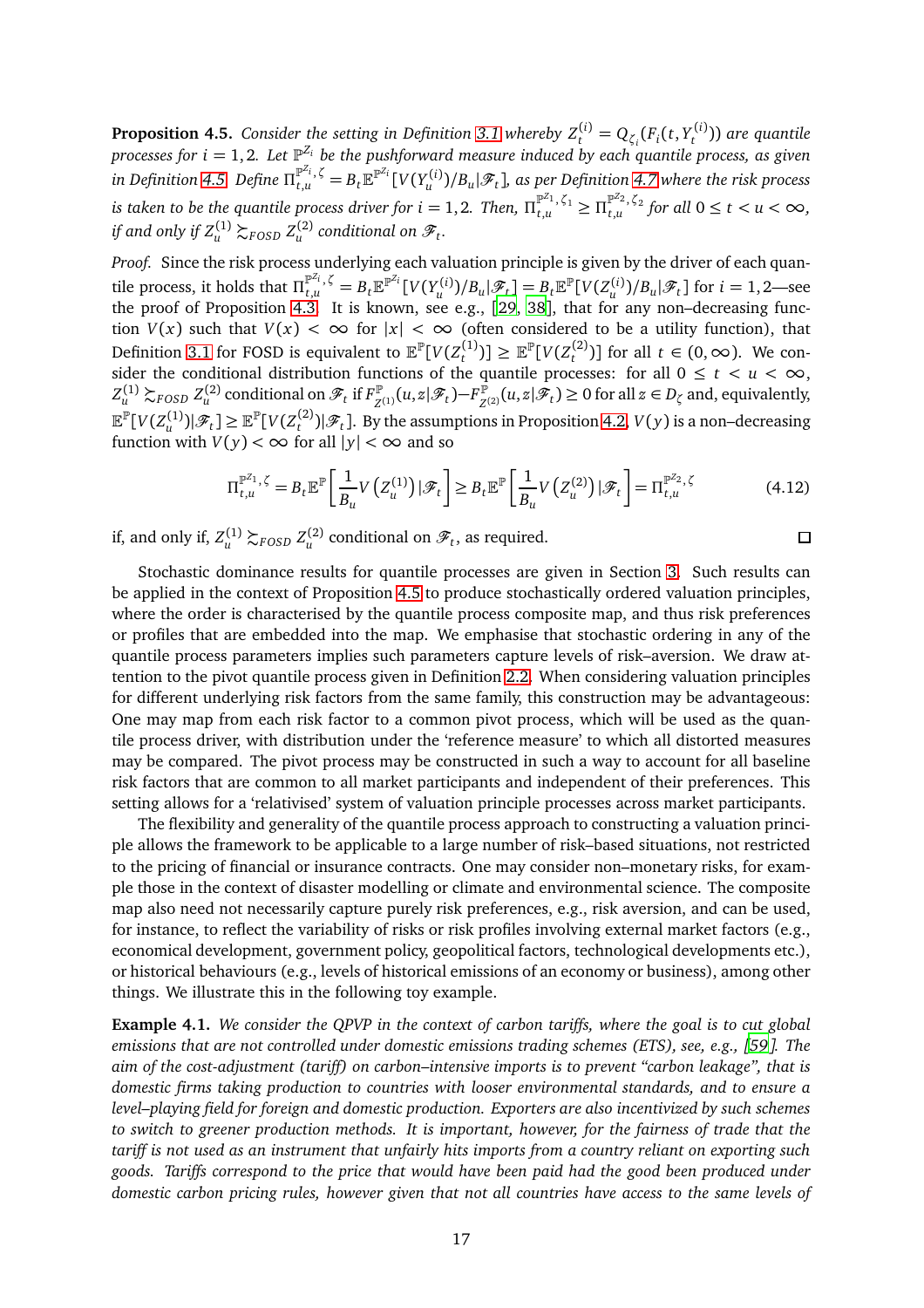*"green production" methods, an indiscriminate carbon tariff scheme could lead to regional inequality and negatively impact export–led development of nations. Further details on the impact carbon tariffs may have on vulnerable nations under the scheme recently proposed in the EU for implementation in 2026 are given in [[18](#page-21-15)]. We consider an illustrative framework that accounts for the emissions of imported goods through the use of the QPVP. The idea is to relativise carbon tariffs by adjusting the monitored emissions levels that determine the tariff, in line with a number of production–based and economic factors. Monitoring absolute levels of emissions involved in the production of exported goods is difficult for reasons including, but not limited to, (greener) technological access and advancements, GDP, inflation, geopolitical factors, historical emissions, and whether exporters have paid a domestic carbon price. The goal is for the mechanism to prevent tariffs drastically impacting less developed or technologically advanced exporters that are disadvantaged in the area of greener production.*

*Consider a setting with one importer, n*  $\in \mathbb{N}$  *exporters of goods produced within a given industry sector, and d* ∈ N *factors that must be considered in the relativisation of tariffs charged to each exporter.*  $\emph{For i = 1, \ldots, n, the c\`{a}dl\`{a}g\;process}\left(Y_{t}^{(i)}\right)$ *t* )*, equipped with* P*–law F<sup>Y</sup>* (*i*)*, corresponds to the absolute level of CO2 emissions (in tonnes) of the production sector for each exporter through time. Consider Definition [2.1:](#page-3-1) We aim to produce a set of ordered maps Qζ<sup>i</sup>* (*Fi* (*t*, *y*;*θ <sup>i</sup>* );*ξ<sup>i</sup>* ) *such that if each exporter were to produce the same levels of CO2-emissions, the tariffs paid would be ranked fairly. The distributional families and the choice of parameters will be determined by the d 'relativising' factors that impact the level of sophistication in emissions management of each exporter. One may start, for instance, by* considering  $F_i(t,y;\bm{\theta})=F_{Y^{(i)}}(t,y-\gamma_i;\bm{\theta})$  where  $\gamma_i\in[0,1]$  quantifies the domestic carbon cost already *paid, if any. The exporter with the highest average amount of carbon price paid per tonne of CO2 has parameter*  $\gamma_i = 1$ , and the lowest has  $\gamma_i = 0$ . The remaining 'relativising' factors, e.g., those discussed *above, would then determine the parameters of the distributional family characterised by ζ. If ζ<sup>i</sup>* = *T<sup>g</sup> ,*  $\xi_i = g_i$  so that  $Z_t^{(i)} = (\exp(g_i\sqrt{2} \text{erf}^-(2F_{Y^{(i)}}(t, Y_t^{(i)} - \gamma_i; \theta_i) - 1) - 1)/g_i$  for all  $i \in 1, ..., n$ , the larger *the skewness parameter g<sup>i</sup> , the larger the tariff that will be paid by the i*th *exporter. One could, for example, construct a weighted index of all relativising factors that determines the skewness parameter of the composite map corresponding to each exporter. Assume GBP C*  $\in \mathbb{R}^+$  *is the domestic price per tonne of CO2-emissions. It follows that the stochastic, relative cost of exporting for the i*th *exporter,* with emission levels modelled by the process  $(Y^{(i)}_t)$  $\int_t^{(i)}$ ), is given by  $\Pi_{t,u}^{\mathbb{P}^{Z_i},\zeta} = B_t \mathbb{E}^{\mathbb{P}^{Z_i}}[\,C\,Y_u^{(i)}/B_u|\mathscr{F}_t\,]$  for each *i* ∈ 1,... , *n and all* 0 ≤ *t < u <* ∞*. One may refer to Proposition [4.5](#page-16-0) for the conditions under which the prices will be ordered.*

### <span id="page-17-0"></span>**5 Quantile process–based valuation with a multivariate risk driver**

In this section we construct quantile processes driven by a multivariate risk driver. In the setting of the QPVP, this allows for the incorporation of multiple risk factors into the flexible valuation framework. For example, one may consider systemic risk factors that will impact prices produced under the valuation principle through their dependence structure with the base risk of interest. The incorporation of multivariate auxiliary risk factors into a premium principle in agricultural insurance is considered in [[69](#page-23-10)] where a multivariate weighted premium principle is derived. The valuation principle presented in this section considers auxiliary risk factors similarly. The framework is advantageous in that there are two 'layers' that allow for flexibility and the incorporation of additional information to reduce the extent of mispricing: the multivariate driving risk and the composite map. The composite map can be selected to factor in investor preferences, to parameterise extreme events that may not be reflected in historical data, and to fairly relativise prices, see e.g., Example [4.1.](#page-16-1)

In what follows, we utilise a copula, see [[43](#page-22-13)], to capture the dependence structure between each marginal, univariate risk factor. We will employ an (F*<sup>t</sup>* )–adapted, *m*–dimensional process  $(Y_t)_{t \in [0,\infty)}$  with càdlàg paths and where  $Y_t \sim F_Y(t, y_1, \ldots, y_m; \boldsymbol{\vartheta}) : \mathbb{R}^+ \times \mathbb{R}^m \to [0,1]$  is the joint law of the  $(Y_t^{(i)}$ *t*<sup>(*t*</sup>) for *i* = 1,...,*m* and all *t* ∈ (0, ∞). By Sklar's theorem, there exists a copula  $C_{\text{Y}}$  :  $\mathbb{R}^+\times[0,1]^m\to[0,1]$  such that  $F_Y(t,y_1,\ldots,y_m;\boldsymbol{\vartheta})=C_Y(t,F_{Y^{(1)}}(t,y_1;\boldsymbol{\theta}_1),\ldots,F_{Y^{(m)}}(t,y_m;\boldsymbol{\theta}_m);\widetilde{\boldsymbol{\theta}})$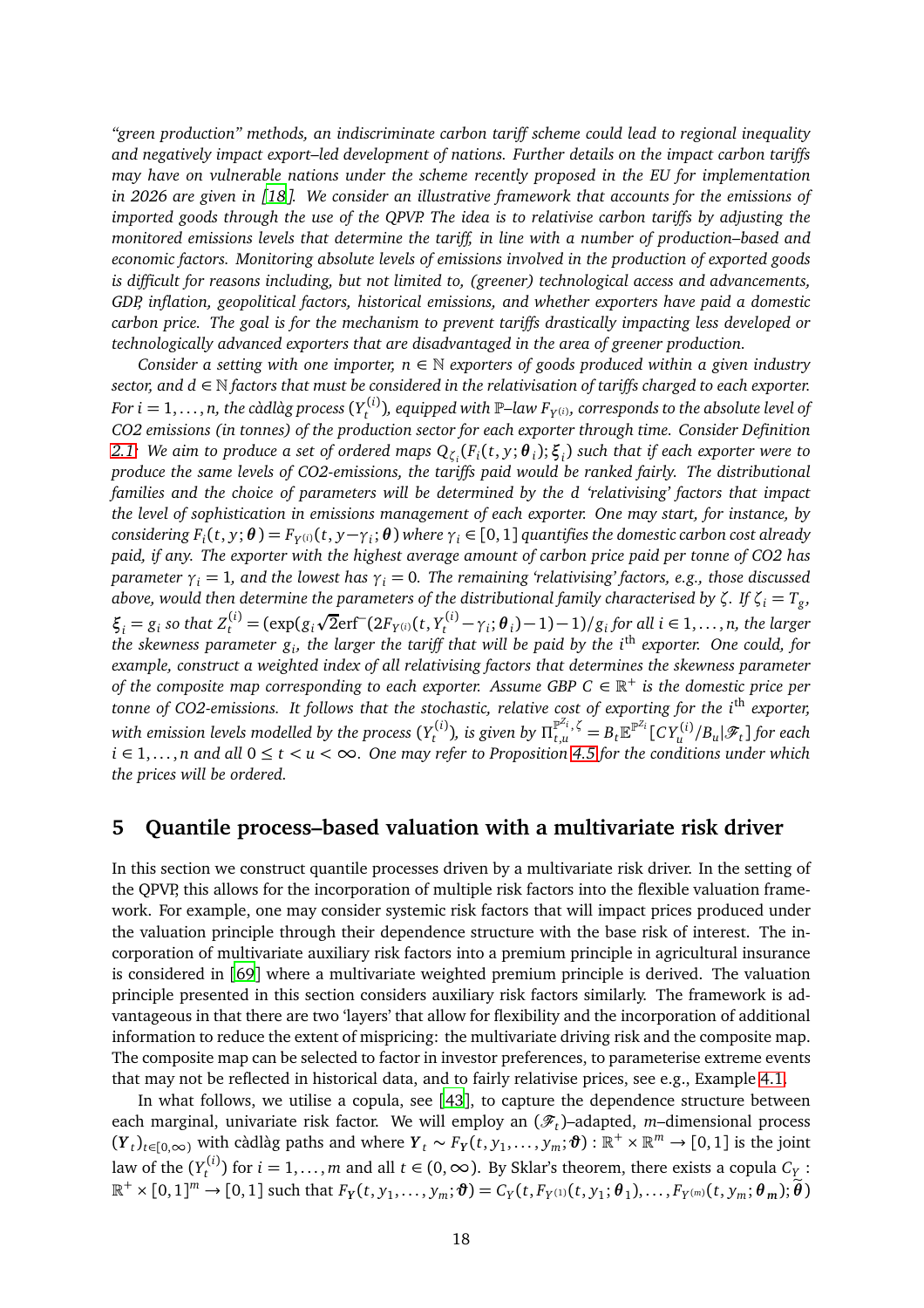for all  $t \in (0, \infty)$  and where  $F_{Y^{(i)}}(t, y_i; \theta_i)$  is the law associated to the *i*<sup>th</sup> marginal of  $(Y_t)$ . When each  $F_{Y^{(i)}}(t, y_i; \theta_i)$  is continuous for  $i = 1, \ldots, m$ ,  $C_Y$  is unique. The copula itself may be static, but we consider a time–inhomogeneous copula for generality. We distinguish between the notion of a *'multidimensional'* and a *'multivariate'* quantile process, where *'multidimensional'* means a univariate quantile process driven by a multivariate risk process, and *'multivariate'* means an *n*–dimensional process for  $n \geq 2$ . Multidimensional quantile processes will be of interest to the following application, and are defined as follows.

<span id="page-18-1"></span> ${\bf Definition~5.1.}$   $Let$   $Q_\zeta(u;\boldsymbol{\xi})$  and  $F_j(t,y;\boldsymbol{\theta}_i)$  be continuous quantile and distribution functions, respec- $\mathcal{F}_1^{\text{trivial}}$  *t* = 1,..., *m*. For all  $t \in (0, \infty)$ , let  $C(t, u_1, \ldots, u_m; \widetilde{\boldsymbol{\theta}}): \mathbb{R}^+ \times [0, 1]^m \rightarrow \mathbb{R}^+$  $[0,1]$  *be an m–dimensional copula where*  $\widetilde{\bm{\theta}} \in \mathbb{R}^{d''}$  *is a d′′–dimensional vector of parameters. Consider an m–dimensional*  $\mathbb{R}^m$ –valued càdlàg process  $(Y_t)_{t \in [0,\infty)}$ . At each time  $t \in (0,\infty)$  the random–level, *multidimensional quantile process is defined by*

<span id="page-18-0"></span>
$$
Z_t = Q_{\zeta}\Big(C\Big(t, F_1\Big(t, Y_t^{(1)}; \boldsymbol{\theta}_1\Big), \dots, F_m\Big(t, Y_t^{(m)}; \boldsymbol{\theta}_m\Big); \widetilde{\boldsymbol{\theta}}\Big); \xi\Big). \tag{5.1}
$$

*That is,*

$$
Z_t = Q_{\zeta}\big(C\big(t, F_1(t, Y^{(1)}(t,\omega); \boldsymbol{\theta}_1), \ldots, F_m(t, Y^{(m)}(t,\omega); \boldsymbol{\theta}_m); \widetilde{\boldsymbol{\theta}}\big); \xi\big): \mathbb{R}^+ \times (\mathbb{R}^+ \times \Omega) \to [-\infty, \infty],
$$

*and the map t*  $\mapsto Z(t, \omega)$  *for all*  $\omega \in \Omega$  *and*  $t \in (0, \infty)$  *is*  $\mathscr{F}_t$ *–measurable.* 

The output quantile process in Eq. [\(5.1\)](#page-18-0) is a univariate quantile process, similar to that in Definition [2.1,](#page-3-1) but driven by a multivariate base process. If  $C(t, u_1, \ldots, u_m; \theta) = C_Y(t, u_1, \ldots, u_m; \theta)$ and  $F_j(t,y;\bm{\theta}_j)=F_{Y^{(j)}}(t,y;\bm{\theta}_j)$  for all  $j=1,\ldots,m,$  then  $Z_t=Q_{\zeta}(F_Y(t,Y^{(1)}_t)$  $Y_t^{(1)}, \ldots, Y_t^{(m)}$ *t*<sup>*(m)*</sup>; **∂**)). Here, we say that  $C = C_Y$  is the *'implicit'* copula, determined by the joint distribution of the multivariate driving process, and that (*Z<sup>t</sup>* ) is the *'true joint law'* quantile process. The distribution function induced by the implicit copula is the Kendall distribution function, defined as follows, and the properties of which are discussed in [[23,](#page-21-16) [24,](#page-21-17) [44,](#page-22-14) [45](#page-22-15)].

<span id="page-18-2"></span>**Definition 5.2.** *Consider Definition [5.1](#page-18-1) and assume*  $F_i(t, y) = F_{Y^{(i)}}(t, y)$  *for*  $i = 1, \ldots, m$  *is the law* associated to each marginal of the multivariate driving process  $(\pmb{Y}_t)$  so that  $U_t^{(i)}:=F_{Y^{(i)}}(t,Y_t^{(i)})$ *t* ) *is uniformly distributed on*  $[0,1]$  *for*  $i = 1,...,m$ . *For all*  $t \in (0,\infty)$  *define the random variable*  $C_t :=$  $C_Y(t, F_{Y^{(1)}}(t, Y_t^{(1)})$  $F_t^{(1)}$ ),..., $F_{Y^{(m)}}(t, Y_t^{(m)})$ *<sup><i>t*(m)</sup>). The distribution function of  $C_t$  for  $t \in (0, ∞)$  *is given by the Kendall distribution function*  $K_{C_Y}(t,v): \mathbb{R}^+\times[0,1]\to[0,1]$ *, where*  $K_{C_Y}(t,v):=\mathbb{P}(C_t\leq v)$  *for all*  $\nu \in [0, 1].$ 

We now recall the notion of stochastic ordering, given by Definition [3.1.](#page-6-0) Additionally, we refer to [[44](#page-22-14)] for the definition of Kendall stochastic ordering of continuous random vectors  $(Y_t)$  and  $(X_t)$ for  $t \in (0, \infty)$ , that is  $Y_t \succ_K X_t$  if and only if  $K_{C_Y}(t, v) \le K_{C_X}(t, v)$  for all  $v \in [0, 1]$ , with strict inequality for at least one *v*, where  $C_Y$ ,  $C_X$ ,  $K_{C_Y}$ ,  $K_{C_X}$  are given in Definition [5.2.](#page-18-2)

**Proposition 5.1.** *Let*  $(Y_t)$  and  $(X_t)$  be m–dimensional D–valued,  $D \subseteq \mathbb{R}$ , stochastic processes with marginal laws  $F_{Y^{(i)}}(t, y)$  and  $F_{X^{(i)}}(t, x)$  for  $i = 1, \ldots, m$ , respectively, and joint distribution functions  $F_Y(t, y_1, \ldots, y_m)$  and  $F_X(t, x_1, \ldots, x_m)$ , respectively, omitting any vectors of parameters. Let  $Q_{\zeta_1}(u): [0,1] \to D_\zeta \subseteq \mathbb{R}$  and  $Q_{\zeta_2}(u): [0,1] \to D_\zeta \subseteq \mathbb{R}$  be quantile functions so that  $Z_t^{(1)}:=$  $Q_{\zeta_1}$ (*Cy*(*t*, *F*<sub>*Y*</sub>(1)(*t*, *Y*<sub>*t*</sub><sup>(1)</sup>)  $F_t^{(1)}$ ),  $\dots,$   $F_{Y^{(m)}}(t, Y^{(m)}_t)$  $I_t^{(m)}$ ))) and  $Z_t^{(2)} := Q_{\zeta_2}(C_X(t, F_{X^{(1)}}(t, X_t^{(1)})))$  $F_X^{(1)}$ ),  $\dots,$   $F_{X^{(m)}}(t,$   $X^{(m)}_t)$ *t* ))) *are multidimensional quantile processes, given by Definition [5.1,](#page-18-1) where C<sup>Y</sup> and C<sup>X</sup> are the implicit copulas determined by*  $F_Y$  *and*  $F_X$ *, respectively. Assume*  $Y_t \succ_K X_t$  *on D* for all  $t \in (0, \infty)$ *, then*  $Z_t^{(1)} \succsim_{FOSD} Z_t^{(2)}$  $t^{(2)}$  on *D*<sub>ζ</sub> for all t ∈ (0, ∞) if and only if  $Q_{\zeta_1}(u) ≥ Q_{\zeta_2}(u)$  for all  $u ∈ [0, 1]$ *.* 

*Proof.* The quantile processes are constructed as  $Z_t^{(1)} = Q_{\zeta_1}(C_t^{(1)})$  $Z_t^{(1)}$ ) and  $Z_t^{(2)} = Q_{\zeta_2}(C_t^{(2)})$  $t^{(2)}$ ), where  $C_t^{(1)}$  $C_t^{(1)} := C_Y(t, F_{Y^{(1)}}(t, Y_t^{(1)})$ *t* ),... , *F<sup>Y</sup>* (*m*)(*t*, *Y* (*m*)  $t_t^{(m)}$ )) and  $C_t^{(2)}$  $f_t^{(2)} := C_X(t, F_{X^{(1)}}(t, X_t^{(1)})$  $F_{t}^{(1)}),\ldots,F_{X^{(m)}}(t,X^{(m)}_t)$ *t* )) for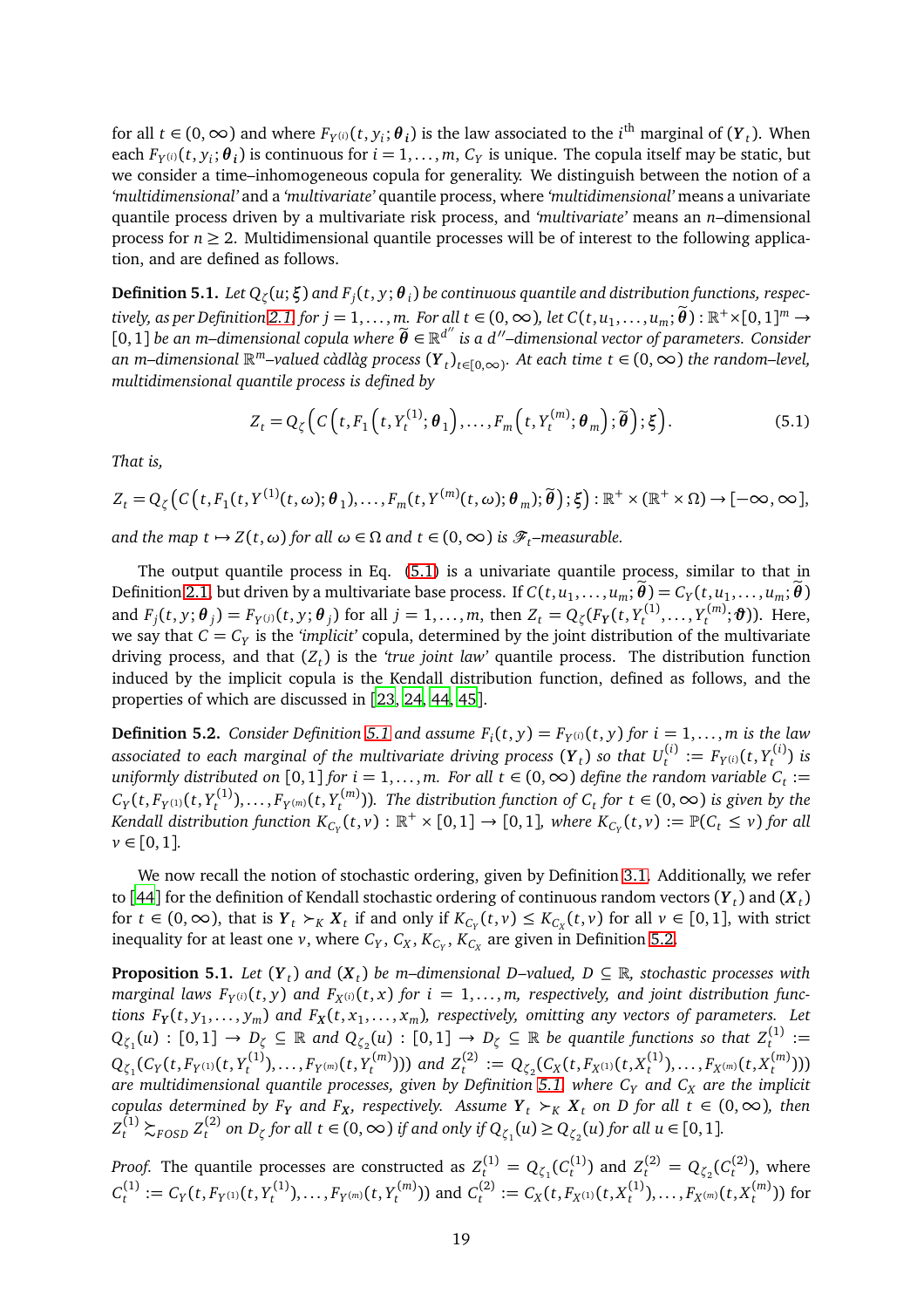all  $t \in (0, \infty)$ . It follows that

$$
K_{C_Y}(t,\nu) = \mathbb{P}\left(C_t^{(1)} \le \nu\right) = \mathbb{P}\left(F_{\zeta_1}\left(Z_t^{(1)}\right) \le \nu\right) = \mathbb{P}\left(Z_t^{(1)} \le Q_{\zeta_1}(\nu)\right) = F_{Z^{(1)}}\left(t, Q_{\zeta_1}(\nu)\right) \tag{5.2}
$$

and  $K_{C_X}(t,v) = F_{Z^{(2)}}(t,Q_{\zeta_2}(v))$  for all  $v \in [0,1]$  and  $t \in (0,\infty)$  with strict inequality for at least one *v* ∈ [0, 1]. As such, by assumption,  $F_{Z^{(1)}}(t, Q_{\zeta_1}(v)) \le F_{Z^{(2)}}(t, Q_{\zeta_2}(v))$  for all  $v \in [0, 1]$ ,  $t \in (0, \infty)$ and the rest of the proof follows by the same argument in the proof of Proposition [3.1,](#page-6-2) following Eq. [\(3.1\)](#page-6-1).  $\Box$ 

Definition [5.1](#page-18-1) allows for quantile processes to be constructed via the transformation of multiple driving risk factors. The dependence between each risk process is described by the choice of copula, which determines how the quantile process responds to each risk factor and thus how inter–risk dependence structures influence both the distorted pushforward measure and the evaluation of risks under the QPVP. The choice of quantile function  $Q_\zeta$  and distribution functions  $F_j, j = 1, \ldots, m$ , are chosen to determine the statistical properties and behaviour of the quantile process, e.g.,  $\zeta = T_{gh}$ if one wishes to parameterise skewness and kurtosis. We recall that time–dependent or stochastic parameters may also be considered. Since the quantile process given by Definition [5.1](#page-18-1) is univariate, it follows that the multidimensional QPVP is given by Definition [4.7](#page-13-2) where  $(Y_t)$  is a univariate risk and  $\mathbb{P}^Z$  is the law of the multidimensional quantile process, given by Definition [4.6,](#page-13-3) i.e.,

<span id="page-19-0"></span>
$$
\mathbb{P}_t^Z(A) := \mathbb{P}\left\{Z_t \in A\right\} = \int_{\{\omega \in \Omega : Q_{\zeta}\left(c\left(t, F_1\left(t, Y_t^{(1)}(\omega)\right), \dots, F_m\left(t, Y_t^{(m)}(\omega)\right)\right)\right) \in A\}} d\mathbb{P}(\omega) \tag{5.3}
$$

for all  $A \in \mathscr{F}_t$  and  $t \in (0, \infty)$ . When the *'true joint law'* quantile process is considered, for any  $z \in D_{\zeta}$ , it holds that  $\mathbb{P}_{t}^{Z}((\inf D_{\zeta}, z]) = K_{C}(t, F_{\zeta}(z))$  for all  $t \in (0, \infty)$ .

#### **5.1 Calculation of insurance premiums under the multidimensional QPVP**

Here, we apply the multidimensional QPVP to determine the appropriate premium to charge for some risk process (*Y<sup>t</sup>* ), in the context of property and casualty (P&C) insurance. The reader may refer to [[68](#page-23-16)] for a discussion on the properties, and examples, of premium principles considered in the literature. It is important that the premium cover the expected loss of the risk, as well as some risk loading to account for uncertainty and involved costs. The risk loading induced by the QPVP can be derived from Corollary [4.1.](#page-12-0) The multidimensional premium QPVP for an excess of loss insurance policy (or layer contract) is defined as follows.

<span id="page-19-1"></span>**Definition 5.3.** *Consider the multidimensional quantile process given in Definition [5.1](#page-18-1) where* (*Y <sup>t</sup>* ) *is an m–dimensional, positive–valued risk process. Let* P *Z be the distorted measure induced by* (*Z<sup>t</sup>* )*, given* by Equation [5.3.](#page-19-0) Recall Proposition [4.2](#page-11-0) and let  $\widetilde{P} = P^Z$  and  $V(y) = (y - a)1_{\{a \le y < b\}} + (b - a)1_{\{y \ge b\}}$ *for*  $0 < a < b < \infty$ . The function  $V(y)$  defines the payoff of a layer contract covering losses between *the predefined attachment point a and exhaustion point b, with maximum payout b* − *a. Then for a univariate risk process*  $(Y_t)$  and money–market process  $(B_t)$ , the premium QPVP is given by  $\Pi_{t,i}^{\mathbb{P}^2}$  $f^{\mathbb{P}^{\mathbb{Z}}}_{t,u}:=$  $B_t \mathbb{E}^{\mathbb{P}^Z}[V(Y_u)/B_u | \mathcal{F}_t]$  for  $0 \le t < u \le T$ .

The multidimensional premium QPVP for a limited stop–loss contract can be computed using Definition [5.3](#page-19-1) with  $V(y) = min\{(y - a)^+, b\}$  for  $a, b > 0$ .

In what follows, we consider the risk process for which we wish to determine a premium for to be given by  $Y_t = Y_t^{(1)}$  where  $Y_t = (Y_t^{(1)}$  $Y_t^{(1)}, \ldots, Y_t^{(m)}$ *t* ). Intuitively, the multidimensional QPVP is analogous to that given by Definition [4.7](#page-13-2) in the univariate case, however one has a constructive, and flexible, mechanism for the incorporation of auxiliary risk factors, that is  $(Y_t^{(2)}$  $Y_t^{(2)}, \ldots, Y_t^{(m)}$ *t* ). In this context, the Radon–Nikodym derivative in Eq. [\(4.7\)](#page-14-1), where  $\mathbb{P}^Z_\epsilon$  $\frac{z}{t|s}$  is the restriction of the measure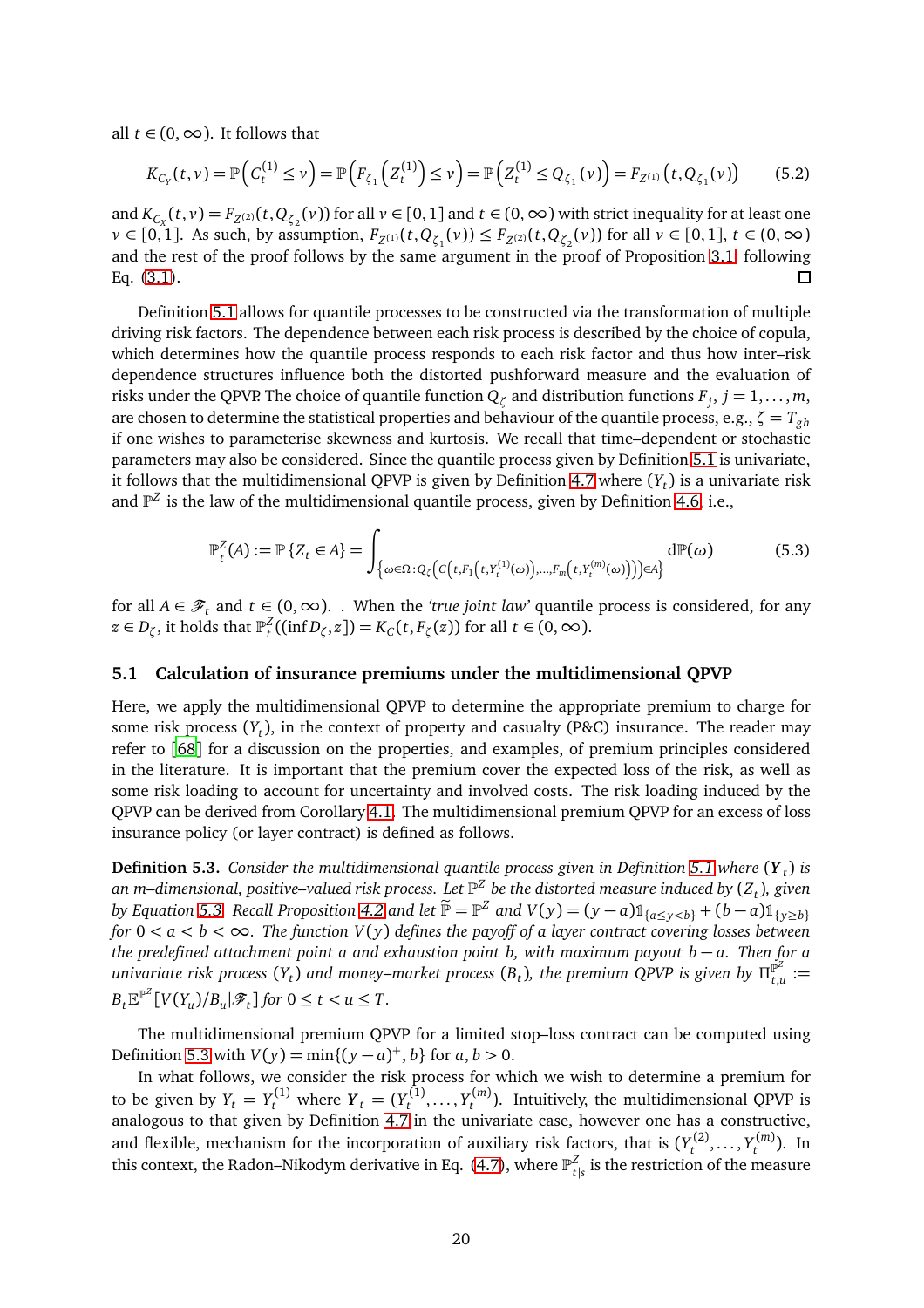$\mathbb{P}^Z$  in Eq. [\(5.3\)](#page-19-0) to the sub– $\sigma$ –algebra  $\mathscr{F}_s$ , is given by

$$
\rho_{t|s}(\omega) = \frac{dK_C(t, Q_{\zeta}(Y_t(\omega))|\mathcal{F}_s)}{dF_Y^{\mathbb{P}}(t, Y_t(\omega)|\mathcal{F}_s)}
$$
(5.4)

for all  $0 < s < t < \infty$  and all  $\omega \in \Omega$ .

### **Acknowledgments**

The authors acknowledge financial support by UK Research & Innovation via EPSRC CASE project award 1939295. We thank the AIFMRM Research Seminar, University of Cape Town, South Africa (August 2021) and the Workshop Junior Female Researchers in Probability, Berlin, Germany (October 2021) for an opportunity to present aspects of this work.

### **References**

- <span id="page-20-6"></span>[1] B. Acciaio and I. Penner. Dynamic risk measures. In *Advanced mathematical methods for finance*, pages 1–34. Springer, Berlin, Heidelberg, 2011.
- <span id="page-20-10"></span>[2] C. Acerbi. Spectral measures of risk: A coherent representation of subjective risk aversion. *Journal of Banking & Finance*, 26(7):1505–1518, 2002.
- <span id="page-20-11"></span>[3] P. Artzner, F. Delbaen, J.-M. Eber, and D. Heath. Coherent measures of risk. *Mathematical Finance*, 9(3):203–228, 1999.
- <span id="page-20-1"></span>[4] A. Belloni, V. Chernozhukov, D. Chetverikov, and I. Fernández-Val. Conditional quantile processes based on series or many regressors. *Journal of Econometrics*, 213(1):4–29, 2019.
- <span id="page-20-7"></span>[5] J. Bion-Nadal. Dynamic risk measuring: discrete time in a context of uncertainty, and continuous time on a probability space. *CMAP preprint 596, Ecole Polytechnique Palaiseau*, 2006.
- <span id="page-20-8"></span>[6] J. Bion-Nadal. Dynamic risk measures: time consistency and risk measures from BMO martingales. *Finance and Stochastics*, 12(2):219–244, 2008.
- <span id="page-20-9"></span>[7] J. Bion-Nadal. Time consistent dynamic risk processes. *Stochastic Processes and their Applications*, 119(2):633–654, 2009.
- <span id="page-20-0"></span>[8] H. Brannelly, A. Macrina, and G. W. Peters. Quantile diffusions for risk analysis. *Preprint arXiv:1912.10866*, 2019.
- <span id="page-20-13"></span>[9] H. Bühlmann. An economic premium principle. *ASTIN Bulletin: The Journal of the IAA*, 11(1): 52–60, 1980.
- <span id="page-20-2"></span>[10] W. Y. Chen, G. W. Peters, R. H. Gerlach, and S. A. Sisson. Dynamic quantile function models. *Preprint arXiv:1707.02587*, 2017.
- <span id="page-20-12"></span>[11] G. Choquet. Theory of capacities. *Annales de l'institut Fourier (Grenoble)*, 5:131–295, 1954.
- <span id="page-20-5"></span>[12] M. G. Cruz, G. W. Peters, and P. V. Shevchenko. *Fundamental aspects of operational risk and insurance analytics: A handbook of operational risk*. John Wiley & Sons, 2015.
- <span id="page-20-3"></span>[13] M. Csörgő. *Quantile processes with statistical applications*. SIAM, Philadelphia, Pennsylvania, 1983.
- <span id="page-20-4"></span>[14] M. Csörgő and P. Revesz. Strong approximations of the quantile process. *The Annals of Statistics*, pages 882–894, 1978.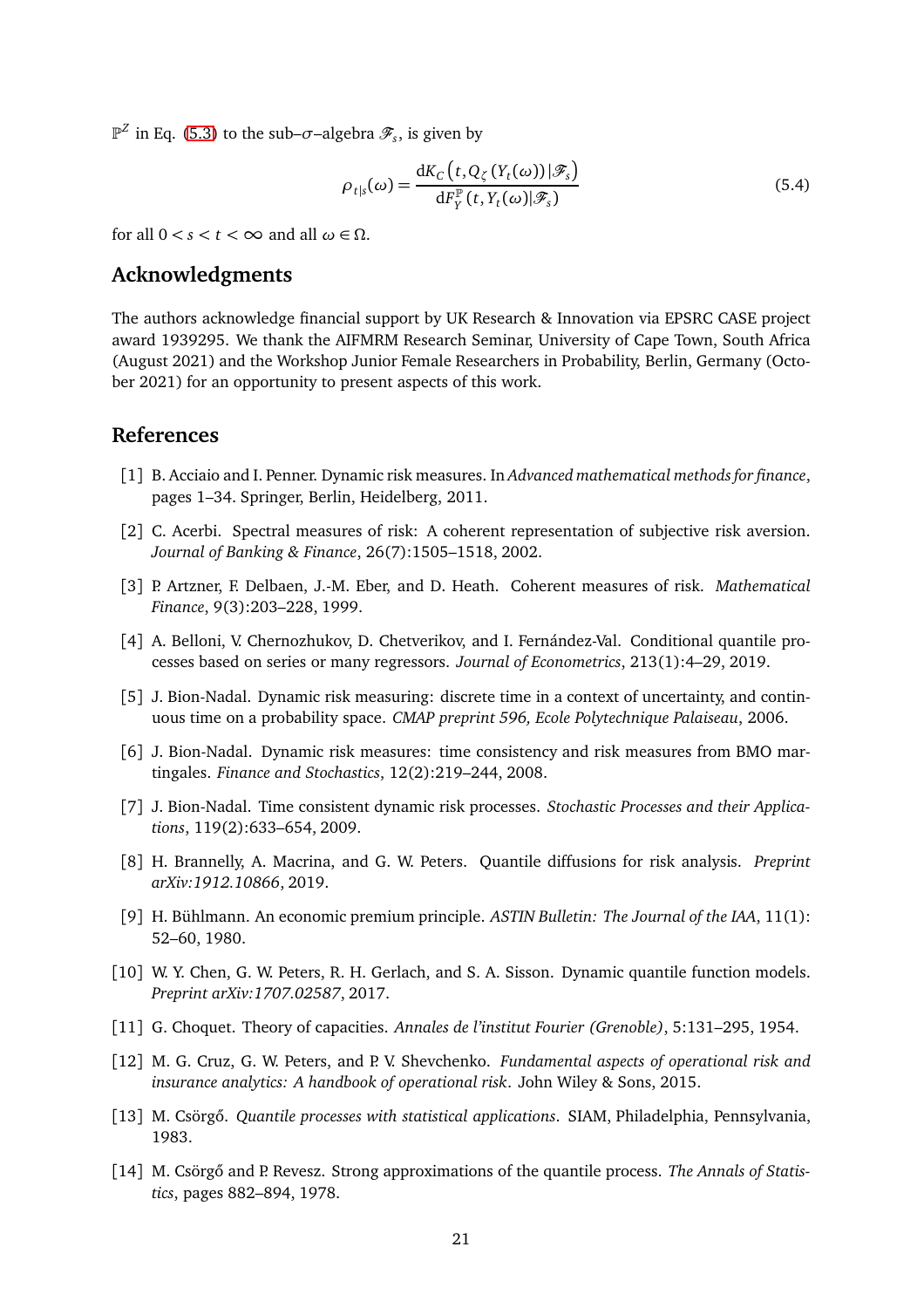- <span id="page-21-1"></span>[15] M. Csörgő, S. Csörgő, L. Horváth, and D. M. Mason. Weighted empirical and quantile processes. *The Annals of Probability*, pages 31–85, 1986.
- <span id="page-21-2"></span>[16] A. Dassios. The distribution of the quantile of a Brownian motion with drift and the pricing of related path-dependent options. *The Annals of Applied Probability*, pages 389–398, 1995.
- <span id="page-21-9"></span>[17] K. Detlefsen and G. Scandolo. Conditional and dynamic convex risk measures. *Finance and Stochastics*, 9(4):539–561, 2005.
- <span id="page-21-15"></span>[18] I. Durant, C. Contreras, R. Hamwey, G. Mott, A. Nicita, R. Peters, C. Razo, D. Vivas, M. Chepeliev, and E. Corong. A European Union Carbon Border Adjustment Mechanism: Implications for developing countries. Technical report, United Nations Conference on Trade and Development (UNCTAD), 2021.
- <span id="page-21-11"></span>[19] P. Embrechts and M. Hofert. A note on generalized inverses. *Mathematical Methods of Operations Research*, 77(3):423–432, 2013.
- <span id="page-21-3"></span>[20] P. Embrechts, L. Rogers, M. Yor, et al. A proof of Dassios' representation of the *α*-quantile of Brownian motion with drift. *The Annals of Applied Probability*, 5(3):757–767, 1995.
- <span id="page-21-7"></span>[21] F. Esscher. On the probability function in the collective theory of risk. *Skand. Aktuarie Tidskr.*, 15:175–195, 1932.
- <span id="page-21-8"></span>[22] E. Furman and R. Zitikis. Weighted premium calculation principles. *Insurance: Mathematics and Economics*, 42(1):459–465, 2008.
- <span id="page-21-16"></span>[23] C. Genest and L.-P. Rivest. Statistical inference procedures for bivariate Archimedean copulas. *Journal of the American Statistical Association*, 88(423):1034–1043, 1993.
- <span id="page-21-17"></span>[24] C. Genest and L.-P. Rivest. On the multivariate probability integral transformation. *Statistics & Probability Letters*, 53(4):391–399, 2001.
- <span id="page-21-0"></span>[25] W. Gilchrist. *Statistical modelling with quantile functions*. CRC Press, Cleveland, OH, 2000.
- <span id="page-21-4"></span>[26] F. Godin, S. Mayoral, and M. Morales. Contingent claim pricing using a normal inverse Gaussian probability distortion operator. *Journal of Risk and Insurance*, 79(3):841–866, 2012.
- <span id="page-21-5"></span>[27] F. Godin, V. S. Lai, and D.-A. Trottier. A general class of distortion operators for pricing contingent claims with applications to CAT bonds. *Scandinavian Actuarial Journal*, 2019(7):558–584, 2019.
- <span id="page-21-12"></span>[28] J. Hadar and W. R. Russell. Rules for ordering uncertain prospects. *The American Economic Review*, 59(1):25–34, 1969.
- <span id="page-21-13"></span>[29] G. Hanoch and H. Levy. The efficiency analysis of choices involving risk. *The Review of Economic Studies*, 36(3):335–346, 1969.
- <span id="page-21-10"></span>[30] D. Kahneman and A. Tversky. Prospect theory: An analysis of decision under risk. *Econometrica*, 47(2):363–391, 1979.
- <span id="page-21-14"></span>[31] M. Kijima. A multivariate extension of equilibrium pricing transforms: The multivariate Esscher and Wang transforms for pricing financial and insurance risks. *ASTIN Bulletin: The Journal of the IAA*, 36(1):269–283, 2006.
- <span id="page-21-6"></span>[32] M. Kijima and Y. Muromachi. An extension of the Wang transform derived from Bühlmann's economic premium principle for insurance risk. *Insurance: Mathematics and Economics*, 42 (3):887–896, 2008.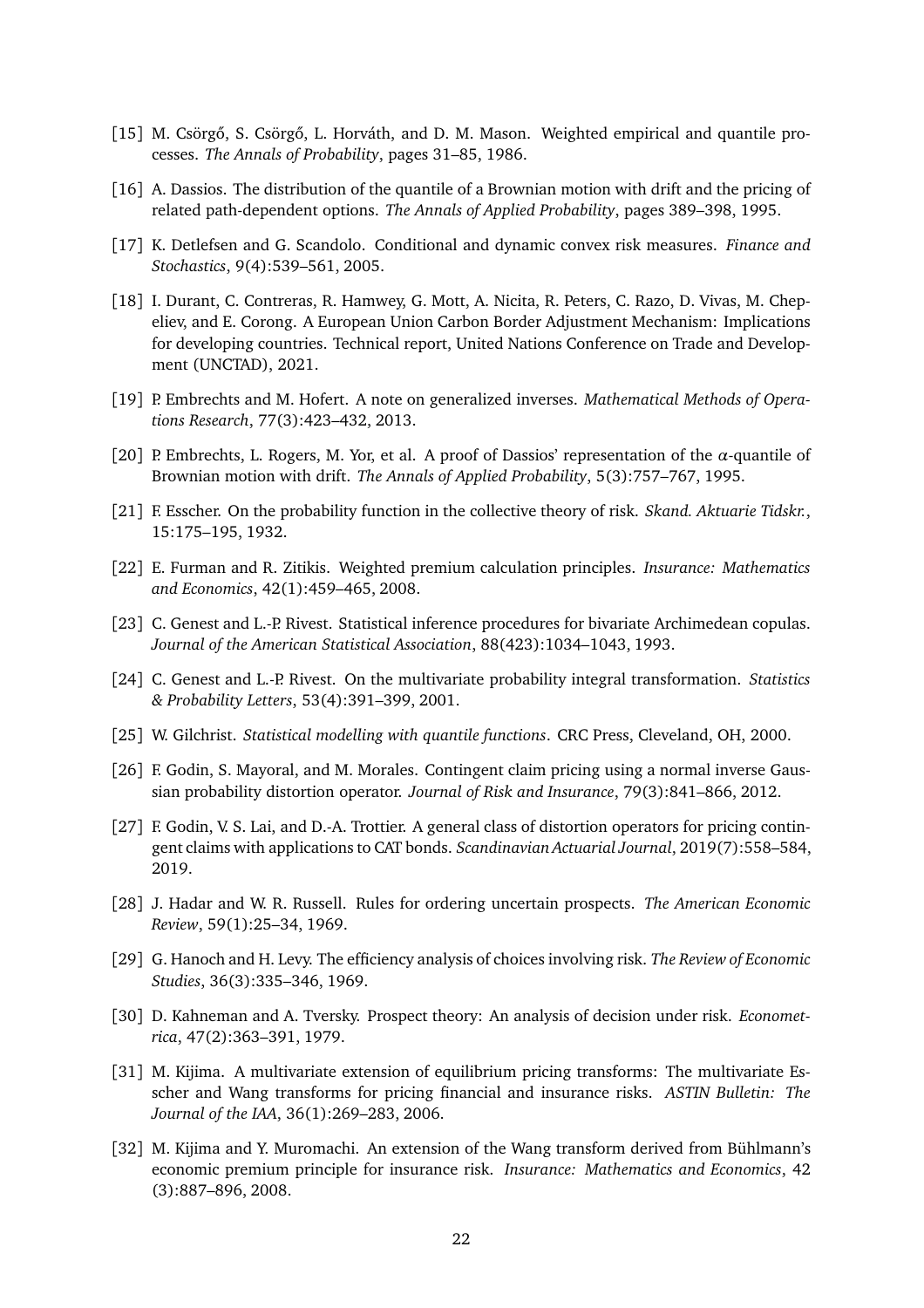- <span id="page-22-16"></span>[33] J. Kingman. *Poisson Processes*. Oxford University Press, Oxford, England, 1993.
- <span id="page-22-2"></span>[34] R. Koenker and G. Bassett Jr. Regression quantiles. *Econometrica: Journal of the Econometric Society*, 4(1):33–50, 1978.
- <span id="page-22-3"></span>[35] R. Koenker and K. F. Hallock. Quantile regression. *Journal of Economic Perspectives*, 15(4): 143–156, 2001.
- <span id="page-22-4"></span>[36] R. Koenker and Z. Xiao. Quantile autoregression. *Journal of the American Statistical Association*, 101(475):980–990, 2006.
- <span id="page-22-5"></span>[37] R. J. Laeven and M. J. Goovaerts. Premium calculation and insurance pricing. *Encyclopedia of Quantitative Risk Analysis and Assessment*, 3:1302–1314, 2008.
- <span id="page-22-11"></span>[38] H. Levy. Stochastic dominance and expected utility: Survey and analysis. *Management Science*, 38(4):555–593, 1992.
- <span id="page-22-17"></span>[39] D. Madan and E. Seneta. The variance gamma (VG) model for share market. *Journal of Business*, 63:511–524, 1990.
- <span id="page-22-18"></span>[40] D. B. Madan and F. Milne. Option pricing with VG martingale components. *Mathematical Finance*, 1(4):39–55, 1991.
- <span id="page-22-19"></span>[41] D. B. Madan, P. P. Carr, and E. C. Chang. The variance gamma process and option pricing. *Review of Finance*, 2(1):79–105, 1998.
- <span id="page-22-6"></span>[42] O. Morgenstern and J. Von Neumann. *Theory of games and economic behavior*. Princeton University Press, Princeton, NJ, 1953.
- <span id="page-22-13"></span>[43] R. B. Nelsen. *An introduction to copulas*. Springer Science & Business Media, Berlin, Heidelberg, 2007.
- <span id="page-22-14"></span>[44] R. B. Nelsen, J. J. Quesada-Molina, J. A. Rodriguez-Lallena, and M. Úbeda-Flores. Kendall distribution functions. *Statistics & Probability Letters*, 65(3):263–268, 2003.
- <span id="page-22-15"></span>[45] R. B. Nelsen, J. J. Quesada-Molina, J. A. Rodriguez-Lallena, and M. Ubeda-Flores. Kendall distribution functions and associative copulas. *Fuzzy Sets and Systems*, 160(1):52–57, 2009.
- <span id="page-22-1"></span>[46] G. W. Peters. General quantile time series regressions for applications in population demographics. *Risks*, 6(3):97, 2018.
- <span id="page-22-10"></span>[47] G. W. Peters, W. Y. Chen, and R. H. Gerlach. Estimating quantile families of loss distributions for non-life insurance modelling via l-moments. *Risks*, 4(2):14, 2016.
- <span id="page-22-0"></span>[48] G. W. Peters, W. Y. Chen, and R. H. Gerlach. Estimating quantile families of loss distributions for non-life insurance modelling via L-moments. *Risks*, 4(2):14, 2016.
- <span id="page-22-8"></span>[49] J. Quiggin. A theory of anticipated utility. *Journal of economic behavior & organization*, 3(4): 323–343, 1982.
- <span id="page-22-12"></span>[50] M. Rothschild and J. E. Stiglitz. Increasing risk: I. A definition. *Journal of Economic theory*, 2 (3):225–243, 1970.
- <span id="page-22-7"></span>[51] L. J. Savage. *The foundations of statistics*. John Wiley & Sons, Hoboken, NJ, 1954.
- <span id="page-22-9"></span>[52] D. Schmeidler. Subjective probability and expected utility without additivity. *Econometrica: Journal of the Econometric Society*, pages 571–587, 1989.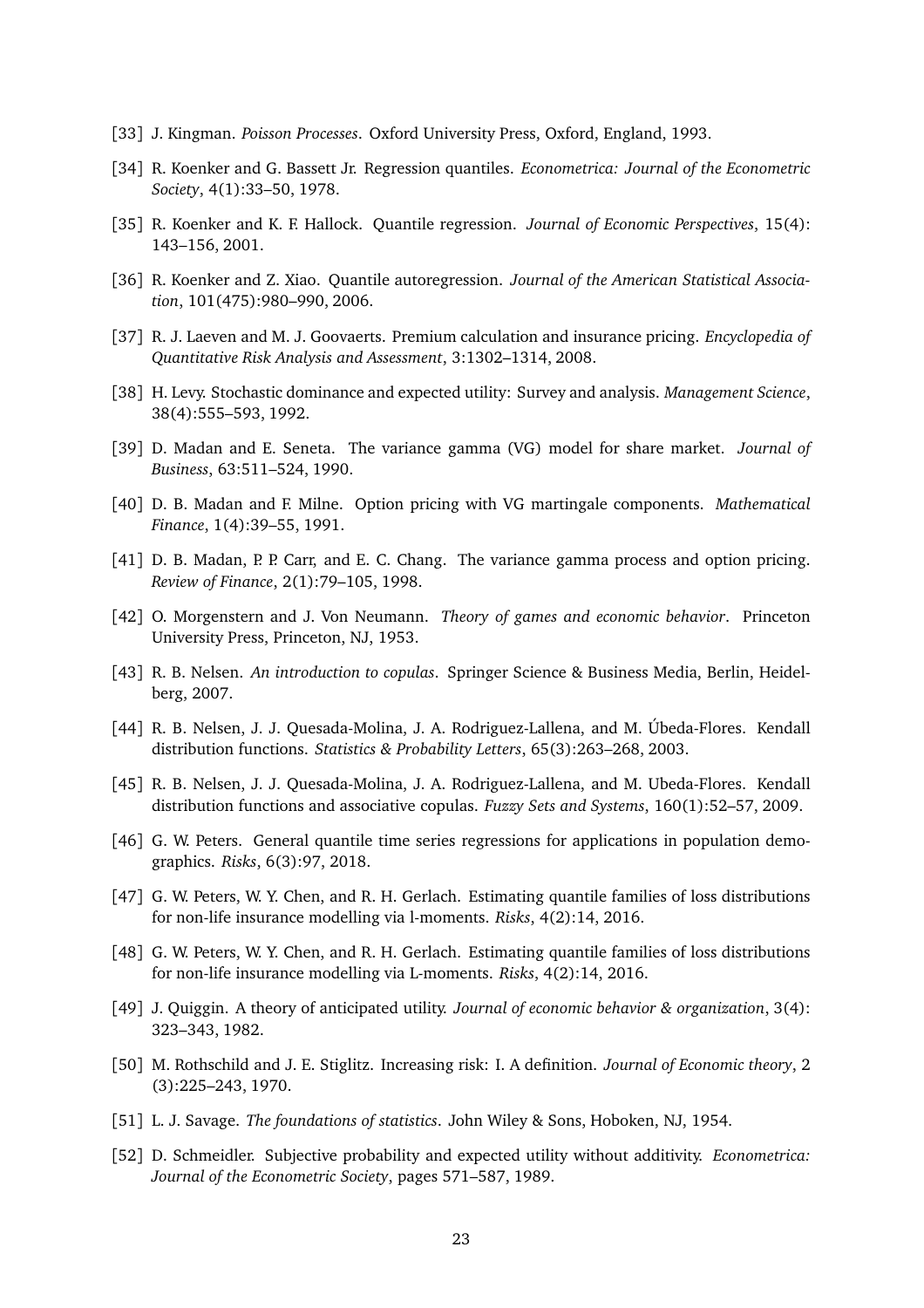- <span id="page-23-11"></span>[53] J. Shao. *Mathematical statistics: exercises and solutions*. Springer Science & Business Media, Berlin, Heidelberg, 2006.
- <span id="page-23-0"></span>[54] W. T. Shaw and I. R. Buckley. Distributional alchemy: a new approach to skew-normal, kurtotic-normal & related distributions, 2007. URL https://pdfs.semanticscholar.org/1ac0/[acbf34aea7aaa550f2c320e6c1cb5ed24afe.pdf.](https://pdfs.semanticscholar.org/1ac0/acbf34aea7aaa550f2c320e6c1cb5ed24afe.pdf)
- <span id="page-23-1"></span>[55] W. T. Shaw and I. R. Buckley. The alchemy of probability distributions: beyond Gram-Charlier expansions, and a skew-kurtotic-normal distribution from a rank transmutation map. *Preprint arXiv:0901.0434*, 2009.
- <span id="page-23-2"></span>[56] W. T. Shaw, T. Luu, and N. Brickman. Quantile mechanics II: changes of variables in Monte Carlo methods and GPU-optimized normal quantiles. *Available at SSRN: https://ssrn.com/abstract=1969331*, 2011.
- <span id="page-23-3"></span>[57] G. Steinbrecher and W. T. Shaw. Quantile mechanics. *European Journal of Applied Mathematics*, 19(2):87–112, 2008.
- <span id="page-23-9"></span>[58] R. Sugden. Alternatives to expected utility theory: Foundations and concepts. In *Handbook of Expected Utility Theory*. Kluwer, Boston, MA, 1997.
- <span id="page-23-15"></span>[59] The World Bank. *State and trends of carbon pricing 2021*. World Bank, Washington, DC, 2021. doi: 10.1596/978-1-4648-1728-1.
- <span id="page-23-6"></span>[60] S. Wang. Premium calculation by transforming the layer premium density. *ASTIN Bulletin: The Journal of the IAA*, 26(1):71–92, 1996.
- <span id="page-23-7"></span>[61] S. Wang. Ordering of risks under PH-transforms. *Insurance: Mathematics and Economics*, 18 (2):109–114, 1996.
- <span id="page-23-4"></span>[62] S. S. Wang. A class of distortion operators for pricing financial and insurance risks. *Journal of Risk and Insurance*, 67(1):15–36, 2000.
- <span id="page-23-5"></span>[63] S. S. Wang. A universal framework for pricing financial and insurance risks. *ASTIN Bulletin: The Journal of the IAA*, 32(2):213–234, 2002.
- <span id="page-23-14"></span>[64] S. S. Wang, V. R. Young, and H. H. Panjer. Axiomatic characterization of insurance prices. *Insurance: Mathematics and economics*, 21(2):173–183, 1997.
- <span id="page-23-12"></span>[65] M. V. Wüthrich and M. Merz. *Financial modeling, actuarial valuation and solvency in insurance*. Springer, Berlin, Heidelberg, 2013.
- <span id="page-23-13"></span>[66] M. V. Wüthrich, H. Bühlmann, and H. Furrer. *Market-consistent actuarial valuation*, volume 2. Springer, Berlin, Heidelberg, 2010.
- <span id="page-23-8"></span>[67] M. E. Yaari. The dual theory of choice under risk. *Econometrica: Journal of the Econometric Society*, 55:95–115, 1987.
- <span id="page-23-16"></span>[68] V. R. Young. Premium principles. *Wiley StatsRef: Statistics Reference Online*, 2014.
- <span id="page-23-10"></span>[69] W. Zhu, K. S. Tan, and L. Porth. Agricultural insurance ratemaking: Development of a new premium principle. *North American Actuarial Journal*, 23(4):512–534, 2019.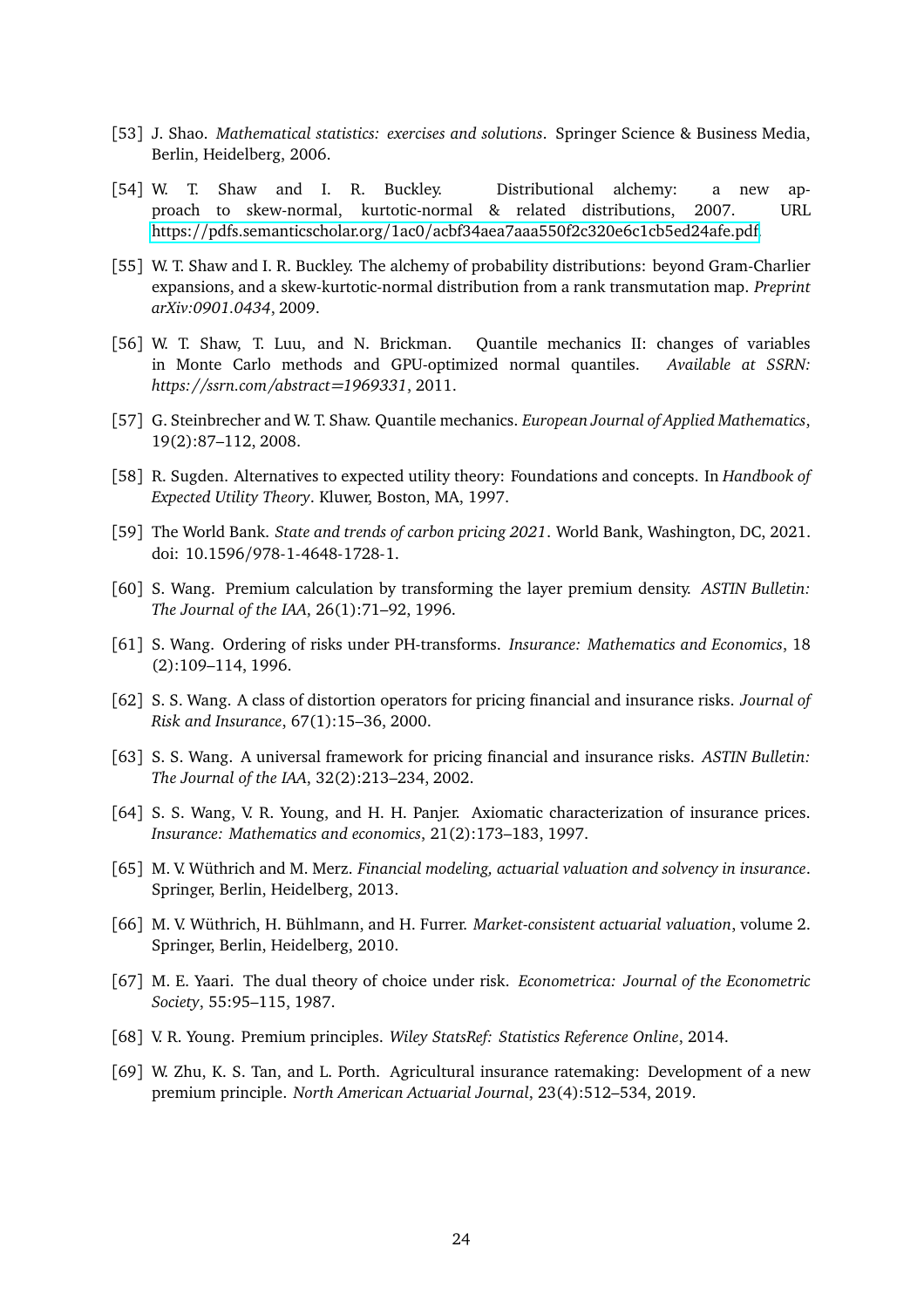### **Appendix**

### <span id="page-24-0"></span>**A Conditions for càdlàg quantile processes**

### **A.1 Proof of Proposition [2.1](#page-4-1)**

*Proof.* In the following proof we drop notational dependence of distribution and quantile functions on the parameters. Since  $(Y_t)$  has càdlàg paths, for  $s \in (0, \infty)$  and all  $\omega \in \Omega$ ,  $\lim_{t \downarrow s} Y(t, \omega) =$ *Y*(*s*,  $\omega$ ) and the left limit lim<sub>*t*↑</sub> *Y*(*t*,  $\omega$ ) exists. By the definition of a distribution function, the map *t*  $\rightarrow$  *F*(*t*, *y*) will be càdlàg for all *t* ∈ (0, ∞). By the definition of a generalised inverse, see [[19](#page-21-11)], the quantile function  $Q_\zeta(u)$  will be cáglád (when  $F_\zeta := Q_\zeta^-$  is càdlàg), and continuous when  $F_\zeta$  is continuous. If *F*(*t*, *y*) is a càdlàg function in both arguments, and *Q<sup>ζ</sup>* (*u*) is a continuous function, it follows that

<span id="page-24-2"></span>
$$
\lim_{t \downarrow s} Z(t, \omega) = \lim_{t \downarrow s} Q_{\zeta}(F(t, Y(t, \omega))) = Q_{\zeta}(F(s, \lim_{t \downarrow s} Y(t, \omega))) = Q_{\zeta}(F(s, Y(s, \omega))) = Z(s, \omega), \quad (A.1)
$$

and the limit

<span id="page-24-3"></span>
$$
\lim_{t \uparrow s} Z(t, \omega) = \lim_{t \uparrow s} Q_{\zeta}(F(t, Y(t, \omega))) = Q_{\zeta}(F(s, \lim_{t \uparrow s} Y(t, \omega)))
$$
\n(A.2)

exists by the càdlàg property of that paths of  $(Y_t)$ , so  $Z_t = Z(t, \omega)$  has càdlàg paths for all  $\omega \in \Omega$ . We loosen the restrictions of continuity and show, in turn, that if either  $t \mapsto F(t, y)$  is not càdlàg for all  $y \in \mathbb{R}$ , or  $Q_{\zeta}(u)$  is not continuous,  $(Z_t)$  will not have càdlàg paths and thus the proposition holds by contradiction.

First, assume  $Q_{\zeta}(u)$  is continuous and  $t \mapsto F(t, y)$  is not a càdlàg map. Then for each  $\omega \in \Omega$ ,

$$
\lim_{t \downarrow s} Z(t, \omega) = \lim_{t \downarrow s} Q_{\zeta}(F(t, Y(t, \omega))) = Q_{\zeta}\left(\lim_{t \downarrow s} F(t, Y(t, \omega))\right) \neq Z(s, \omega)
$$
\n(A.3)

as *F*(*t*, *y*) is not right–continuous and so

$$
\lim_{t \downarrow s} F(t, Y(t, \omega)) \neq F(s, \lim_{t \downarrow s} Y(t, \omega)) = F(s, Y(s, \omega)).
$$
\n(A.4)

It follows that  $Z_t = Z(t, \omega)$  will not have right–continuous paths. Now, assume  $t \mapsto F(t, y)$  is càdlàg and *Q<sup>ζ</sup>* (*u*) is cáglád but not continuous. We have

$$
\lim_{t \downarrow s} Q_{\zeta}(F(t, Y(t, \omega))) \neq Q_{\zeta}\left(\lim_{t \downarrow s} F(t, Y(t, \omega))\right) = Q_{\zeta}\left(F\left(s, \lim_{t \downarrow s} Y(t, \omega)\right)\right) \tag{A.5}
$$

and so  $Z_t = Z(t, \omega)$  can not have right–continuous paths. It follows that the limit in Eq. [\(A.1\)](#page-24-2) holds true, and that in Eq. [\(A.2\)](#page-24-3) exists if and only if  $F(t, y)$  is càdlàg in both arguments, and  $Q_\zeta(u)$  is a continuous quantile function. We only specify that  $t \mapsto F(t, y)$  for all  $y \in \mathbb{R}$  is càdlàg as  $y \mapsto F(t, y)$  for all  $t \in (0, \infty)$  will be càdlàg by the definition of a distribution function. for all  $t \in (0, ∞)$  will be càdlàg by the definition of a distribution function.

### <span id="page-24-1"></span>**B Examples**

### **B.1 Quantile process supported by a marginally Gaussian pivot driver**

Consider a diffusion ( $Y_t$ ) such that at each  $t \in (0, \infty)$ , the process is normally distributed with some time–dependent mean and standard deviation parameters  $\mu_Y(t) \in \mathbb{R}$  and  $\sigma_Y(t) \in \mathbb{R}^+$ , respectively. The process defined at each time by  $Y_t = (Y_t - \mu_Y(t))/\sigma_Y(t)$  will be distributed according to standard normal distribution, i.e.,  $\theta = (0,1)$ , and so is a pivotal quantity for  $\theta_Y(t) = (\mu_Y(t), \sigma_Y(t))$ . If we consider a normal distribution function *F* with  $\theta(t) = (m(t), v(t))$  where  $m(t), v(t)$  are the mean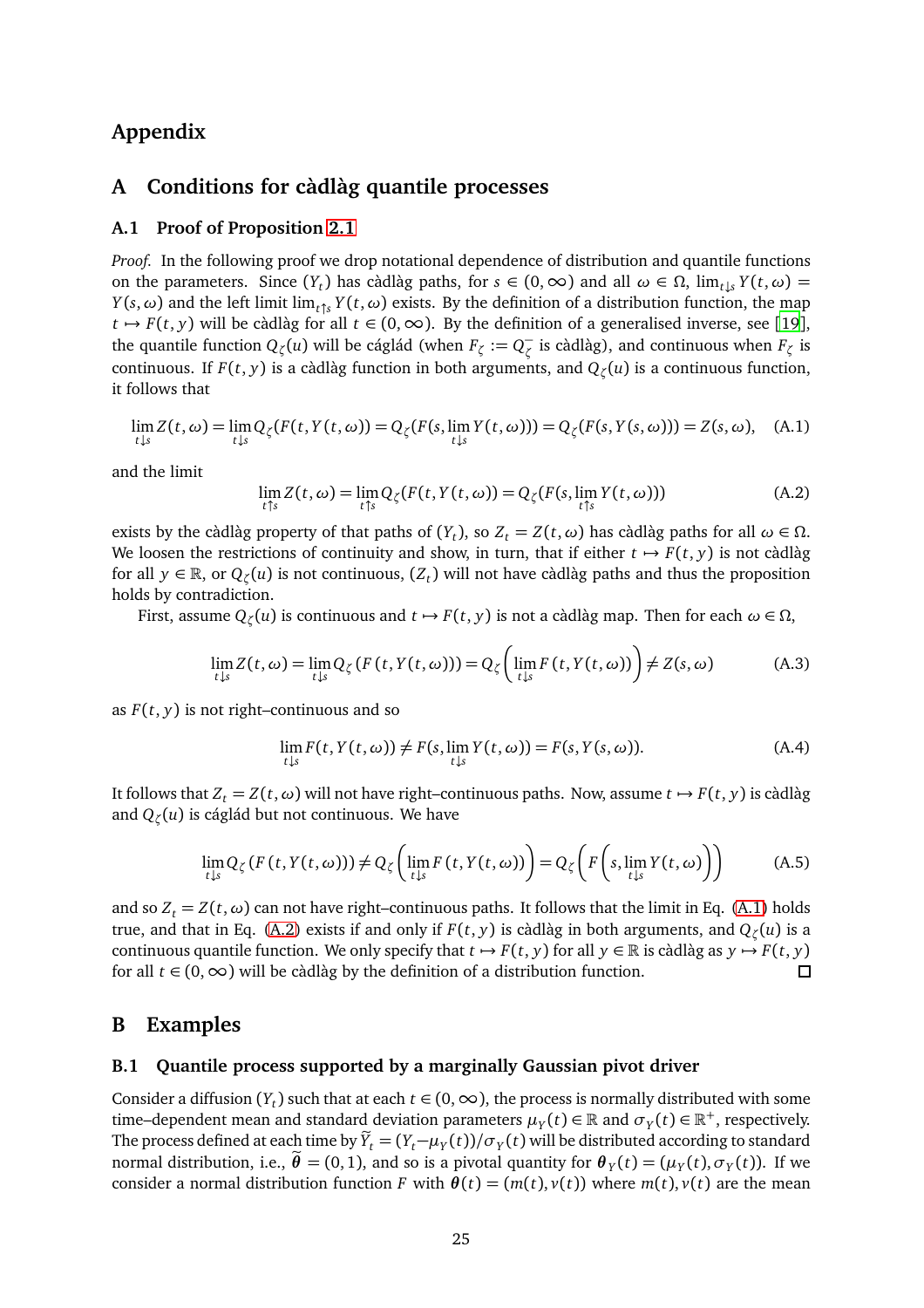and variance parameters, respectively, the pivotal formulation of the quantile process construction in Definition [2.1](#page-3-1) is given by

$$
Z_t = Q_{\zeta}\left(F(t, \widetilde{Y}_t); \xi\right) = Q_{\zeta}\left(\frac{1}{2}\left[1 + \text{erf}\left(\frac{\widetilde{Y}_t - m(t)}{\sqrt{2\nu(t)}}\right)\right]; \xi\right)
$$
(B.1)

In the Tukey–*g* transform case with time–dependent parameters *ξ*(*t*) = (*A*(*t*), *g*(*t*), *B*(*t*)), we have

$$
Z_{t} = A(t) + \frac{B(t)}{g(t)} \left[ \exp\left(g(t)\frac{\tilde{Y}_{t} - m(t)}{\sqrt{v(t)}}\right) - 1\right]
$$
  
=  $A(t) + \frac{B(t)}{g(t)} \left[ \exp\left(\frac{g(t)}{\sigma_{Y}(t)\sqrt{v(t)}} [Y_{t} - (\mu_{Y}(t) + \sigma_{Y}(t)m(t))] \right) - 1\right]$  (B.2)

<span id="page-25-0"></span>for each  $t \in (0, \infty)$ . We may also write the quantile process in Eq. [\(B.2\)](#page-25-0) as

<span id="page-25-3"></span><span id="page-25-2"></span><span id="page-25-1"></span>
$$
Z_{t} = A^{*}(t) + \frac{B^{*}(t)}{\tilde{g}(t)} [\exp(g^{*}(t)Y_{t}) - 1]
$$
 (B.3)

where

$$
A^*(t) = A(t) + \frac{B(t)}{g(t)} \left[ \exp\left(-\frac{g(t)(\mu_Y(t) + \sigma_Y(t)m(t))}{\sigma_Y(t)\sqrt{\nu(t)}}\right) - 1\right]
$$
(B.4)

$$
B^*(t) = \frac{B(t)}{\sigma_Y(t)\sqrt{\nu(t)}} \exp\left(-\frac{g(t)(\mu_Y(t) + \sigma_Y(t)m(t))}{\sigma_Y(t)\sqrt{\nu(t)}}\right)
$$
(B.5)

$$
g^*(t) = \frac{g(t)}{\sigma_Y(t)\sqrt{\nu(t)}}.\tag{B.6}
$$

The quantile process in Eq. [\(B.3\)](#page-25-1) has the form of a standard Tukey–*g* transform with time–dependent parameters given in Eq. [\(B.4\)](#page-25-2)–[\(B.6\)](#page-25-3), relative to the base (*Y<sup>t</sup>* ). Thus, by definition of the Tukey–*g* transform, all skewness introduced by the transform will be relative to the base process (*Y<sup>t</sup>* ), giving the parameters direct interpretability.

The first four standardised moments of  $Z_t$  at each  $t \in (0, \infty)$  are given, in terms of the parameters of the construction composite map, by

$$
\mu_Z = A(t) + \frac{B(t)}{g(t)} \left[ \exp\left(-\frac{m(t)g(t)}{\sqrt{v(t)}} + \frac{g^2(t)}{2v(t)}\right) - 1\right],
$$
  
\n
$$
\sigma_Z^2 = \frac{B^2(t)}{g^2(t)} \left( \exp\left(\frac{g^2(t)}{v(t)}\right) - 1\right) \exp\left(-\frac{2g(t)m(t)}{\sqrt{v(t)}} + \frac{g^2(t)}{v(t)}\right)
$$
  
\n
$$
\tilde{\mu}_{3,Z} = \left( \exp\left(\frac{g^2(t)}{v(t)}\right) + 2\right) \sqrt{\exp\left(\frac{g^2(t)}{v(t)}\right) - 1}
$$
  
\n
$$
\tilde{\mu}_{4,Z} = \exp\left(4\frac{g^2(t)}{v(t)}\right) + 2\exp\left(3\frac{g^2(t)}{v(t)}\right) + 3\exp\left(2\frac{g^2(t)}{v(t)}\right) - 6.
$$

where  $\tilde{\mu}_{3,Z}$  and  $\tilde{\mu}_{4,Z}$  and the third and fourth central moments, respectively. The skewness and kurtosis of  $Z_t$  are given by  $\widetilde{\mu}_{3,Z}/\sigma_Z^3$  and  $\widetilde{\mu}_{4,Z}/\sigma_Z^4$ , respectively.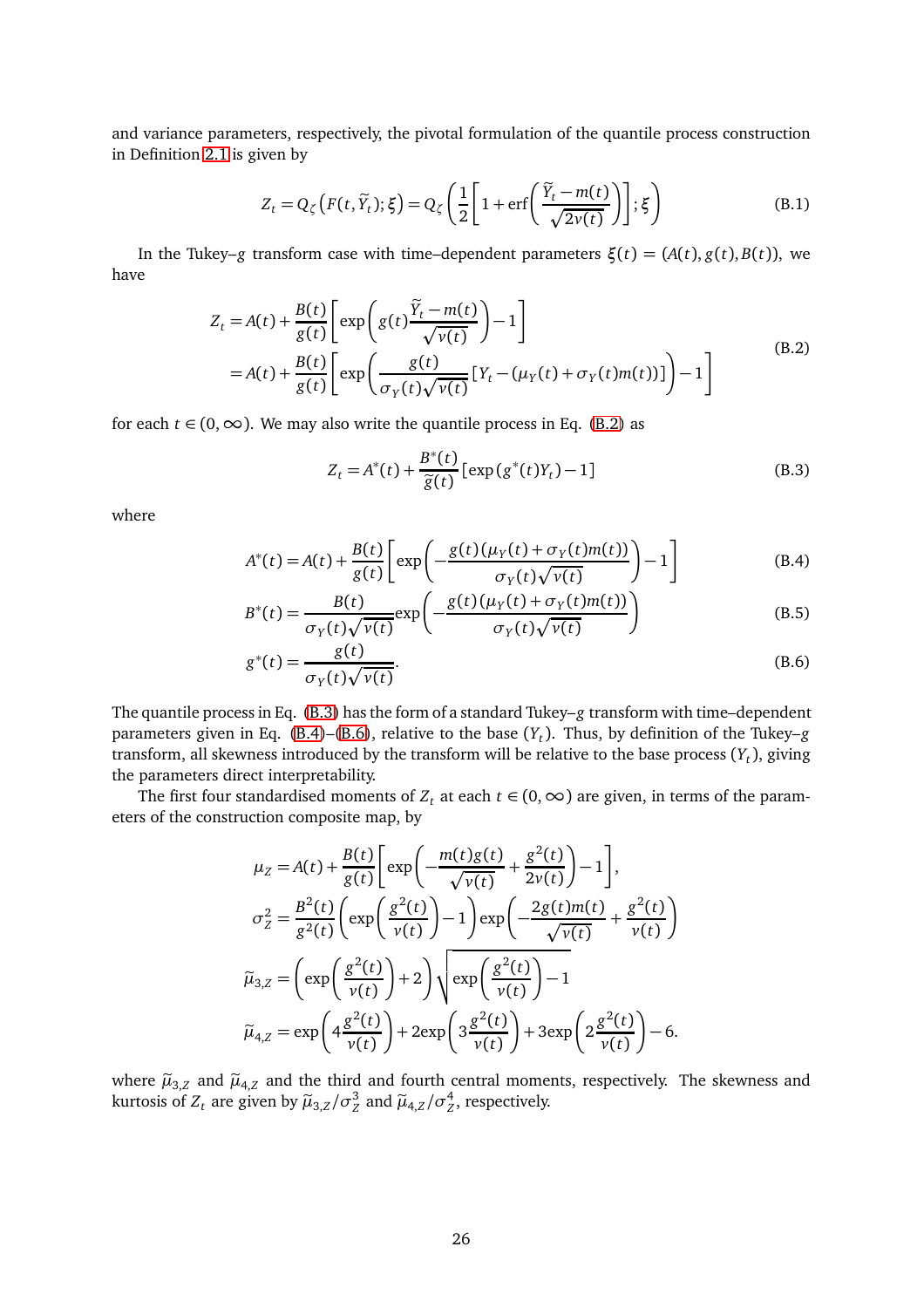#### **B.2 Quantile process supported by a pivot inhomogeneous Poisson process**

Here, we refer to the homogeneous or inhomogeneous Poisson process  $\mathcal N$  on the positive real line with intensity parameter  $\lambda \in \mathbb{R}^+$  or intensity function  $\lambda(x) \in [0,\infty)$  for  $x \in [0,\infty)$ , respectively, by its associated Poisson random measure  $N_t := N([0, t)) = #\{\mathcal{N} \cap [0, t)\}$  for any  $t \in [0, \infty)$ .

Consider a one–dimensional inhomogeneous Poisson process. We assume that the Poisson mapping theorem applies so that the process can be transformed into a homogeneous Poisson process, which serves as the pivotal quantity at each  $t \in (0, \infty)$ . The Poisson mapping theorem, as given in [[33](#page-22-16)], states that for  $\mathcal N$  a Poisson process with state space *S* and  $\sigma$ –finite mean measure  $\mu$ , and  $\psi: S \to S'$  a measurable map where  $S'$  is another locally compact, separable metric space with Borel *σ*−algebra  $\mathscr{B}'$ , if the measure  $\mu'(\cdot) = \mu(\psi^{-}(\cdot))$  is non–atomic, then  $\psi(\mathscr{N}) = {\psi(\zeta) : \zeta \in \mathscr{N}}$  is a Poisson process with state space  $S'$  and mean measure  $\mu'.$ 

Let N be an inhomogeneous Poisson process on  $S = [0, \infty)$  with intensity function  $\lambda(t) \in$  $[0, \infty)$  for  $t \in [0, \infty)$  so that its mean measure is defined by  $\mu(B) = \int_B \lambda(x) dx$  for any  $B \in \mathcal{B}$ . Let  $\psi$  be a measurable map, and define by  $\mathcal{N} := \psi(\mathcal{N})$  the Poisson process on state space *S'* with mean measure  $\mu'(B) = \mu(\psi^-(B))$  for any  $B \in \mathcal{B}'$ . Consider some  $\tilde{\lambda} \in \mathbb{R}^+$ . If  $\psi(x) = \mu^-(\tilde{\lambda}x)$ , the Poisson process  $\widetilde{\mathcal{N}}$  will be a homogeneous Poisson process with intensity parameter  $\lambda$ , and so is a pivotal quantity for  $\lambda(t)$ . Now, if we consider a homogeneous Poisson distribution  $F_N$  with intensity parameter  $\theta \in \mathbb{R}^+$ ,  $\theta \neq \tilde{\lambda}$ , the pivotal formulation of the discrete quantile process construction in Definition [2.1](#page-3-1) is given by

<span id="page-26-0"></span>
$$
Z_t = Q_{\zeta}\left(F_N\left(\widetilde{N}_t; \theta\right); \xi\right) = Q_{\zeta}\left(\sum_{k=1}^{\widetilde{N}_t} \frac{(\theta t)^k e^{-\theta t}}{k!}; \xi\right)
$$
(B.7)

for each  $t \in (0, \infty)$  and where  $\widetilde{N}_t := \widetilde{N}([0, t)) = \# \{ \widetilde{\mathcal{N}} \cap [0, t) \}$ . When  $\theta = \widetilde{\lambda}$ , we refer to the quantile process in Eq. [\(B.7\)](#page-26-0) as the discrete canonical quantile process.

#### **B.3 Tukey–***g* **quantile process driven by a variance-gamma process**

Let  $(\gamma_t)_{t\geq0}$  be a gamma process with mean rate  $\mu t \in \mathbb{R}$  and variance rate  $\sigma^2 t \in \mathbb{R}^+$ , that is the process with independent increments such that  $\gamma_0 = 0$  and the random variable  $\gamma_t$  has gamma distribution with mean  $\mu t$  and variance  $\sigma t$ . We may also define a scale parameter by  $\kappa = \mu/\sigma^2$ that inversely controls the jump size, and a "standardised growth rate" parameter,  $m = \mu^2/\sigma^2.$  The density function of *γ<sup>t</sup>* is given by

$$
f_{\gamma}(t,x) = \mathbb{1}_{\{x>0\}} \frac{\kappa^{-mt} x^{mt-1} e^{-x/\kappa}}{\Gamma[mt]}.
$$

The gamma process is a pure jump process, and as such may be approximated as a compound Poisson process. The VG process, first presented in [[39](#page-22-17)] and considered in an option pricing setting in [[40,](#page-22-18) [41](#page-22-19)], can be constructed in the following two ways. First, as a Brownian motion with drift, subjected to a random time change which follows a gamma process  $(\gamma_t^{(1)}$  $\binom{1}{t}$ <sub> $t \ge 0$ </sub> with mean 1 and variance *ν*, that is

$$
Y_t = \widetilde{\mu}\gamma_t^{(1)} + \widetilde{\sigma}W_{\gamma_t^{(1)}}
$$
\n(B.8)

for  $\tilde{\mu} \in \mathbb{R}$ ,  $\tilde{\sigma} \in \mathbb{R}^+$ . Secondly, since the VG process is of finite variation, one may consider it as the difference of two independent gamma processes. Let ( $\gamma_t^{(2)}$  $(t<sup>(2)</sup>)<sub>t≥0</sub>$  and  $(y<sup>(3)</sup><sub>t</sub>$  $(t^{(3)})_{t\geq0}$  be independent gamma processes with mean parameters  $\mu_2$ ,  $\mu_3$  and variance parameters  $\mu_2^2 \sigma$  and  $\mu_3^2 \sigma$ , respectively. We can define

$$
Y_t = \gamma_t^{(2)} - \gamma_t^{(3)}
$$
 (B.9)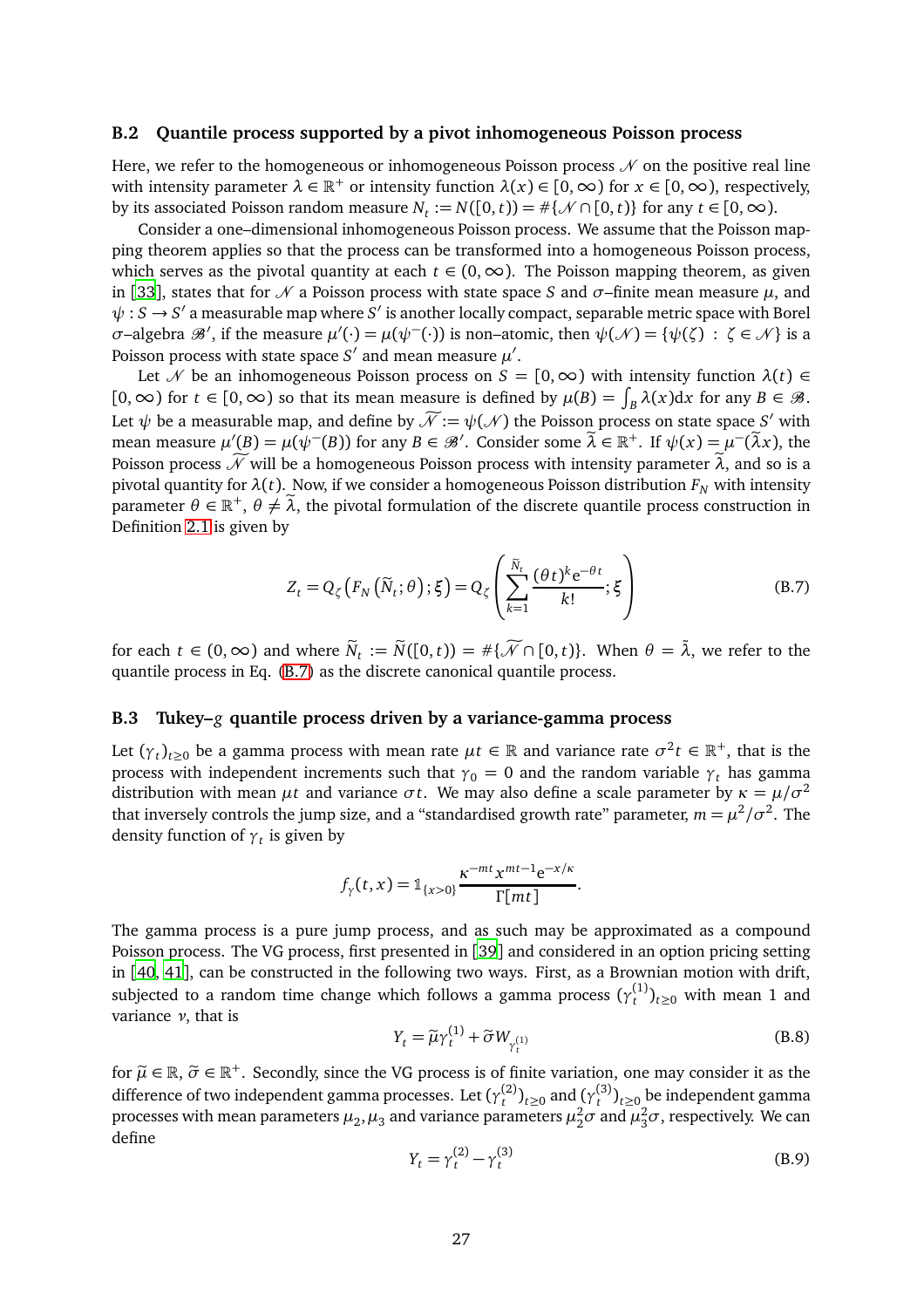where  $\mu_2 = 0.5\sqrt{\tilde{\mu}^2 + 2\tilde{\sigma}^2/\sigma} + 0.5\tilde{\mu}$  and  $\mu_3 = 0.5\sqrt{\tilde{\mu}^2 + 2\tilde{\sigma}^2/\sigma} - 0.5\tilde{\mu}$ . The marginal density of *Yt* is given by

<span id="page-27-1"></span>
$$
f_Y(t, y) = \int_0^\infty \frac{1}{\tilde{\sigma}\sqrt{2\pi u}} \exp\left(-\frac{(y - \tilde{\mu}u)^2}{2\tilde{\sigma}^2 u}\right) \frac{u^{t/\nu - 1} \exp(-u/\nu)}{\nu^{t/\nu} \Gamma[t/\nu]} du
$$
(B.10)

for  $t \in (0, \infty)$ . We highlight that the density in Eq. [\(B.10\)](#page-27-1) has two more parameters than the normal or lognormal (namely, GBM), which allow for skewness and kurtosis. We have

$$
F_Y(t, y) = \int_{-\infty}^{y} f_Y(t, x) dx
$$
 (B.11)

so that  $Z_t = Q_\zeta(F_Y(t,Y_t);\xi)$ . In the *g*–transform case with constant skewness parameter  $g \neq 0$  and  $A = 0, B = 1$ , we have

$$
Z_{t} = \frac{1}{g} \left[ \exp \left( g \sqrt{2} \text{erf}^{-} \left( 2 \int_{-\infty}^{Y_{t}} \int_{0}^{\infty} \frac{1}{\tilde{\sigma} \sqrt{2 \pi u}} \exp \left( -\frac{(y - \tilde{\mu} u)^{2}}{2 \tilde{\sigma}^{2} u} \right) \frac{u^{t/\nu - 1} \exp \left( -\frac{u}{\nu} \right)}{v^{t/\nu} \Gamma[\frac{t}{\nu}]} du \ dy - 1 \right) \right) - 1 \right].
$$
\n(B.12)

### **B.4 Example: Two canonical Tukey-***g* **quantile processes with SOSD but no FOSD**

Consider the two canonical Tukey–*g* quantile processes in Example [3.2](#page-10-4) assuming, however, that the skewness parameter is state–dependent. Let  $g_2 \in \mathbb{R}^+ \setminus 0$  and

$$
g_1 = g_1(z) = \begin{cases} g_1^a > g_2, & z \le 0\\ g_1^b < g_2, & z > 0, \end{cases}
$$
 (B.13)

for all  $t \in (0, \infty)$  and where  $g_1^a, g_1^b \in \mathbb{R}^+ \setminus 0$ . It holds that  $Z_t^{(1)}$  $Z_t^{(1)}$   $\chi$ <sub>FOSD</sub>  $Z_t^{(2)}$  $D_{T_g} := (-1/g_2, \infty).$ We have  $F_{Z^{(i)}}(t, z) = 0.5[1 + \text{erf}(\ln(g_i z + 1)/(g_i \sqrt{2}))]$ . It follows that if  $g_1^a, g_1^b, g_2^b$  are such that

$$
\int_{-1/g_2}^{0} \left[ \text{erf}\left(\frac{\ln(g_2 x + 1)}{g_2 \sqrt{2}}\right) - \text{erf}\left(\frac{\ln(g_1^a x + 1)}{g_1^a \sqrt{2}}\right) \right] dx
$$
\n
$$
\geq \int_{0}^{\infty} \left[ \text{erf}\left(\frac{\ln(g_1^b x + 1)}{g_1^b \sqrt{2}}\right) - \text{erf}\left(\frac{\ln(g_2 x + 1)}{g_2 \sqrt{2}}\right) \right] dx,
$$
\n(B.14)

<span id="page-27-2"></span>then, by Definition [3.1,](#page-6-0)  $Z_t^{(1)} \succsim_{SOSD} Z_t^{(2)}$  $g_t^{(2)}$  on  $D_{T_g}$ . For example, take  $g_1^a = 0.8, g_1^b = 0.2, g_2 = 0.3$ . The left–hand integral in Eq. [\(B.14\)](#page-27-2) is equal to 0.1341347, and the right–hand is equal to 0.0660684 and the inequality is satisfied so that, here,  $Z_t^{(1)} \succsim_{SOSD} Z_t^{(2)}$  $L_t^{(2)}$  on  $D_{T_g}$ .

### <span id="page-27-0"></span>**C Stochastic ordering results**

### **C.1 Proof of Corollary [3.1](#page-7-2)**

*Proof.* Since, by assumption,  $Y_t^{(1)} \succsim Y_t^{(2)}$  $T_t^{(2)}$  on  $D_y$ , by the definition of FOSD it holds that  $F_{Y^{(1)}}(t, y) \leq$ *F*<sub>*Y*</sub> $(x)$ (*t*, *y*) for all *y* ∈ *D*<sub>*Y*</sub> and *t* ∈ (0, ∞) with strict inequality for at least one *y* ∈ *D*<sub>*Y*</sub>. The quantile processes are constructed as  $Z_t^{(i)} = Q_{\zeta_i}(F_{Y^{(i)}}(t, Y_t^{(i)}))$  $Y_t^{(i)}$ )) for  $i = 1, 2$ , and so we may write  $Y_t^{(i)} =$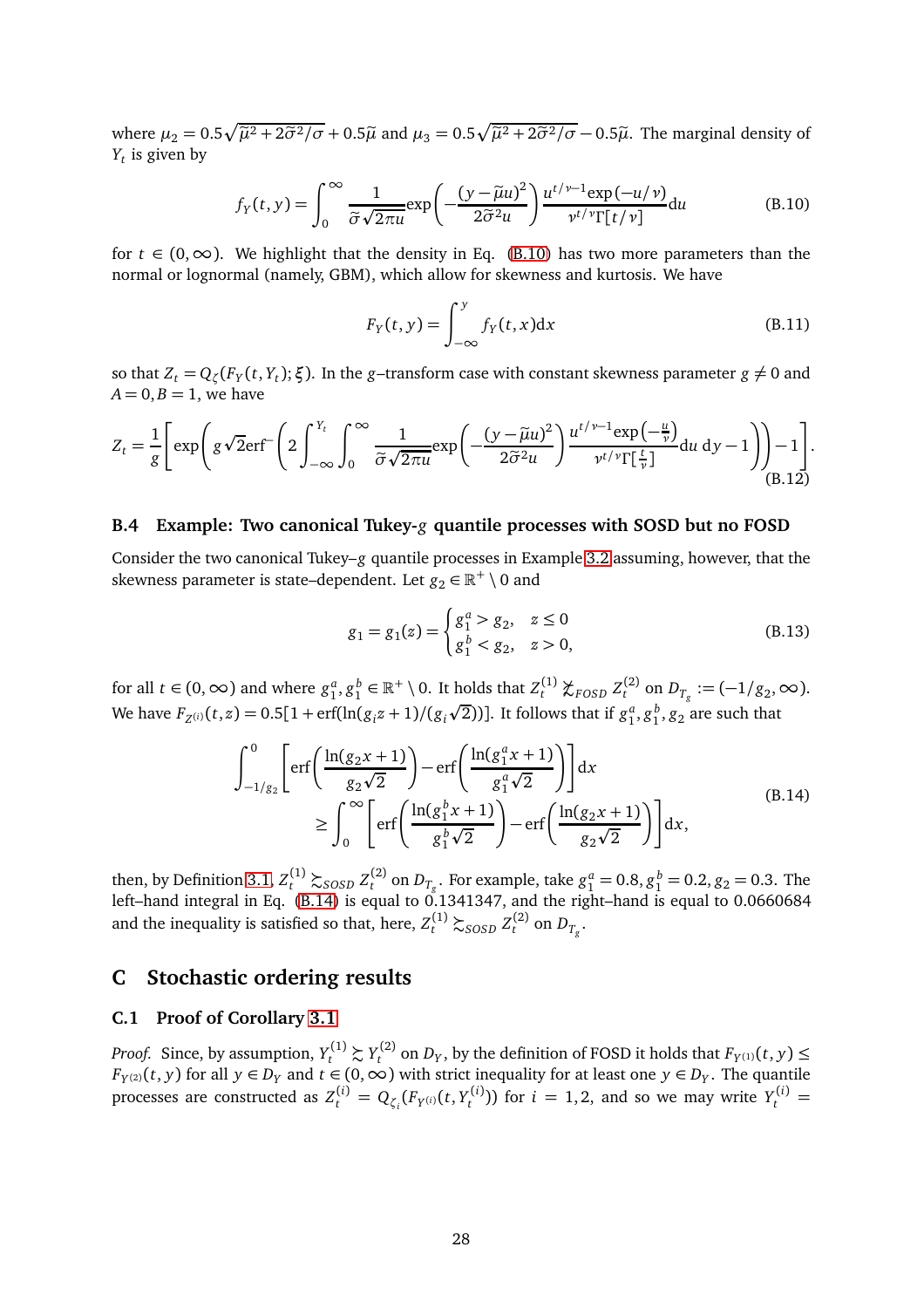$Q_{Y^{(i)}}(t, F_{\zeta_i}(Z_t^{(i)})$  $t^{(1)}_t$ )). It follows that

$$
F_{Y^{(i)}}(t, y) = \mathbb{P}\Big(Y_t^{(i)} \le y\Big) = \mathbb{P}\Big(Q_{Y^{(i)}}\Big(t, F_{\zeta_i}\Big(Z_t^{(i)}\Big)\Big) \le y\Big) = \mathbb{P}\Big(Z_t^{(i)} \le Q_{\zeta_i}\big(F_{Y^{(i)}}(t, y)\big)\Big) = F_{Z^{(i)}}\Big(t, Q_{\zeta_i}\big(F_{Y^{(i)}}(t, y)\big)\Big)
$$

for all  $y \in D_Y$ ,  $t \in (0, \infty)$  and so, by assumption,

<span id="page-28-0"></span>
$$
F_{Z^{(1)}}(t, Q_{\zeta_1}(F_{Y^{(1)}}(t, y))) \le F_{Z^{(2)}}(t, Q_{\zeta_2}(F_{Y^{(2)}}(t, y)))
$$
\n(C.1)

for all  $y \in D_Y$ ,  $t \in (0,\infty)$ . By the same argument as the proof to Proposition [3.1,](#page-6-2) under the assumption that the inequality [C.1](#page-28-0) holds,  $F_{Z^{(1)}}(t,z) \leq F_{Z^{(2)}}(t,z)$  for all  $z \in D_{\zeta}$ , with strict inequality for at least one  $z \in D_\zeta$  whenever  $Q_{\zeta_1}(F_{Y^{(1)}}(t,y)) \geq Q_{\zeta_2}(F_{Y^{(2)}}(t,y))$  for all  $y \in D_Y$ ,  $t \in (0,\infty)$ .

Since  $u_1(y) := F_{Y^{(1)}}(t, y) \le F_{Y^{(2)}}(t, y) =: u_2(y)$  for all  $y \in D_Y$ ,  $t \in (0, \infty)$ , by the increasing property of quantile functions, it holds that

$$
Q_{\zeta_1}(u_2(y)) \ge Q_{\zeta_1}(u_1(y)) \ge Q_{\zeta_2}(u_2(y))
$$

so that  $Q_{\zeta_1}(u_2(y)) \geq Q_{\zeta_2}(u_2(y))$  and that

$$
Q_{\zeta_1}(u_1(y)) \ge Q_{\zeta_2}(u_2(y)) \ge Q_{\zeta_2}(u_1(y))
$$

so that  $Q_{\zeta_1}(u_1(y)) \geq Q_{\zeta_2}(u_1(y))$  for all  $y \in D_Y$ ,  $t \in (0, \infty)$ . As such, the condition  $Q_{\zeta_1}(F_{Y^{(1)}}(t, y)) \geq$  $Q_{\zeta_2}(F_{Y^{(2)}}(t, y))$  reduces to  $Q_{\zeta_1}(u) \geq Q_{\zeta_2}(u)$  for all  $u \in [F_{Y(1)}(t, y_0(t)), 1]$ , as required.

### <span id="page-28-2"></span>**C.2 Proof of Proposition [3.2](#page-8-0)**

*Proof.* Since, by assumption,  $Y_t^{(1)} \succsim_{SOSD} Y_t^{(2)}$ *t*<sup>(2)</sup>, by the definition of SOSD it holds that  $\int_{y_0(t)}^y [F_{Y^{(2)}}(t,x) F_{Y^{(1)}}(t, x)$ ]d $x \ge 0$  for all  $y \in D_Y$ ,  $t \in (0, \infty)$  and with strict inequality for at least one  $y \in D_Y$ . The quantile processes are constructed as  $Z_t^{(i)} = Q_{\zeta_i}(F_i(t, Y_t^{(i)})$  $t_t^{(1)}$ )) for  $i = 1, 2$ , and so we may write  $Y_t^{(i)} = Q_i(t, F_{\zeta_i}(Z_t^{(i)})$  $t^{(1)}(t)$ ). It follows that

$$
F_{Y^{(i)}}(t, y) = \mathbb{P}\Big(Y_t^{(i)} \le y\Big) = \mathbb{P}\Big(Q_i\Big(t, F_{\zeta_i}\Big(Z_t^{(i)}\Big)\Big) \le y\Big) = \mathbb{P}\Big(Z_t^{(i)} \le Q_{\zeta_i}\big(F_i(t, y)\big)\Big) = F_{Z^{(i)}}\Big(t, Q_{\zeta_i}\big(F_i(t, y)\big)\Big)
$$

for all  $y \in D_Y$ ,  $t \in (0, \infty)$  and so, by assumption,

<span id="page-28-1"></span>
$$
\int_{y_0(t)}^{y} \left[ F_{Z^{(2)}}(t, Q_{\zeta_2}(F_2(t, x))) - F_{Z^{(1)}}(t, Q_{\zeta_1}(F_1(t, x))) \right] dx \ge 0
$$
 (C.2)

for all  $y \in D_Y$ ,  $t \in (0, \infty)$ , with strict inequality for at least one  $y \in D_Y$ . By making the changes of variables  $v_i := Q_{\zeta_i}(F_i(t,x))$  for  $i = 1,2$  so that  $dv_i/dx = f_i(t,x)/f_{\zeta_i}(Q_{\zeta_i}(F_i(t,x)))$ , Eq. [\(C.2\)](#page-28-1) can be rewritten as

$$
\int_{Q_{\zeta_2}(F_2(t,y_0(t)))}^{Q_{\zeta_2}(F_2(t,y_0))} F_{Z^{(2)}}(t,v_2) \frac{f_{\zeta_2}(v_2)}{f_2(t,Q_2(t,F_{\zeta_2}(v_2)))} dv_2
$$
\n
$$
-\int_{Q_{\zeta_1}(F_1(t,y_0(t)))}^{Q_{\zeta_1}(F_1(t,y))} F_{Z^{(1)}}(t,v_1) \frac{f_{\zeta_1}(v_1)}{f_1(t,Q_1(t,F_{\zeta_1}(v_1)))} dv_1 \ge 0.
$$
\n(C.3)

If  $Q_{\zeta_1}(F_1(t,y)) \geq Q_{\zeta_2}(F_2(t,y))$  for all  $y \in D_Y$  and  $t \in (0,\infty)$ , then by Proposition [3.1,](#page-6-2)  $Z_t^{(1)} \succsim_{FOSD}$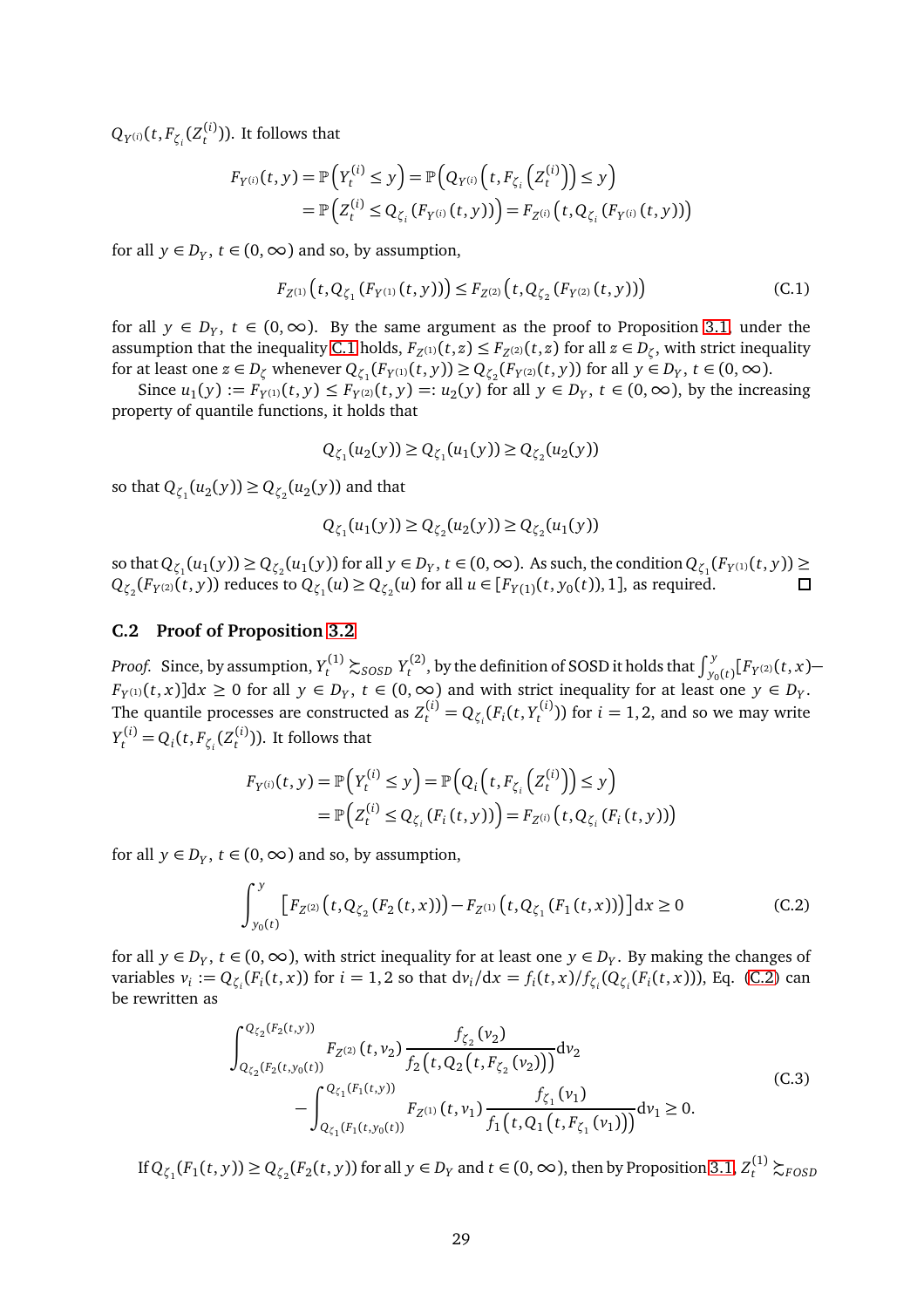$Z_t^{(2)}$  $Q_{\zeta_1}(F_1(t,y)) \leq Q_{\zeta_2}(F_2(t,y))$  for at least one  $y \in D_Y$ . It holds that

$$
0 \leq \int_{Q_{\zeta_2}(F_2(t,y))}^{Q_{\zeta_2}(F_2(t,y))} F_{Z^{(2)}}(t,v_2) \frac{f_{\zeta_2}(v_2)}{f_2(t,Q_2(t,F_{\zeta_2}(v_2)))} dv_2
$$
  
\n
$$
- \int_{Q_{\zeta_1}(F_1(t,y_0(t))}^{Q_{\zeta_1}(F_1(t,y_0))} F_{Z^{(1)}}(t,v_1) \frac{f_{\zeta_1}(v_1)}{f_1(t,Q_1(t,F_{\zeta_1}(v_1)))} dv_1
$$
  
\n
$$
\leq \int_{\min_{i}Q_{\zeta_i}(F_i(t,y_0(t)))}^{\max_{i}Q_{\zeta_i}(F_i(t,y_0(t))} \left[ F_{Z^{(2)}}(t,v) \frac{f_{\zeta_2}(v)}{f_2(t,Q_2(t,F_{\zeta_2}(v)))} - F_{Z^{(1)}}(t,v) \frac{f_{\zeta_1}(v)}{f_1(t,Q_1(t,F_{\zeta_1}(v)))} \right] dv
$$
  
\n
$$
+ \int_{\min_{i}Q_{\zeta_i}(F_i(t,y_0(t)))}^{Q_{\zeta_1}(F_i(t,y_0(t)))} F_{Z^{(1)}}(t,v) \frac{f_{\zeta_1}(v)}{f_1(t,Q_1(t,F_{\zeta_1}(v)))} dv
$$
  
\n
$$
+ \int_{Q_{\zeta_1}(F_1(t,y))}^{\max_{i}Q_{\zeta_i}(F_i(t,y_0))} F_{Z^{(1)}}(t,v) \frac{f_{\zeta_1}(v)}{f_1(t,Q_1(t,F_{\zeta_1}(v)))} dv
$$
  
\n
$$
\leq \int_{\min_{i}Q_{\zeta_i}(F_i(t,y_0(t)))}^{\max_{i}Q_{\zeta_i}(F_i(t,y))} \left[ F_{Z^{(2)}}(t,v) \frac{f_{\zeta_2}(v)}{f_2(t,Q_2(t,F_{\zeta_2}(v)))} - F_{Z^{(1)}}(t,v) \frac{f_{\zeta_1}(v)}{f_1(t,Q_1(t,F_{\zeta_1}(v)))} \right] dv
$$
  
\n(C.4)

where the last inequality follows from the fact that  $F_{Z^{(i)}}(t,z),f_{\zeta_i}(z),f_i(t,Q_i(F_{\zeta_i}(z)))\geq 0$  for all *z* ∈ *D*<sub> $\zeta$ </sub>, *t* ∈ (0, ∞). For all *z* ∈ *D*<sub> $\zeta$ </sub> := [ $z_0(t)$ , max $\{\overline{z}_1, \overline{z}_2\}$ ], define

<span id="page-29-0"></span>
$$
A(z) := \frac{f_{\zeta_2}(z)}{f_2(t, Q_2(t, F_{\zeta_2}(z)))}
$$
 (C.5)

<span id="page-29-1"></span>
$$
B(z) := \frac{f_{\zeta_1}(z)}{f_1(t, Q_1(t, F_{\zeta_1}(z)))}.
$$
 (C.6)

It holds that

$$
A(z)F_{Z^{(2)}}(t,z)-B(z)F_{Z^{(1)}}(t,z)\leq F_{Z^{(2)}}(t,z)-F_{Z^{(1)}}(t,z)
$$

whenever

- (i)  $A(z) \leq 1$  and  $B(z) \geq 1$ ,
- (ii)  $A(z), B(z) \ge 1$  and  $A(z)F_{Z^{(2)}}(t, z) F_{Z^{(2)}}(t, z) \le B(z)F_{Z^{(1)}}(t, z) F_{Z^{(1)}}(t, z)$ , i.e.,  $F_{Z^{(2)}}(t, z)/F_{Z^{(1)}}(t, z)$  ≤  $(B(z) - 1)/(A(z) - 1)$ ,
- (iii)  $A(z) \ge 1$ ,  $B(z) \le 1$  and  $F_{Z^{(2)}}(t, z) A(z)F_{Z^{(2)}}(t, z) \ge F_{Z^{(1)}}(t, z) B(z)F_{Z^{(1)}}(t, z)$ ,  $i.e., F_{Z^{(2)}}(t, z)/F_{Z^{(1)}}(t, z) \ge (1 - B(z))/(1 - A(z))$

for all  $z \in D_{\zeta}$ ,  $t \in (0, \infty)$ . As such, whenever either of conditions (i)–(iii) hold with  $A(z)$ ,  $B(z)$  given by Eq. [\(C.5\)](#page-29-0) and [\(C.6\)](#page-29-1), respectively, it follows that

<span id="page-29-2"></span>
$$
0 \leq \int_{z_0(t)}^{z} \left[ F_{Z^{(2)}}(t, v) \frac{f_{\zeta_2}(v)}{f_2(t, Q_2(t, F_{\zeta_2}(v)))} - F_{Z^{(1)}}(t, v) \frac{f_{\zeta_1}(v)}{f_1(t, Q_1(t, F_{\zeta_1}(v)))} \right] dv
$$
  
\n
$$
\leq \int_{z_0(t)}^{z} \left[ F_{Z^{(2)}}(t, v) - F_{Z^{(1)}}(t, v) \right] dv
$$
\n(C.7)

where  $z_0(t) := \min_i Q_{\zeta_i}(t, y_0(t))$  for each  $t \in (0, \infty)$  and  $z := \max_i Q_{\zeta_i}(F_i(t, y))$  for all  $y \in D_Y$ , *t* ∈ (0, ∞). If max *y* ∈ *D*<sub>*Y*</sub> =:  $\overline{y}$ , then  $\max_i Q_{\zeta_i}(F_i(t, \overline{y})) = \max\{\overline{z}_1, \overline{z}_2\} := \max z \in D_{\zeta}$ . Since the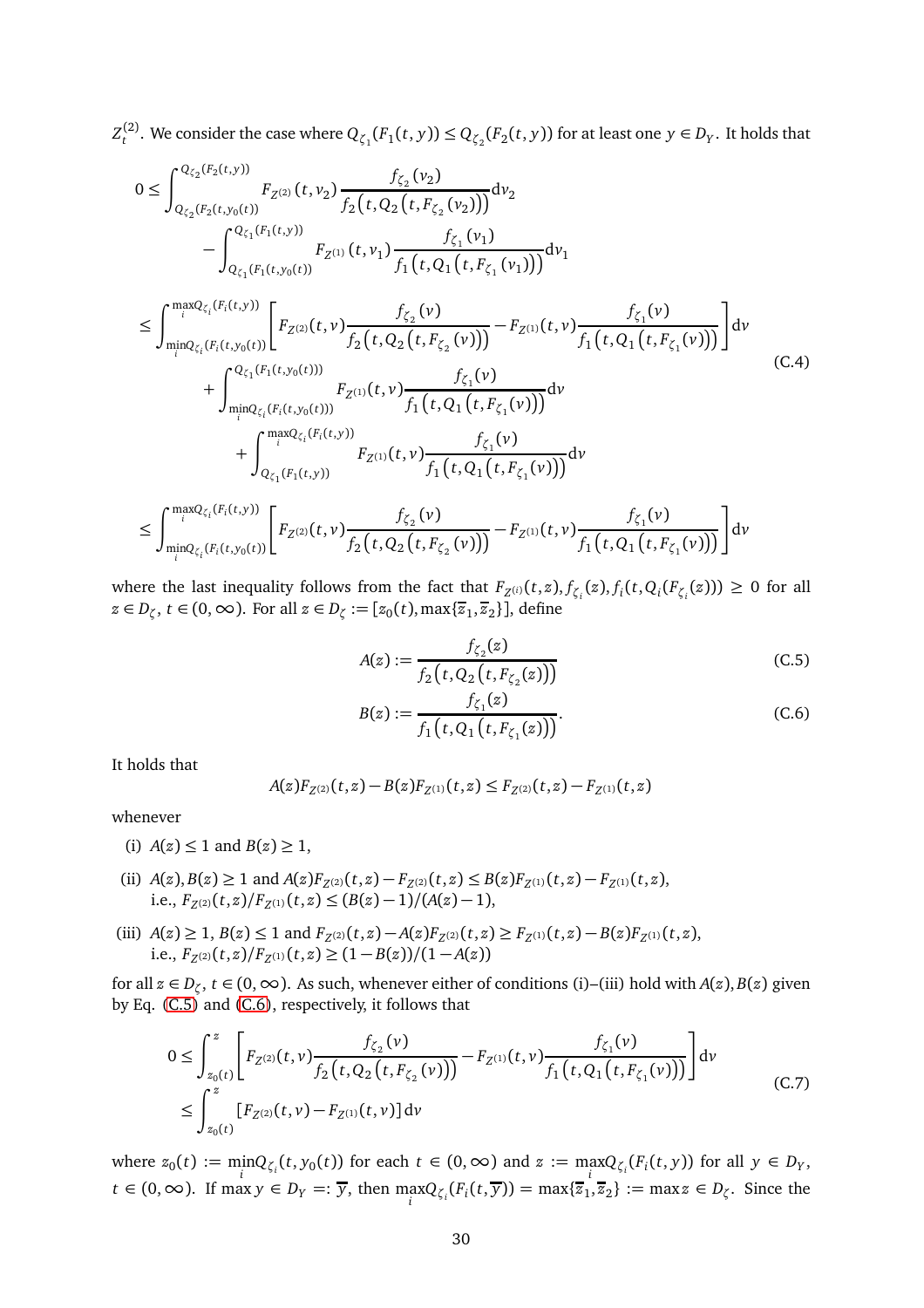inequality [\(C.2\)](#page-28-1) is strict for at least one  $y \in D_Y$ , that in Eq. [\(C.7\)](#page-29-2) will be strict for at least one  $z \in D_\zeta$ , corresponding to the quantile transformation of such *y* value. Here, if the above conditions are satisfied,  $Z_t^{(1)} \succsim_{SOSD} Z_t^{(2)}$  $t^{(2)}$  on  $D_{\zeta} := [z_0(t), \max\{\overline{z}_1, \overline{z}_2\}]$  by the definition of SOSD, as required.

#### **C.3 Proof of Corollary [3.3](#page-8-1)**

*Proof.* The proof is analogous to that of Proposition [3.2,](#page-8-0) however it now holds that

$$
F_{Z^{(i)}}(t,z) = \mathbb{P}\Big(Z_t^{(i)} \le z\Big) = \mathbb{P}\Big(Q_{\zeta_i}\Big(F_{Y^{(i)}}(t,Y_t^{(i)}) \le z\Big) \\ = \mathbb{P}\Big(Y_t^{(i)} \le Q_{Y^{(i)}}\Big(t,F_{\zeta_i}(z)\Big)\Big) = F_{Y^{(i)}}\Big(t,Q_{Y^{(i)}}\Big(t,F_{\zeta_i}(z)\Big)\Big) = F_{\zeta_i}(z)
$$
\n(C.8)

for  $i = 1, 2$  and all  $z \in [\min\{\underline{z}_1, \underline{z}_2\}, \max\{\overline{z}_1, \overline{z}_2\}]$ ,  $t \in (0, \infty)$ , and so we replace  $F_{Z^{(i)}}(t, z)$  and  $Q_i(t, u)$  with  $F_{\zeta_i}(z)$  and  $Q_{Y^{(i)}}(t, u)$ , respectively, in conditions (i)–(iii) in the proposition.

#### **C.4 Proof of Corollary [3.4](#page-8-2)**

*Proof.* The proof is similar to that of Proposition [3.2,](#page-8-0) however it holds that  $F_{Y^{(1)}}(t, y) = F_{Y^{(2)}}(t, y)$ for all  $y \in [\min\{\underline{y_1}, \underline{y_2}\}, \max\{\overline{y_1}, \overline{y_2}\}]$ ,  $t \in (0, \infty)$  and so  $\int_{\min\{\underline{y_1}, \underline{y_2}\}}^y [F_{Y^{(2)}}(t, x) - F_{Y^{(1)}}(t, x)] dx = 0$ for all  $y \in [\min\{\underline{y_1},\underline{y_2}\},\max\{\overline{y_1},\overline{y_2}\}]$ ,  $t \in (0,\infty)$ . By Eq. [\(C.2\)](#page-28-2), this can equivalently be written as

<span id="page-30-0"></span>
$$
\int_{y_0(t)}^y \left[ F_{Z^{(2)}}(t, Q_{\zeta_2}(F_2(t, x)) - F_{Z^{(1)}}(t, Q_{\zeta_1}(F_1(t, x))) \right] dx = 0
$$
\n(C.9)

for all *y* ∈ [min{ $y_1, y_2$ }, max{ $\overline{y_1}, \overline{y_2}$ },  $y_0(t)$  ∈ [min{ $y_1, y_2$ }, max{ $\overline{y_1}, \overline{y_2}$ }) and *t* ∈ (0, ∞). Consider the case where  $Q_{\zeta_1}(F_1(t,y)) \leq Q_{\zeta_2}(F_2(t,y))$  for at least one  $y \in [\min\{\underline{y_1},\underline{y_2}\},\max\{\overline{y_1},\overline{y_2}\}]$ for all  $t \in (0, \infty)$  so that, by Proposition [3.1](#page-6-2)  $Z_t^{(1)}$  $Z_t^{(1)}$   $\chi_{FOSD}$   $Z_t^{(2)}$  $t<sup>(2)</sup>$ . Making the changes of variables  $v_i := Q_{\zeta_i}(F_i(t,x))$  for  $i = 1, 2$ , Eq. [\(C.9\)](#page-30-0) can be rewritten as

$$
0 = \int_{Q_{\zeta_{2}}(F_{2}(t,y))}^{Q_{\zeta_{2}}(F_{2}(t,y))} \frac{f_{\zeta_{2}}(v_{2})}{f_{2}(t,Q_{2}(t,F_{\zeta_{2}}(v_{2})))} F_{Z^{(2)}}(t,v_{2}) dv_{2} - \int_{Q_{\zeta_{1}}(F_{1}(t,y_{0}(t)))}^{Q_{\zeta_{1}}(F_{1}(t,y))} \frac{f_{\zeta_{1}}(v_{1})}{f_{1}(t,Q_{1}(t,F_{\zeta_{1}}(v_{1})))} F_{Z^{(1)}}(t,v_{1}) dv_{1} \n\leq \int_{\min_{i}Q_{\zeta_{i}}(F_{i}(t,y))}^{\maxQ_{\zeta_{i}}(F_{i}(t,y))} \left[ \frac{f_{\zeta_{2}}(v)}{f_{2}(t,Q_{2}(t,F_{\zeta_{2}}(v)))} F_{Z^{(2)}}(t,v) - \frac{f_{\zeta_{1}}(v)}{f_{1}(t,Q_{1}(t,F_{\zeta_{1}}(v)))} F_{Z^{(1)}}(t,v) \right] dv + \int_{Q_{\zeta_{1}}(F_{1}(t,y))}^{\maxQ_{\zeta_{i}}(F_{i}(t,y))} \frac{f_{\zeta_{1}}(v)}{f_{1}(t,Q_{1}(t,F_{\zeta_{1}}(v)))} F_{Z^{(1)}}(t,v) dv + \int_{\min_{i}Q_{\zeta_{i}}(F_{i}(t,y_{0}(t)))}^{\maxQ_{\zeta_{i}}(F_{i}(t,y_{0}(t)))} \frac{f_{\zeta_{1}}(v)}{f_{1}(t,Q_{1}(t,F_{\zeta_{1}}(v)))} F_{Z^{(1)}}(t,v) dv \n\leq \int_{\min_{i}Q_{\zeta_{i}}(F_{i}(t,y_{0}(t)))}^{\maxQ_{\zeta_{i}}(F_{i}(t,y_{0}(t)))} \left[ \frac{f_{\zeta_{2}}(v)}{f_{2}(t,Q_{2}(t,F_{\zeta_{2}}(v)))} F_{Z^{(2)}}(t,v) - \frac{f_{\zeta_{1}}(v)}{f_{1}(t,Q_{1}(t,F_{\zeta_{1}}(v)))} F_{Z^{(1)}}(t,v) \right] dv
$$
\n(C.10)